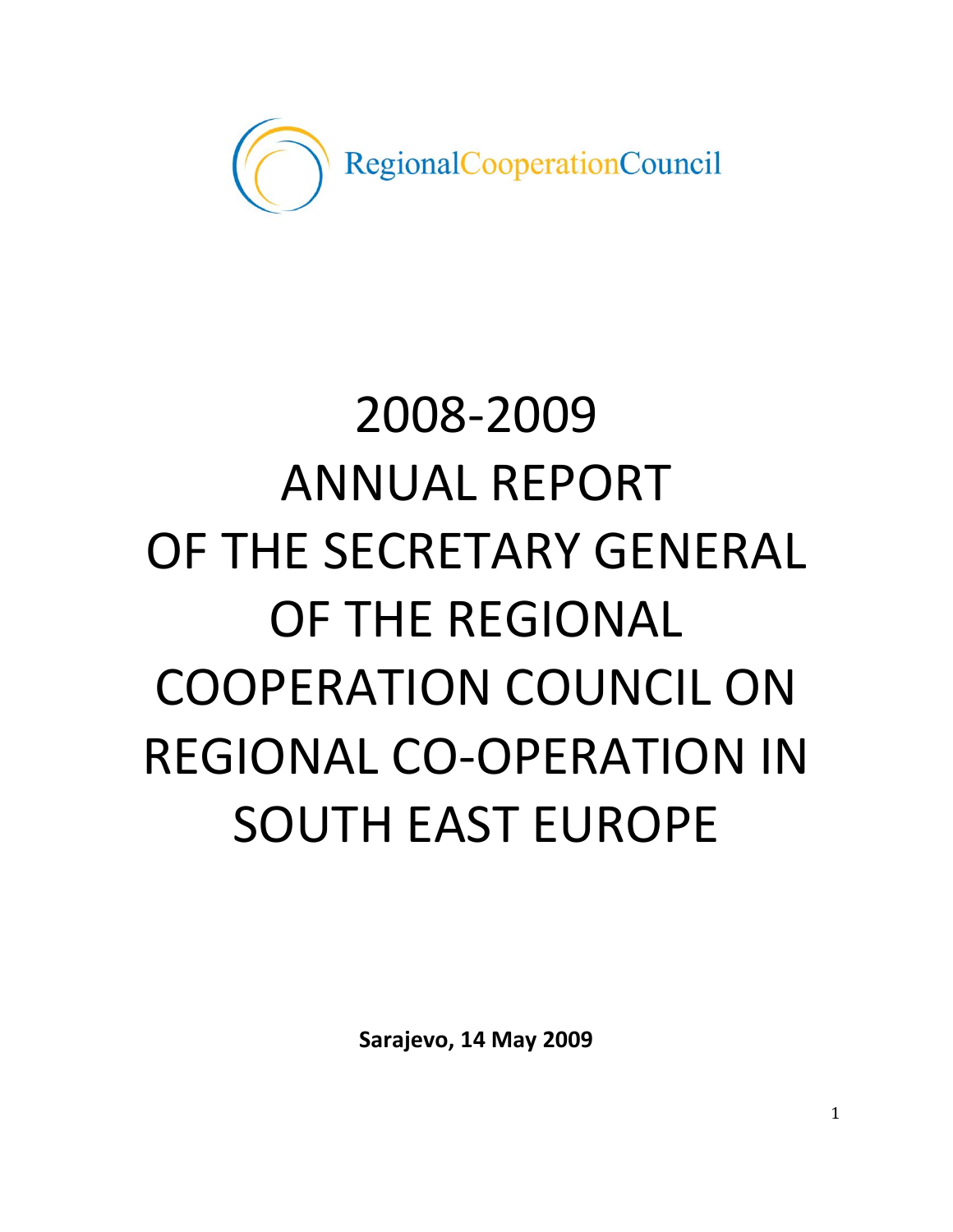# **I. Introduction**

The Regional Cooperation Council (RCC) has completed its first year of full operational ability. It was conceived as a novel structure of regional cooperation in South East Europe resulting from the progress that the region has accomplished with regard to its economic, social and democratic development and advancement on the path of European and Euro-Atlantic integration. The RCC was launched in order to sustain the principle of regional ownership and enhanced regional cooperation and place the responsibility for its future into the hands of the region.

Promoting and enhancing cooperation in the priority areas, namely, economic and social development, infrastructure and energy, justice and home affairs, security cooperation, building human capital and cross-cutting issues and parliamentary cooperation, the RCC also supports the European and Euro-Atlantic integration and creates a political climate susceptible to carrying out projects of a wider, regional character to the benefit of its each individual member.

South East Europe and in particular Western Balkans, as candidates and potential candidates for the European Union (EU) membership, are steadily advancing with their EU accessionrelated efforts and reforms. All countries of South East Europe have, to date, achieved institutional links with the EU, in line with their respective status in relation to the EU. Regional cooperation has taken a genuinely and authentically new course. Both aspects of the development in South East Europe need to be consolidated and invigorated. This is particularly important against the backdrop of the EU enlargement policy and strategy. This is, also, additionally vital as the region is still faced with a number of unresolved and open issues affecting the completion of durable stability in South East Europe and also impeding the EU accession efforts. In addition, current economic crisis has brought in potentially adverse effects on further political and social stabilization, whilst economic slowdown may additionally influence the development agendas in the region.

Overall there have been notable strides forward in the past year. Albania's Stabilization and Association Agreement with the EU entered into force as of April 2009 and it submitted the application for the EU membership at the end of April 2009. Bosnia and Herzegovina signed a Stabilization and Association Agreement with the EU and the Interim Agreement entered into force. The Interim Agreement with Montenegro is also being implemented and this country submitted an application for membership in the EU in December 2008. The Council of the EU has recently tasked the European Commission to prepare an opinion on this country's application for EU membership. The presidential and municipal elections in The Former Yugoslav Republic of Macedonia, held in March/April 2009 met most of the Organization for Security and Co-operation in Europe (OSCE) and the Council of Europe standards and this development contributes to the fulfillment of conditions set for this candidate country to open accession negotiations with the EU. The Republic of Moldova achieved progress in the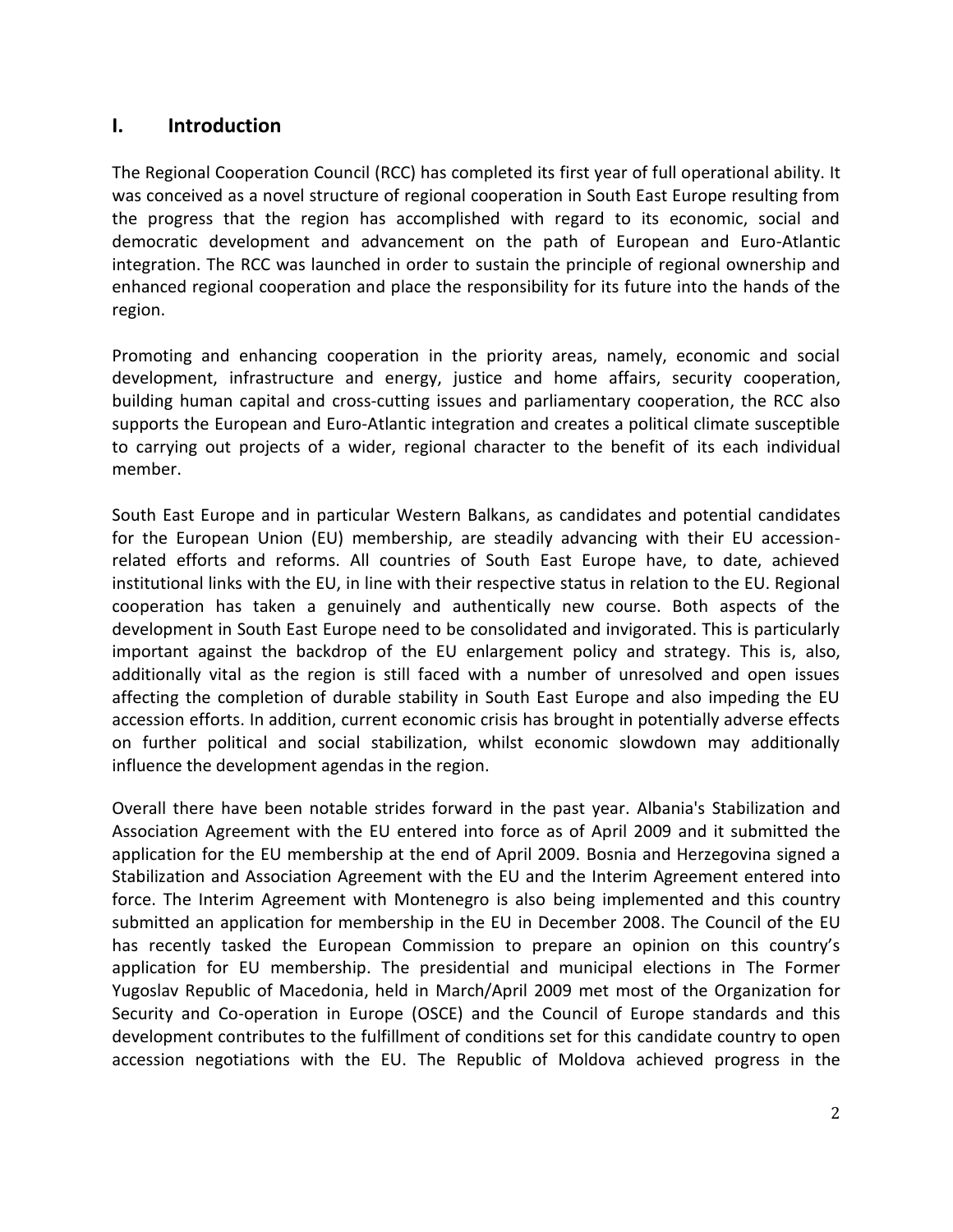implementation of the EU-Moldova European Neighbourhood Policy (ENP) Action Plan and started preparing for negotiations on a new agreement on cooperation with the EU.

On the other hand in respect to the European integration, the advanced progress of Croatia's EU accession negotiations received a setback due to the dispute regarding unresolved border issue with Slovenia. Serbia has yet to achieve progress allowing for the entry into force of the Interim Agreement and start of the ratification process of the Stabilization and Association Agreement with the EU.

The accession of Albania and Croatia to the North Atlantic Treaty Organization (NATO) in April 2009 is a major step forward which will give a new shape to the stability landscape of South East Europe. The Alliance is furthermore determined to extend an invitation to join to The Former Yugoslav Republic of Macedonia as soon as a mutually accepted solution to the name issue is found within the framework of the United Nations (UN). The European Union Rule of Law Mission in Kosovo (EULEX Kosovo) successfully deployed and started its activities. The dialogue on visa liberalization between the EU and five countries of the region which will result in lifting the visa obligation when conditions in individual roadmaps have been met presents a positive development. It is expected that relevant decisions will be taken by the end of 2009 that some of the countries will have met the requirements in their road map and the visa requirement will have been lifted as of 2010, bringing about a tangible achievement primarily for the benefit of the citizens.

Bilateral relations between the countries are on the rise as showcased by a number of highlevel bilateral visits throughout South East Europe. Steps taken by leaders of three political parties in Bosnia and Herzegovina which should lead to meeting the conditions for this country's further advancement on the European and Euro-Atlantic path should be welcomed and further encouraged.

On the other hand, an economic recession has set in both, developed and stable European economies as well as in more fragile, though dynamic and quickly emerging transition economies of Eastern and South East Europe. In addition to the recession, the beginning of 2009 was exacerbated by the gas transit dispute between the Russian Federation and Ukraine, underscoring the dependence of South East Europe on energy imports from a sole energy source. However, the latter event mobilized solidarity and raised awareness of the area of South East Europe to the strategic importance of acting jointly in tackling such an important and crucial issue as energy security.

In such circumstances, the RCC carried out its substantial activities with a view to creating an atmosphere for the region to double its efforts to keep the European partners, international organizations and international financial institutions (IFIs) as well as other partners engaged, by applying the necessary EU accession related reforms, enhancing regional cooperation and mutual assistance, and taking a pragmatic and flexible stance towards open bilateral issues in the spirit of cooperation, understanding and good neighborly relations.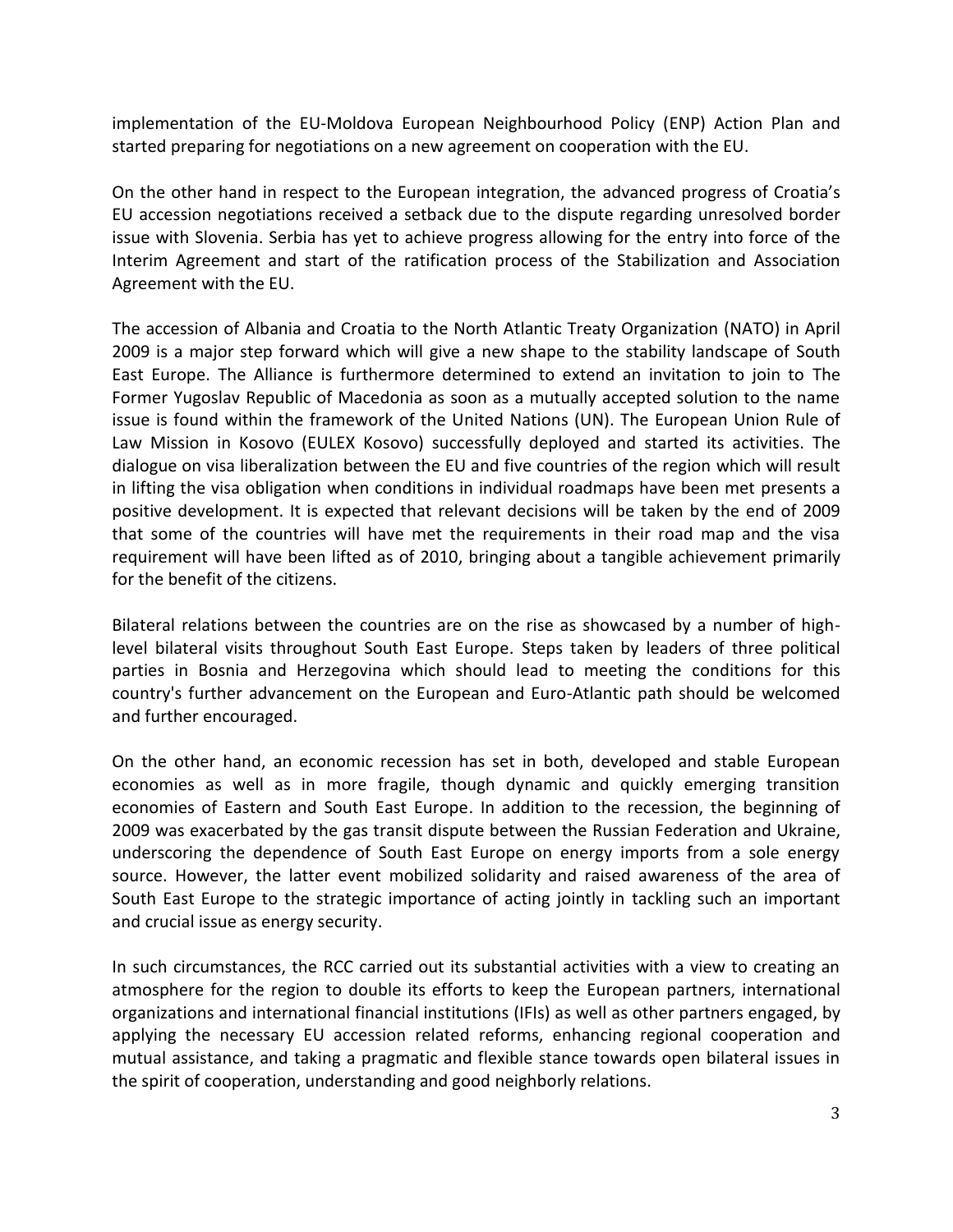This Annual Report of the Secretary General of the RCC covers the period after the adoption of the Strategic Work Programme of the RCC for the period 2008-2009 at the end of May 2009 in Pomorie. The Annual Report is submitted to the RCC Board for the adoption and, subsequently, it shall be presented to the RCC Annual Meeting (Chisinau, 4 June 2009) for review and endorsement, both in accordance with the Statute of the RCC. It outlines the main activities and achievements of the RCC in carrying out the objectives set in the Strategic Work Programme for the period 2008-2009 in the first year of its full operational capacity. It also lays out the overall background and crucial developments impacting and shaping the activities of the RCC in the past year.

In mid-2008, the transition from the Stability Pact for South Eastern Europe to the RCC was fully completed by setting up the RCC Secretariat in Sarajevo. Its Liaison Office in Brussels was officially launched in October 2008 although operational from the end of August 2008, after the signing of the Headquarters Agreement between the Kingdom of Belgium and the RCC Secretariat. The staffing of the RCC Secretariat is about to be completed with the commencement of work of the Expert on Infrastructure and Energy as of beginning of June 2009. The mandate of the Special Envoy of the RCC Secretary General for the Relations with the Presidency of the Council of the EU was activated in mid July 2008. An RCC Communication Strategy was put in place and duly implemented.

The efforts of the RCC focused on key priorities for further economic and social progress in South East Europe, further promotion of democratic values and reforms, support to the realization of the European perspective, including the consolidation of institutional dialogue with the EU institutions, promotion of the region of South East Europe as a reliable partner on the international arena and consolidation of its own structure and role. Consolidation and greater efficiency of regional processes and initiatives in joint cooperation of the RCC members from South East Europe, EU and institutions, relevant international organizations and IFIs as well as other interested partners lay at the core of its activities.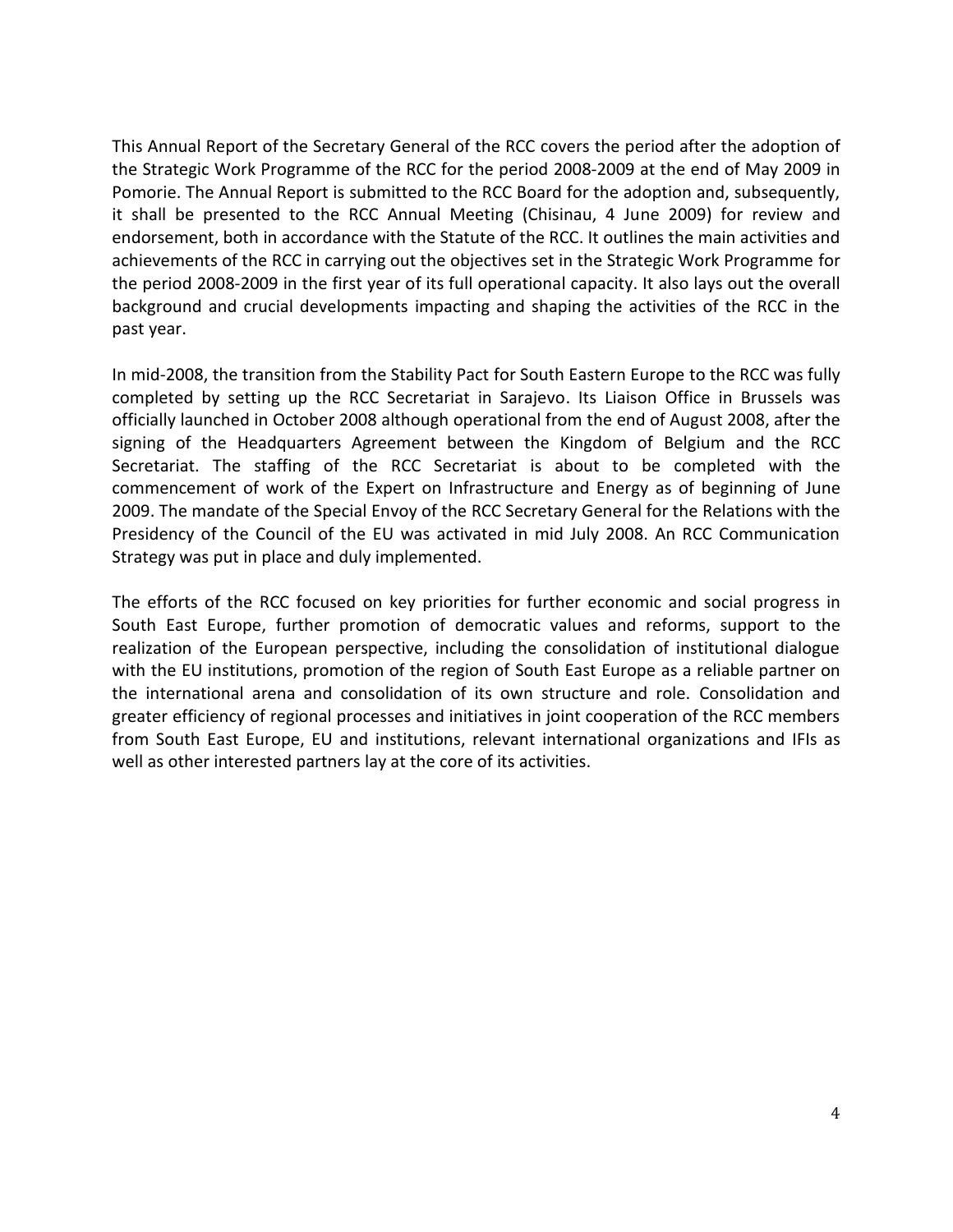# **II. Political, Institutional and General Aspects of the RCC Secretariat's Activities**

# **1) Consultations with the RCC members and other regional and international partners**

The Secretary General of the RCC carried out a series of political consultations with Heads of Government and Ministers of Foreign Affairs and other high-level officials of the RCC members from South East Europe. The talks were aimed at securing the continuing commitment and support of the RCC members from South East Europe to regional cooperation and the RCC in the implementation of its Strategic Work Programme 2008-2009. The discussions revolved around promoting and strengthening regional cooperation in South East Europe in the RCC priority areas with a view to further fostering the European integration prospects of the entire region.

The interlocutors also assessed the overall political situation in South East Europe, emphasizing that with new security challenges and setting in of the world financial crisis with an economic slowdown, political leaders of South East Europe needed to approach open issues with a sense of added urgency and firmly continue with reforms, strengthening self-responsibility to ensure stabilization and avoid lagging behind. The political leaders from the region expressed appreciation for the role of the RCC in fostering regional cooperation and committed to strengthening regional ownership.

The political outreach to the RCC members from South East Europe brought to the attention of the Heads of Government and Ministers the importance of enhancing the role of National Coordinators for the RCC within national structures. In practical terms, it is the role and responsibility of National Coordinators for the RCC to coordinate domestic institutions in the process of generating and elaborating ideas and project proposals for regional cooperation within the RCC framework. Such an enhanced role of RCC National Coordinators came to the fore in the framework of the networking mechanism that the RCC launched and which will be described later.

The RCC Secretary General continued the process of engaging the partners from outside South East Europe in dialogue on the modalities of regional cooperation. He held political consultations with senior officials in majority of the RCC members and donors in capitals such as Berlin, Berne, Budapest, Dublin, London, Madrid, Paris, Prague, Stockholm, Vienna and Washington. He also maintained dialogue with heads of international organizations and IFIs including NATO, the World Bank, OSCE, Council of Europe, Organisation for Economic Cooperation and Development (OECD), United Nations Economic Commission for Europe (UN ECE), European Bank for Reconstruction and Development (EBRD), Council of Europe Development Bank, as well as with the relevant institutions of the EU, including the Presidency of the EU Council, the European Commission and the European Parliament. The dialogue with transatlantic partners confirmed the intention to maintain presence in South East Europe, an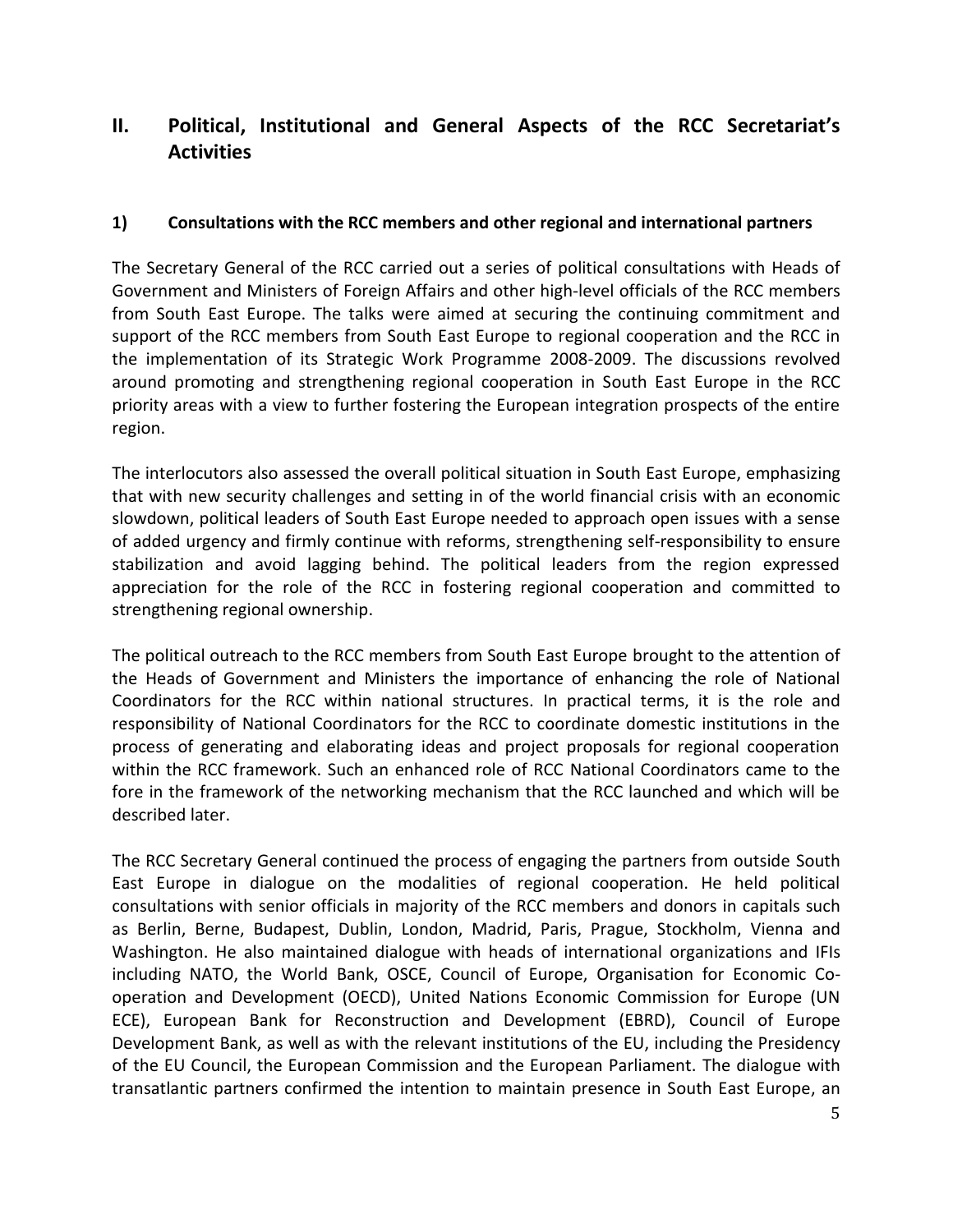area of national interest. Alongside strengthening the principle of regional ownership, it is still very important for the international partners to remain substantially engaged in South East Europe and assist the region in realizing its development goals through regional cooperation.

A particular point of concern of many interlocutors was the participation of the Kosovo authorities in the RCC activities. Appreciating the importance of participation of Kosovo authorities in regional development projects, as a project-oriented regional cooperation body, the RCC abided by its statutory provisions, according to which Kosovo authorities participated within the framework of the United Nations Interim Administration Mission in Kosovo (UNMIK) on behalf of Kosovo in accordance with the UN Security Council Resolution 1244, under an UNMIK/Kosovo tag.

Political consultations of the Secretary General of the RCC with all the stakeholders, primarily those from South East Europe, revealed full political support for regional cooperation and ownership from the highest political level. This support needs to be sustained and translated into concrete action on the working and expert levels.

With regard to its outreach activities, a practice of lectures and/or visits of senior officials of the RCC members, from the region or from other partner countries and organizations and institutions, to the RCC Secretariat was introduced. The public lecture of the Member of Bundestag and State Minister in the Federal Ministry of Foreign Affairs of Germany, Gernot Erler was the first step in this direction. The joint visit of three Ministers of Foreign Affairs of EU Member States, representing current, incoming and previous Presidency of the EU Council, namely, Karel Sczhwarzenberg of the Czech Republic, Carl Bildt of Sweden and Bernard Kouchner of France, was another major confirmation of the importance the EU attaches to the RCC. It is expected that this will raise the visibility of regional cooperation within the RCC framework among the public throughout the region. In addition to this, the intention is to promote the RCC Secretariat as ownership of all its members which should be used and supported.

# **2) Cooperation within the RCC Board**

The Board of the RCC, a body providing operational guidance and supervision in between Annual Meetings of the RCC, held four sessions in the reporting period, on 6 October and 12 December 2008 and on 5 March and 14 May 2009. The meetings demonstrated that the Board functioned successfully despite differences in positions of some members. The Board was additionally strengthened by the active participation of all its members. The voice of South East Europe was clearly heard during the meetings pinpointing to the region taking the matters of regional cooperation increasingly into its hands. Such activity and engagement of the countries of South East Europe is particularly encouraging in light of the need to sustain and reinforce regional ownership principle.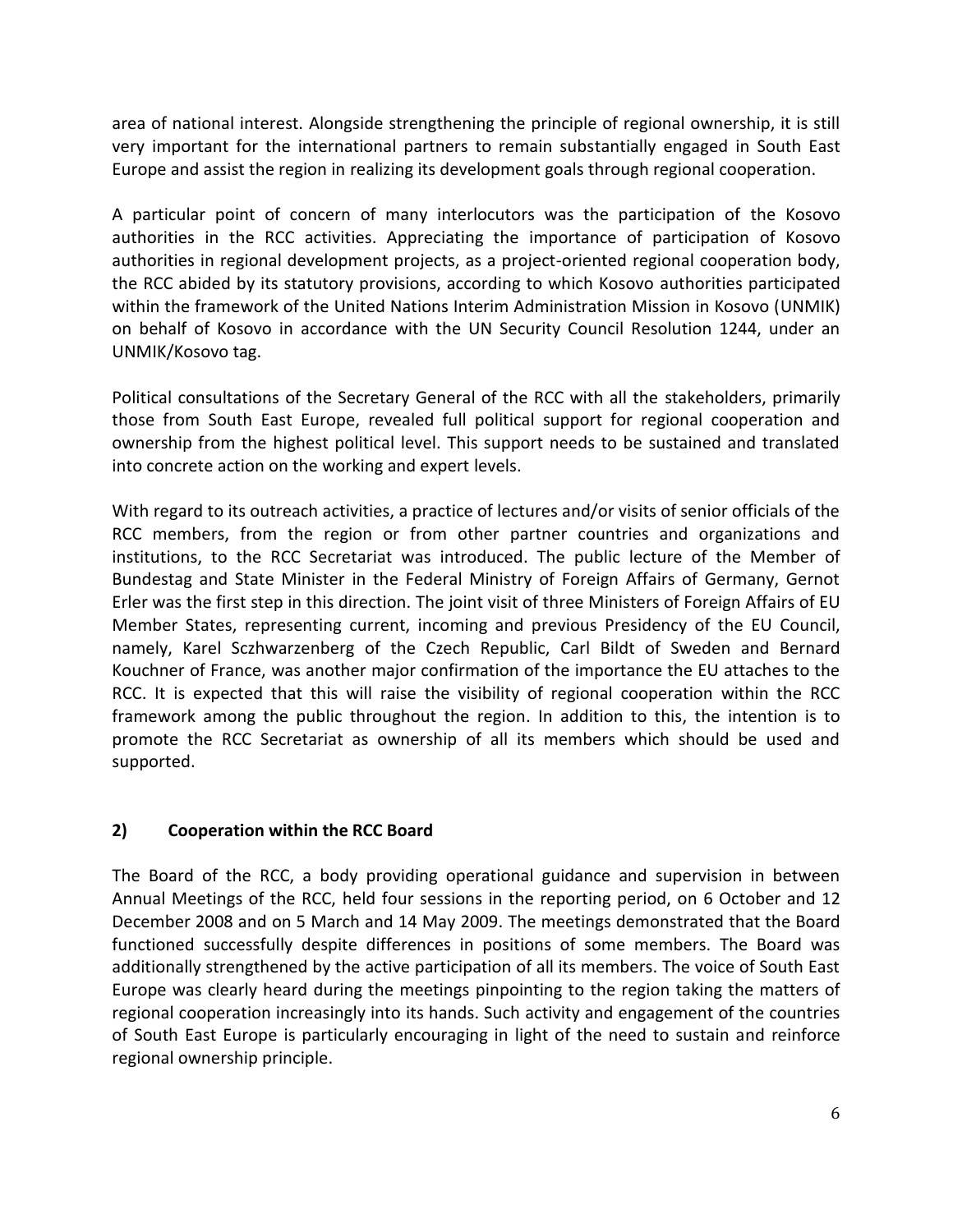The varying dynamics on the domestic front as well as in bilateral relations in some of the RCC members from the region did not impede regional cooperation. The full agendas of the meetings of the RCC Board were indicative of activities picking up more and more and entailing additional challenges and demands on both, the RCC National Coordinators and the RCC Secretariat. In the past year the RCC brought its efforts to the level of more substantial work on development projects in the five priority areas. Close cooperation and synergy between the RCC Board members and the RCC Secretariat was essential in achieving this goal.

The headway achieved within the RCC framework in the course of the reporting period was challenged to some extent by the question of attendance of the delegation of UNMIK/Kosovo at the meetings organized within the RCC framework in Sarajevo. There were difficulties concerning the issuing of entry visas to the members of the delegation of UNMIK/Kosovo on the part of the authorities of Bosnia and Herzegovina as the host country to the RCC Secretariat.

The RCC Secretariat took appropriate steps to ensure the attendance of all the members in its activities and worked with the members of the RCC Board as well as with the authorities of Bosnia and Herzegovina on securing conditions for unhampered and inclusive regional cooperation in accordance with its statutory documents. Absence of any RCC member from the discussions, activities and decision-making could have a negative impact on regional cooperation and undermine the overall achievements. This is why creating conditions for the development of regional cooperation in South East Europe remains an obligation of all RCC members, as outlined in the Joint Declaration on the Establishment of the RCC and the RCC Statute.

# **3) Process of networking among RCC National Coordinators from South East Europe, RCC Secretariat, European Commission and relevant IFIs**

In keeping with the Strategic Work Programme of the RCC 2008 – 2009, a process of networking between the RCC National Coordinators from South East Europe, the RCC Secretariat, the European Commission and relevant IFIs was launched by the Secretary General of the RCC. Three meetings of RCC National Coordinators from South East Europe were held, in June and November 2008 and February 2009. In its initial stage this process addressed specifically National Coordinators from RCC members from South East Europe but, in order to ensure full coordination and efficiency of available programs and projects, it is intended also to involve other main players with an interest in South East Europe, namely the European Commission and IFIs. So far the response from these partners to the initiative has been positive and the process will be expanded to representatives of the European Commission and IFIs as the next step.

The objective of this initiative is to establish a framework for the identification and follow-up of the most important project ideas as well as for streamlining and future permanent networking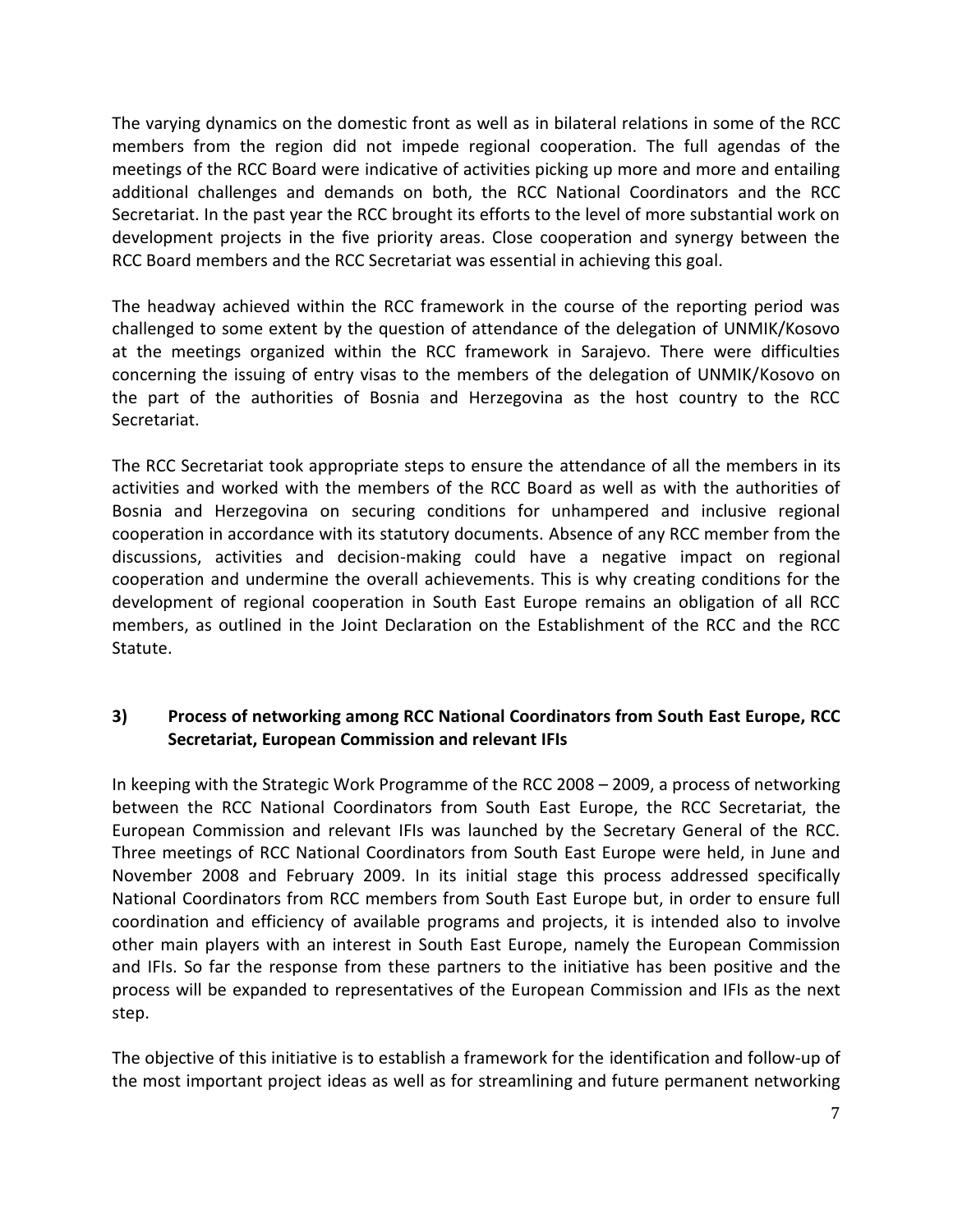between the RCC members from South East Europe (represented by the RCC National Coordinators), experts in the RCC Secretariat and representatives of relevant services of the European Commission and IFIs with regard to the identified regional priorities.

So far this process has produced the following tangible results:

- An analytical document produced by the RCC Secretariat outlining the priorities of the region within the framework of the five priority areas of the RCC entitled "Overview of Regional Cooperation Priorities – Level of Harmonization of National Activities and Strategies with the Strategic Work Programme of the RCC 2008 – 2009 as well as with the Multi-beneficiary Instrument for Pre-Accession Assistance (IPA) Programme 2008 Priorities", based on inputs from RCC members from South East Europe,
- A list of Project Ideas for Multi-beneficiary IPA Programme 2010 developed in the five priority areas of the RCC submitted to the European Commission for funding from the Multi-beneficiary IPA Programme,
- A list of Project Ideas for Other Donors, as well as
- A Preliminary List of Events in 2009.

Taking into consideration the complexity and demanding character of this process as well as its novelty and usefulness in identifying priority areas for generating regional projects, its first steps are encouraging. It has inherent added value for promoting the principle of genuine regional ownership and mobilizing the potential for sustainable regional cooperation in South East Europe. This form of cooperation is complementary to the MB IPA process since it addresses the whole area of South East Europe.

# **4) Cooperation with the EU and its institutions**

One of the objectives of the RCC in the past year was to achieve and consolidate constructive and fruitful cooperation with the EU and its institutions in view of the overarching ambition of its members from South East Europe to be integrated into the European structures. In addition to that, the EU is one of the largest stakeholders in the RCC, contributing one third of the RCC Secretariat's annual budget. In order to maintain a quick link and an open communication channel with all the Brussels-based European and Euro-Atlantic institutions, the RCC Secretariat established its Liaison Office in Brussels, operational since the end of August 2008 and officially launched in October 2008.

Along similar lines, in order to ensure close and continuous cooperation between the RCC and the Presidency of the Council of the EU, including the incoming Presidencies, with a view to promoting the objectives of the RCC in the context of regional cooperation in South East Europe and the region's European perspective within the Agendas of the Presidencies, the RCC Secretary General decided to establish the position of the Special Envoy of the Secretary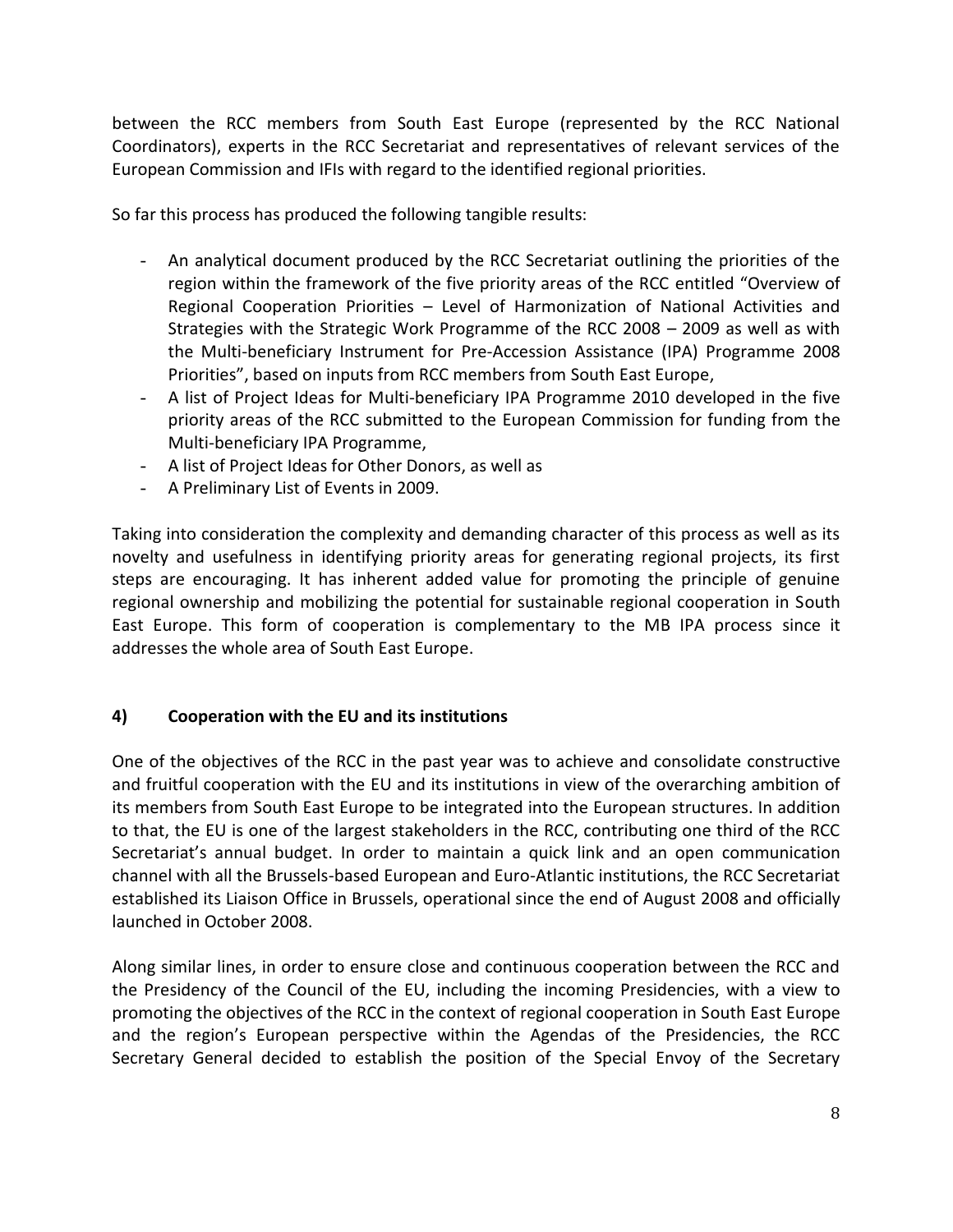General of the RCC for Relations with the Presidency of the Council of the EU. The mandate of the Special Envoy was activated in mid-July 2008.

The Secretary General and the Deputy Secretary General/Head of Expert Pool of the RCC as well as the RCC Secretariat's Liaison Office in Brussels and the Special Envoy of the Secretary General of the RCC for Relations with the Presidency of the EU Council maintained regular contacts and dialogue with the representatives of the European Commission, in particular with the Directorate-General for Enlargement of the European Commission, at all levels. They also maintained contacts with other relevant services of the European Commission responsible for areas of relevance for the work of the RCC as well as with all the institutions of the EU including the European Parliament, the General Secretariat of the Council of the EU, the EU Presidencies and Member States.

Intensive activities were undertaken in order to keep the former French, current Czech and the incoming Swedish EU Council Presidencies engaged and focused on South East Europe. Major efforts were invested in regularly liaising and discussing all important aspects of regional cooperation as well as raising the awareness to developments in South East Europe and to the need for urgent action and accelerated implementation of the envisaged EU measures for the region. Contacts were initiated and consultations held with representatives of the EU Presidencies in 2010, Spain and Belgium. These contacts confirmed that individual EU Presidencies would build on the conclusions and results of their predecessor and gave assurances of a continued engagement within South East Europe.

In his communications addressed to the former French, current Czech and incoming Swedish EU Presidencies, the RCC Secretary General stressed the necessity of the EU paying attention to South East Europe and regional cooperation structures it strived to foster as well as the importance of continuing with the European enlargement for the candidate and potential candidate countries. As one of the most dynamic emerging markets in Europe, South East Europe should be assisted by the EU and its institutions, through adequate assistance and support in relation to the efforts undertaken by the governments of South East Europe to carry out EU accession related reforms. The RCC Secretary General asked for the support of the EU in the elaboration of financial and other measures that could assist the Governments of South East Europe, both individually and collectively, in alleviating the crisis consequences.

The RCC Secretary General discussed with the incoming Swedish EU Presidency the preparation and holding of a conference on the Western Balkans to be organized by the Swedish Presidency of the EU Council and the European Commission in Brussels in December 2009. The conference will address issues related to the impact of financial crisis on the region, on the progress of the enlargement process as well as on regional cooperation, with a particular emphasis on the fields of energy, transport and development of infrastructure. The RCC and the European Policy Centre shall actively participate in the preparation of this important event.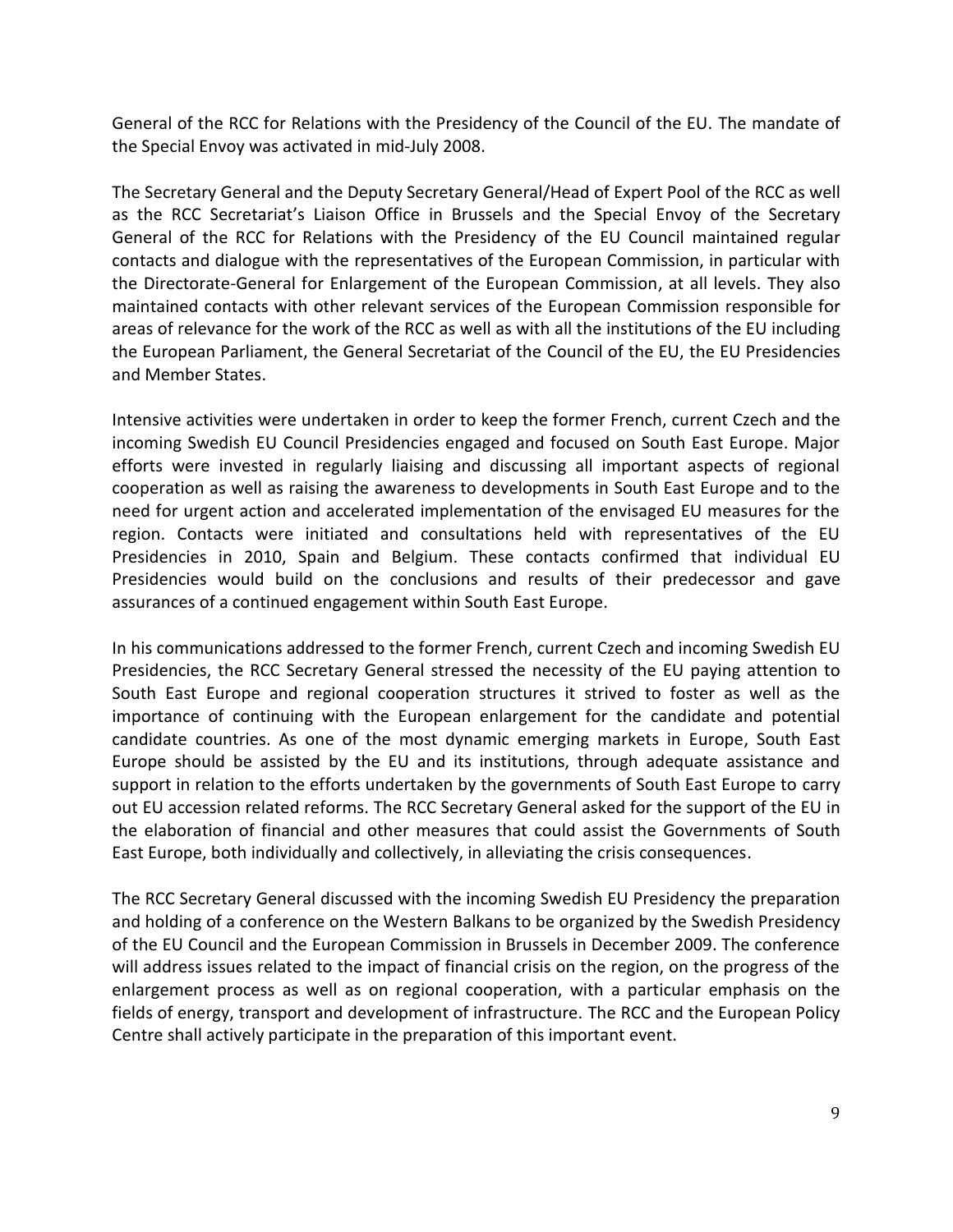In addition to that, the RCC Secretariat has established active cooperation with the European Commission, in particular with the relevant services of the Directorate-General for Enlargement, in the framework of the programming of the Multi-beneficiary IPA Programme and the identification of possible regional projects to be submitted for financing under this important pre-accession assistance instrument. The RCC Secretariat's representatives led by the Deputy Secretary General/Head of Expert Pool participated regularly in the IPA Multi-Beneficiary Coordination Meetings, one of which was hosted by the RCC Secretariat in Sarajevo in October 2008. This cooperation was utilized as an opportunity to commence the process of discussion among IPA beneficiaries and the RCC Secretariat on the development of possible models for elaboration of relevant projects to be potentially financed under the Multibeneficiary IPA Programme. As a result of the discussions with the RCC National Coordinators from South East Europe on the one hand, and within the Multi-beneficiary IPA coordination meetings on the other, an RCC Project Portfolio containing 18 preliminary project ideas was produced and submitted to the European Commission in March 2009.

Networking between the RCC Secretariat, the European Commission and relevant IFI's has been strengthened through regular participation of the Deputy Secretary General of the RCC/Head of Expert Pool and Experts of the RCC Secretariat and its Liaison Office in Brussels at the meetings of the International Financial Institutions Advisory Group (IFI AG). These meetings provided the RCC with an opportunity to inform about its activities, new initiatives and projects. They also enabled an insight to the RCC into the priorities of other stakeholders and possibilities to formulate coordinated approaches and strategies for the benefit of the region.

The practice of attending high-level meetings of the EU related to the region of South East Europe (EU – Western Balkans Ministerial Forums in the formats of the Ministers of Foreign Affairs and Ministers responsible for Justice and Home Affairs) as well as briefing the EU Council Working Group on Western Balkans (COWEB) on the RCC activities and efforts was established and consolidated. These occasions enabled the RCC Secretariat representatives to present the most important current RCC activities and future plans, underlining the need for making visible results in the context of regional cooperation and the EU integration process. This exercise proved its merit in establishing additional channels of communication and cooperation between the RCC framework and EU Member States most of which are members of the RCC. The RCC Secretariat's Liaison Office also assisted in the organization of COWEB presentations of the Migration, Asylum, Refugees Return Initiative (MARRI) and the Southeast European Police Chiefs Association (SEPCA).

The RCC Secretary General held two meetings with the Member of the European Commission responsible for Enlargement Olli Rehn, in October 2008 and March 2009 in Brussels in order to discuss the modalities of cooperation as well as the involvement of the Commission in regional cooperation through the RCC framework.

These contacts secured the high-level support of the Commission for the pragmatic and projectoriented approach of the RCC in addressing the priority areas which enables the countries of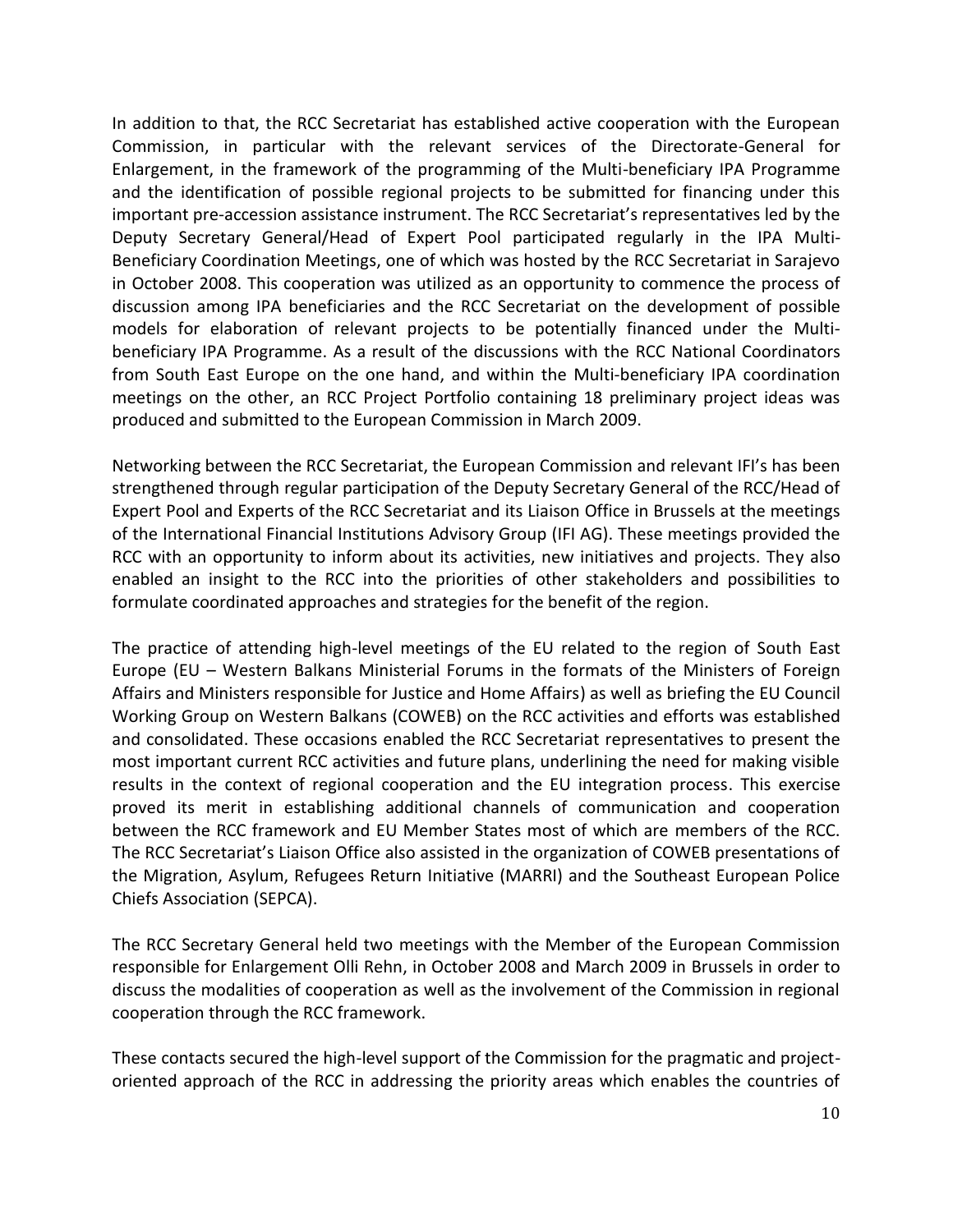South East Europe to work together on development projects notwithstanding their still evident differences. This support was very much needed both for strengthening and sustaining genuine regional cooperation processes as well as for the establishment of a mechanism of permanent cooperation among the RCC Secretariat, the RCC members from South East Europe, the European Commission and IFIs, in preparing joint multinational regional projects. The region will additionally be assisted by the efforts of the European Commission and the IFIs to respond to the current social and economic difficulties in South East Europe, in particular regarding funding of the Crisis Response Package under IPA in the amount of 150 million EUR with additional 80 million EUR allocated under the IPA Multi-beneficiary 2009 for support to SMEs, energy efficiency and competitiveness as well as to bank sector supervision and regulation.

The measures and activities of the European Commission illustrate in concrete terms that the EU is committed to continue its engagement in South East Europe and the Western Balkans and deliver on the European perspective of the candidate and potential candidates.

Summing up the relations with all the institutions of the EU, we can say that the cooperation with the EU served as a platform for keeping the EU focus on the region of South East Europe particularly in the light of the global economic and financial crisis and other external and internal challenges the EU is facing. The consultations were also used for exchanging views on the ways for achieving visible results in the context of regional cooperation and the EU integration process as well as on the possibilities for cooperation between RCC and the EU, particularly for organizing joint RCC-EU Council Presidency events etc. As a result several major joint RCC-EU Council Presidency activities were agreed and organized (a Ministerial Conference on Developing Regional Research Strategy for Western Balkans held during the Czech Presidency of the EU Council, a conference on the impact of financial crisis on the region, the progress of the enlargement process as well as on regional cooperation, with a particular emphasis on the fields of energy, transport and development of infrastructure, to be organized during the Swedish Presidency of the EU Council)

Along these lines, the EU Council Presidencies' officials and other partners expressed positive assessment for the RCC Secretariat working activities and its engagement and consistently confirmed their full support for its future work directed towards fulfilling its regional cooperation and regional ownership priorities and goals.

The current Czech and incoming Swedish Presidency of the EU Council have confirmed that the region of South East Europe and particularly Western Balkans, shall be among the priority agenda items during their terms-in-office and that they will make substantial efforts for supporting concrete regional cooperation projects and for opening avenues for accelerating the EU integration processes, as well as for making tangible progress in the visa liberalization processes. Both EU current and incoming EU Council Presidency have made clear their intention to continue with the practice of inviting the RCC Secretary General to important events to be organized during the Presidency's term-of-office and to provide high-level participation at the most important events organized under the auspices of the South-East European Cooperation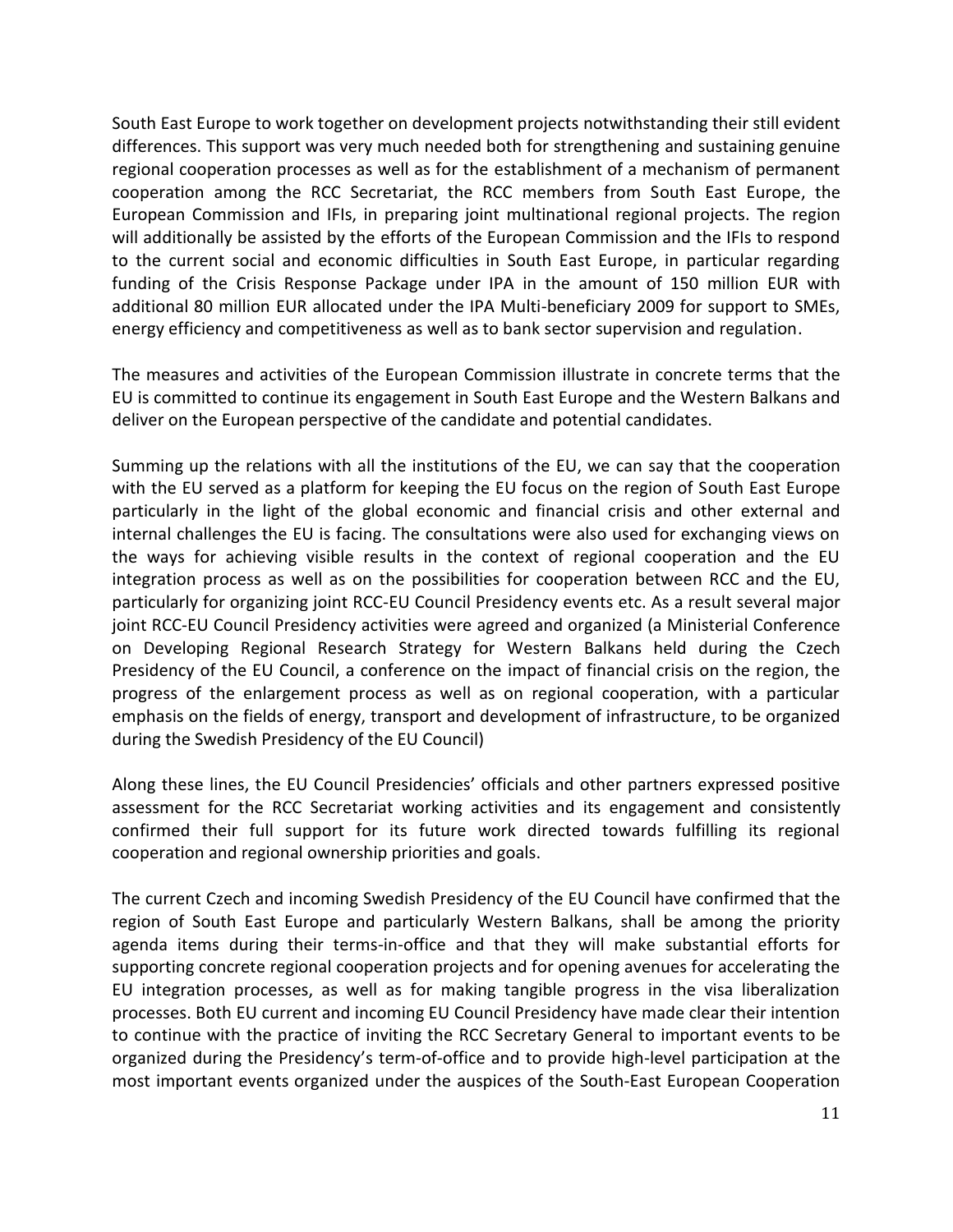Process (SEECP) and the RCC. High-level officials of Spain confirmed that they were going to build on the achievements and programs of their predecessors with regard to South East Europe and regional cooperation.

The general assessment is that the EU Council Presidencies have demonstrated their will and determination to invest concrete efforts in supporting regional cooperation in South East Europe and in accelerating the process of EU integration of the countries concerned. However the real and tangible progress will depend on the countries' reforms achievements, not forgetting the other very complex external and internal challenges the EU is facing. It is encouraging and promising that the EU Council Presidencies are keeping considerable focus on South East Europe and the Western Balkans by providing concrete support for the RCC activities and by assisting its efforts for attaining the set goals and priorities.

Finally, it could be concluded by saying that by pursuing active cooperation with the institutions of the EU, especially in identifying priorities to be addressed by the Multi-beneficiary IPA Programme and developed into regional projects, the RCC profiled itself as a key interlocutor and partner of the EU for matters relating to regional cooperation.

# **5) Cooperation with the SEECP Chairmanship-in-Office**

The SEECP is the political umbrella of the RCC and the political voice of the region. According to the Strategic Work Programme of the RCC 2008 – 2009, in consultation with the SEECP Chairmanship-in-Office of the Republic of Moldova, the RCC assisted with preparing and coordinating the activities of the SEECP. The Secretary General and other members of the RCC Secretariat participated actively in all the SEECP activities including the Summit and ministerial meetings such as the Meeting of the SEECP Ministers of Foreign Affairs, SEECP Ministers of Justice and Home Affairs, SEECP Ministers of Health, Informal Meeting of the SEECP Ministers of Foreign Affairs, Meeting of the SEECP Speakers of Parliament and other high-level conferences as well as meetings of the SEECP Committee of Political Directors. In order to achieve synergy and efficient follow-up to the conclusions of the high-level meetings, the RCC maintained regular dialogue and political consultations with the SEECP Chairmanship-in-Office of the Republic of Moldova. The RCC will continue to work closely with the SEECP Chairmanships-in-Office in order to harness all available regional resources in an effort to propose joint strategies and mechanisms for addressing the challenges, especially the economic crisis and its possible impact on the political and social stability.

# **6) Regional presentations of the RCC and its activities in the capitals of the RCC members from South East Europe**

The RCC Secretariat successfully carried out a number of presentations in RCC members from South East Europe in order to present its priorities, projects and activities to over 500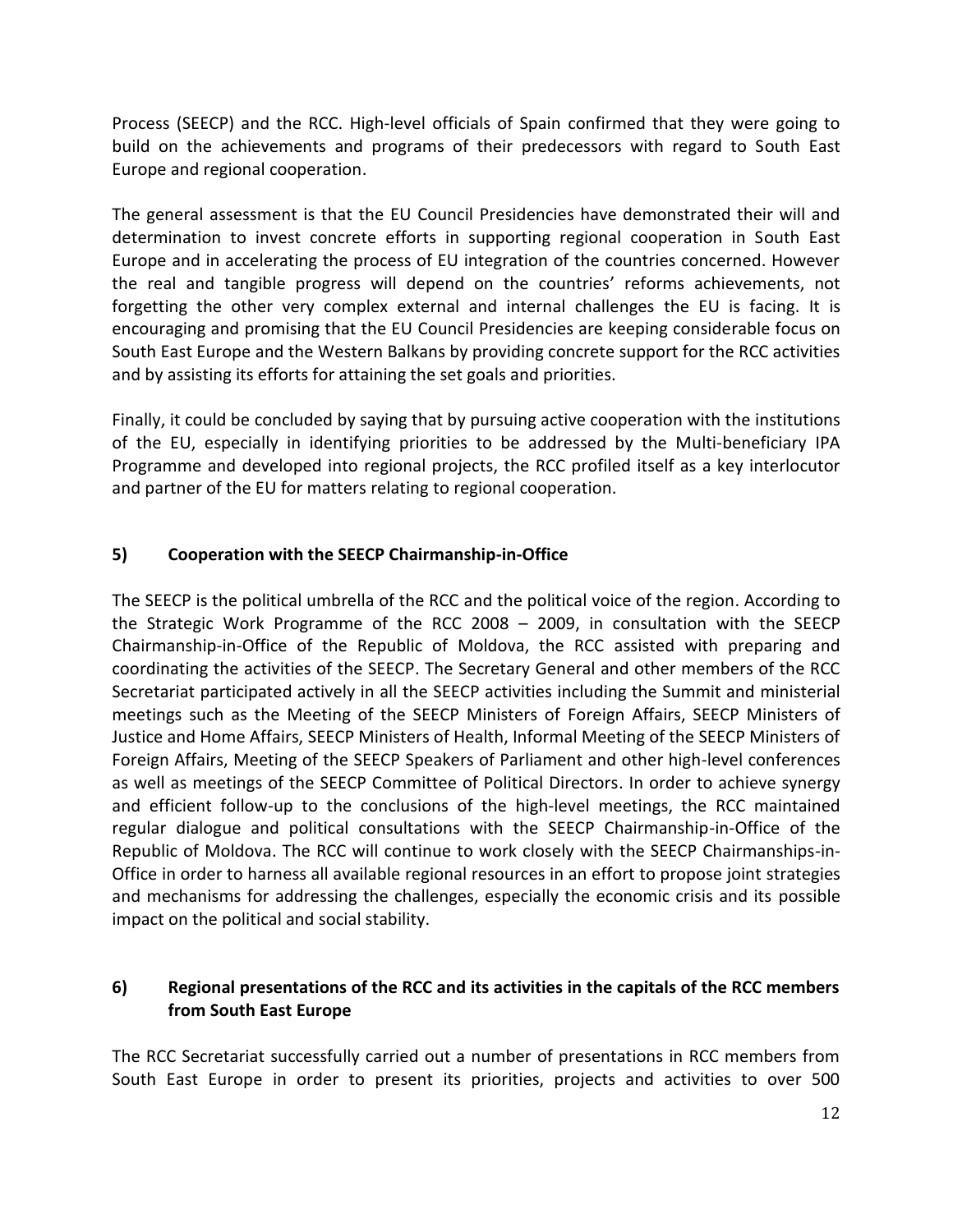representatives of governments, business sector and civil society. This was an important opportunity for networking between the RCC Secretariat and national experts as well as for raising public awareness through media coverage of the events. The tour was organized in close cooperation with the RCC members from South East Europe and witnessed intensive interaction of the participants highlighting many ideas and proposals. A presentation for the institutions of the EU and other Brussels-based institutions is scheduled for 23 June 2009.

# **7) Coordination and streamlining of regional initiatives and structures**

In accordance with the RCC Strategic Work Programme 2008 – 2009 and the Statute of the RCC, one of the tasks of the RCC Secretariat was to work on the establishment of structured and transparent relationships with taskforces and initiatives in South East Europe, with particular emphasis on the five priority areas of the RCC activities. The establishment of such structured relationships is aimed at the avoidance of duplication and overlapping of activities and has received support both from the RCC members from the region as well as from European and other international partners.

This process was launched by the Coordination Conference of South East Europe Initiatives on Justice and Home Affairs, held in Sarajevo on 15 and 16 September 2008. Another coordination meeting of relevant initiatives in South East Europe in the field of security cooperation was organized jointly by the RCC Secretariat and RACVIAC-Centre for Security Cooperation on 4 December 2008. After its meeting on 5 March 2009, the RCC Board exchanged views with representatives of the regional taskforces and initiatives which are operating under the RCC auspices or have regulated appropriate relationship and coordination of activities through specific arrangements with the RCC Secretariat. A list of initiatives and task forces is annexed to this Report.

In the same vein, the RCC started the process of institutional affiliation with regional initiatives relevant for the future effective activity of the RCC through signing of Memoranda of Understanding (MoU) or other forms of more targeted or topical formalized cooperation. So far, a MoU or similar agreement has been signed with the following initiatives: South Eastern and Eastern Europe Clearinghouse for the Control of Small Arms and Light Weapons (SEESAC) and the South East European Health Network. Agreements have been concluded and are ready to be signed between the RCC Secretariat and Southeast European Cooperative Initiative Regional Center for Combating Trans-border Organized Crime (SECI Center), Regional Anti-Corruption Initiative (RAI), MARRI, SEPCA and South Eastern Europe Prosecutors Advisory Group (SEEPAG).

Coordination and streamlining of regional taskforces and initiatives in South East Europe remains one of the most important tasks of the RCC Secretariat. The RCC Secretariat will also remain actively involved in providing assistance to the taskforces and initiatives in gaining access to political, technical and financial support required to fulfill their objectives.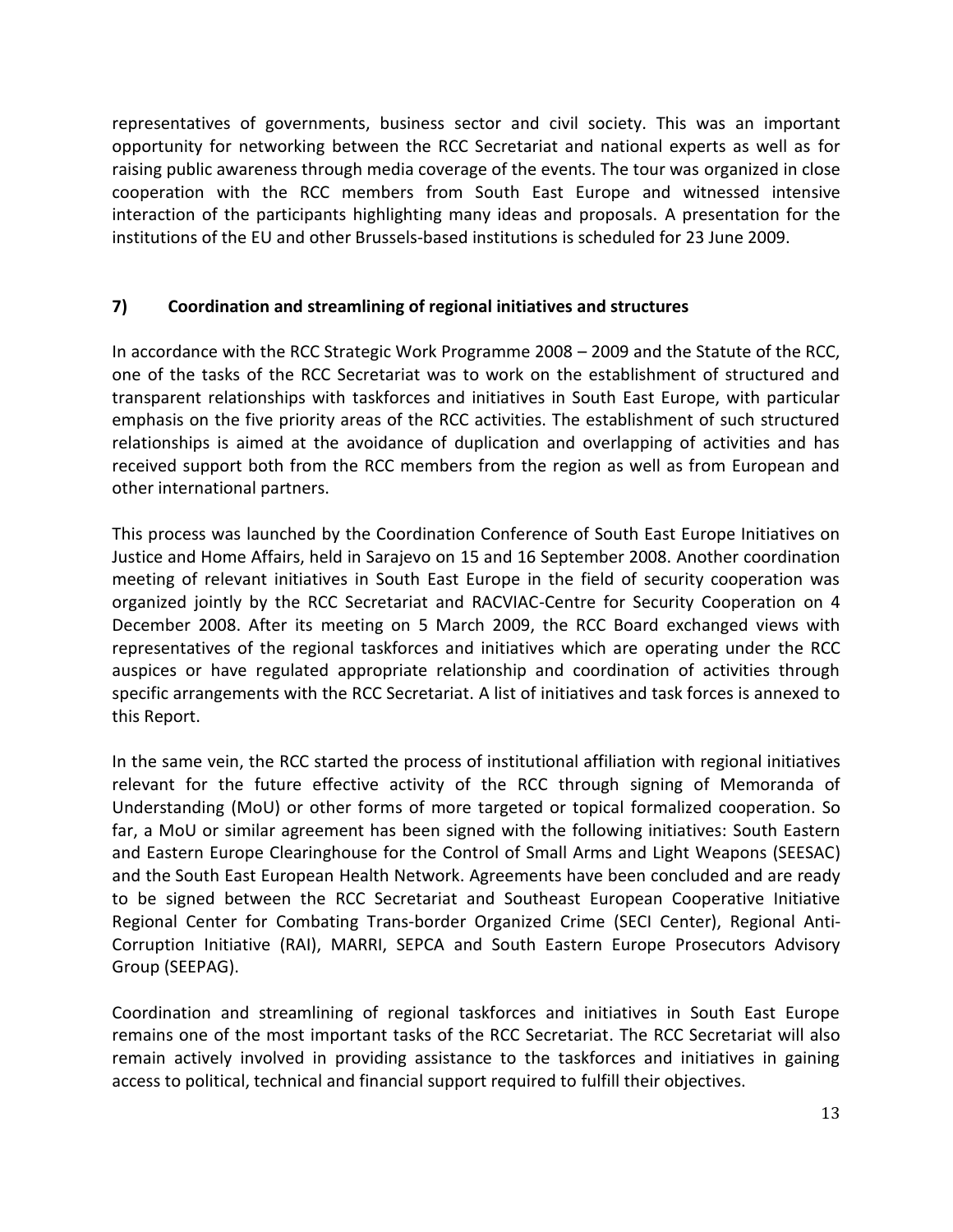# **8) Cooperation with other regional organizations, initiatives and structures**

The RCC pursued cooperation with regional organizations, initiatives and structures such as the Adriatic-Ionian Initiative (AII), the Organization of Black Sea Economic Cooperation (BSEC) and the Central European Initiative (CEI), to name some of them. Since the geographic and thematic focus of these organizations and initiatives and the RCC overlap, it was deemed of importance and usefulness to explore possibilities for strengthening and streamlining cooperation. The preliminary discussions resulted in some joint activities and projects elaborated in more detail in the section of this Report on the RCC priority areas as well as participation in each other's high-level meetings. A MoU regarding cooperation between the RCC Secretariat and the CEI - Executive Secretariat was signed in May 2009 pursuant to the corresponding decision of the RCC Board.

# **9) Communication Strategy**

The Communication Strategy of the RCC Secretariat, adopted by the Secretary General in April 2008, was designed to build the RCC public profile and shape the organization's place among the people and stakeholders in SEE. The goal is to establish understanding and awareness of the RCC mission to promote mutual cooperation and European and Euro-Atlantic integration of South East Europe in order to inspire development in the region to the benefit of its people. The communication has been tailored to demonstrate that joint strategic goals of the RCC members from South East Europe and their specific needs are mutually inclusive.

Concretely, the strategy comprised of: 1. establishing and maintaining regular contacts with journalists to encourage them to report on RCC activities in as positive a light as possible, as well as using various means of communication with them, such as press releases, statements, interviews, articles, press conferences, background meetings and briefings; 2. opening up thematic roundtables, conferences and seminars to the media; 3. providing and taking opportunities for outreach on RCC activities among the politicians, opinion-makers, think-tanks, students, academia, businessmen, etc.; 4. creating, in May 2008, and maintaining informative and updated RCC website to reach out to various publics via Internet; 5. designing and producing public information and visual identity materials, such as factsheets and flyers; 6. preparing and disseminating reports and other documents to targeted stakeholders; 7. organizing special events for the media and other publics, such as lectures by prominent public figures, panel discussion to mark the first RCC anniversary on 27 February 2009, annual reception, etc.

In implementing the communication strategy, the RCC Secretariat carried out its contacts with the public and the press in a friendly and open manner, bearing in mind the good reputation the RCC wants to build across the RCC area, as a leading organization for development issues in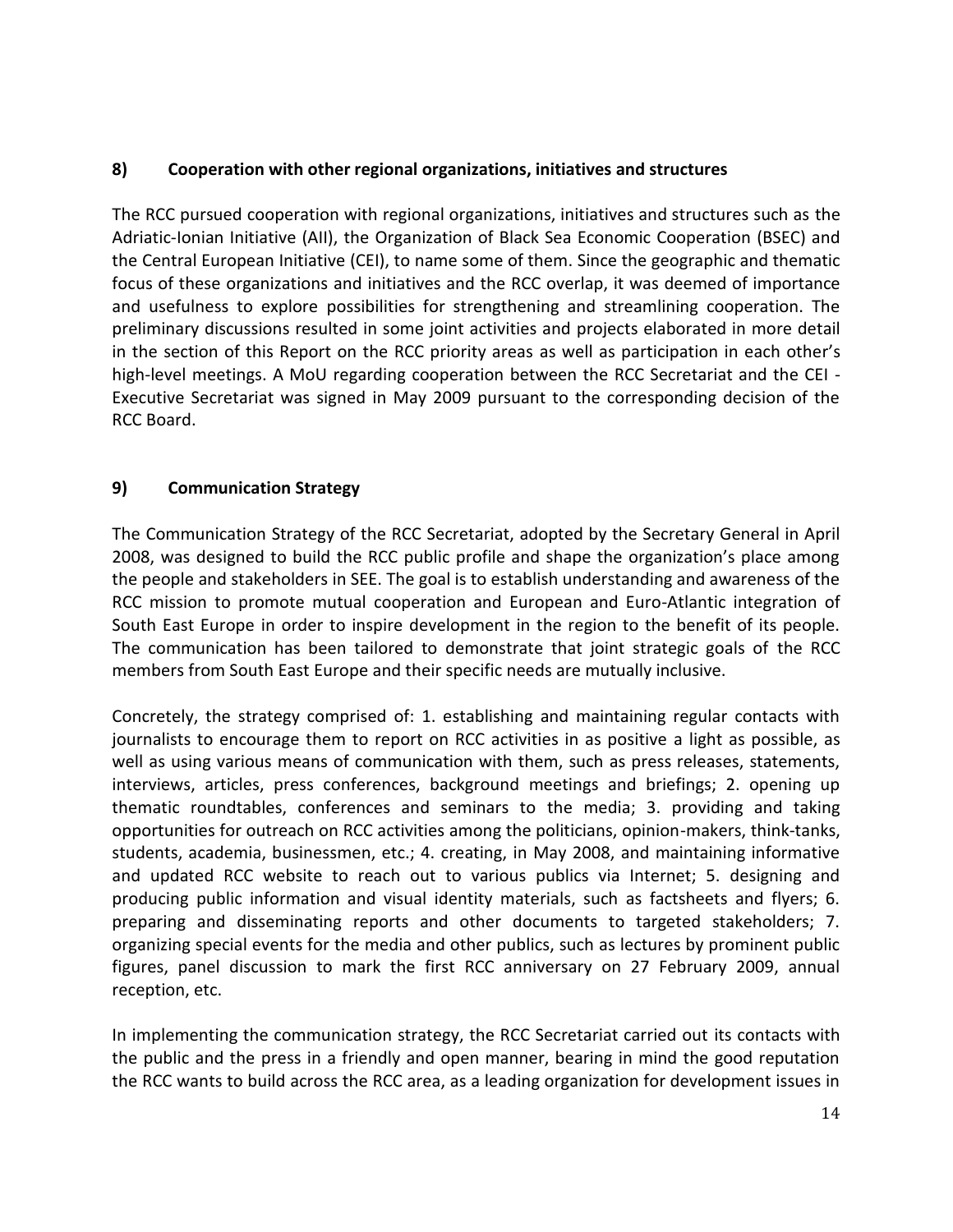South East Europe, which will make a visible difference. Thus, seriousness, professionalism, openness and transparency have been instrumental to achieving the set ambition.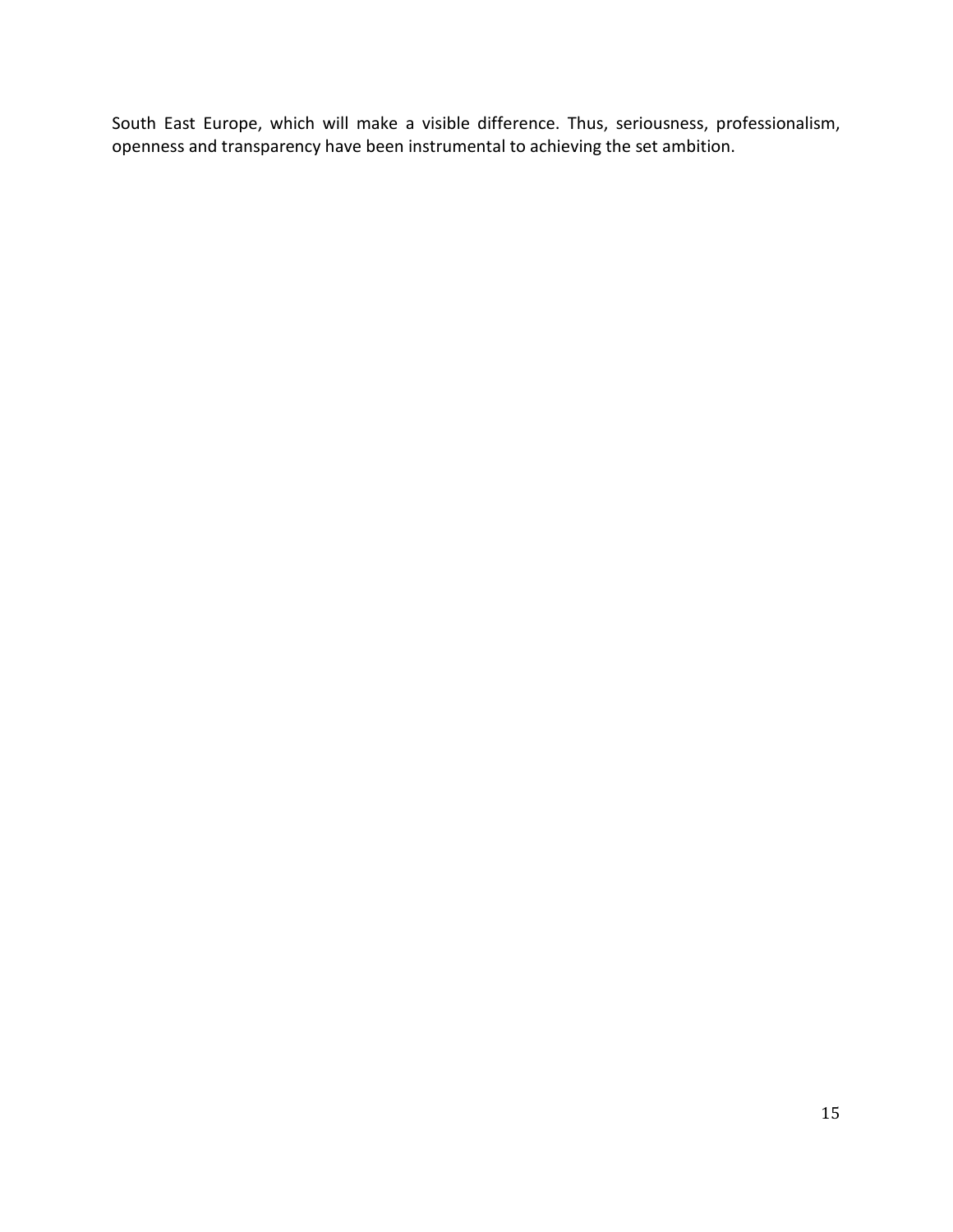# **III. Priority Areas of the RCC Activities**

The five priority areas, representing the main direction of the RCC Secretariat's work are economic and social development; infrastructure and energy; justice and home affairs; security cooperation and building human capital and cross-cutting issues, including parliamentary cooperation. Under each of these objectives the RCC Secretariat, in particular its Expert Pool, focused on the following activities:

# **1) Economic and Social Development**

# **General**

During the first six months of its activity, the RCC Secretariat focused on developing working relationships with regional socioeconomic initiatives inherited from the Stability Pact for South Eastern Europe, as well as on making contacts with existing and potential international partners in the socioeconomic development realm. Thereafter, an annual work plan for the year 2009 was prepared and an initial project portfolio developed. They include topics ranging from public-private partnerships, female entrepreneurship and regional competitiveness, to employment policy and social dialogue. Throughout this period, the RCC Secretariat solidified its relationship with regional and international partners by co-hosting joint events.

# **Investment Facilitation/Business Climate**

In the area of investment facilitation/business climate, the RCC Secretariat developed a strong working relationship with the OECD Investment Compact for Southeast Europe as well as the International Finance Corporation (IFC) Business Enabling Environment program. In September 2008, the RCC Secretariat hosted the OECD Investment Reform Index (IRI) 2009 kick-off meeting, where experts of the OECD briefed the economic teams of the RCC members from South East Europe on the intent and methodology of the new IRI – an event which received extensive media coverage throughout the region. The RCC Secretariat, working in collaboration with the OECD, also launched the OECD's new study "Defining and Strengthening Sector Specific Sources of Competitiveness in the Western Balkans," in October 2008. The study comprises the first phase of the European Commission-funded/OECD-implemented Regional Competitiveness project. The RCC Secretariat contributed to the development of the second (implementation) phase of the project by preparing a comprehensive overview of the ministries from South East Europe engaged in economic and human capital development, and their current initiatives aimed at improving competitiveness, upgrading skills, and developing an information society. The RCC Secretariat also entered into dialogue with IFC regarding the prospect of embracing its Network of South East Europe Policy Makers under its umbrella.

Following extensive discussions with a wide range of local and international partners (the Ministry of Transport Communications of Bosnia and Herzegovina, the United Nations Development Programme (UNDP), the UN ECE, the World Bank Institute and the Croatian Agency for Public Private Partnerships) in the second half of the year, the RCC Secretariat made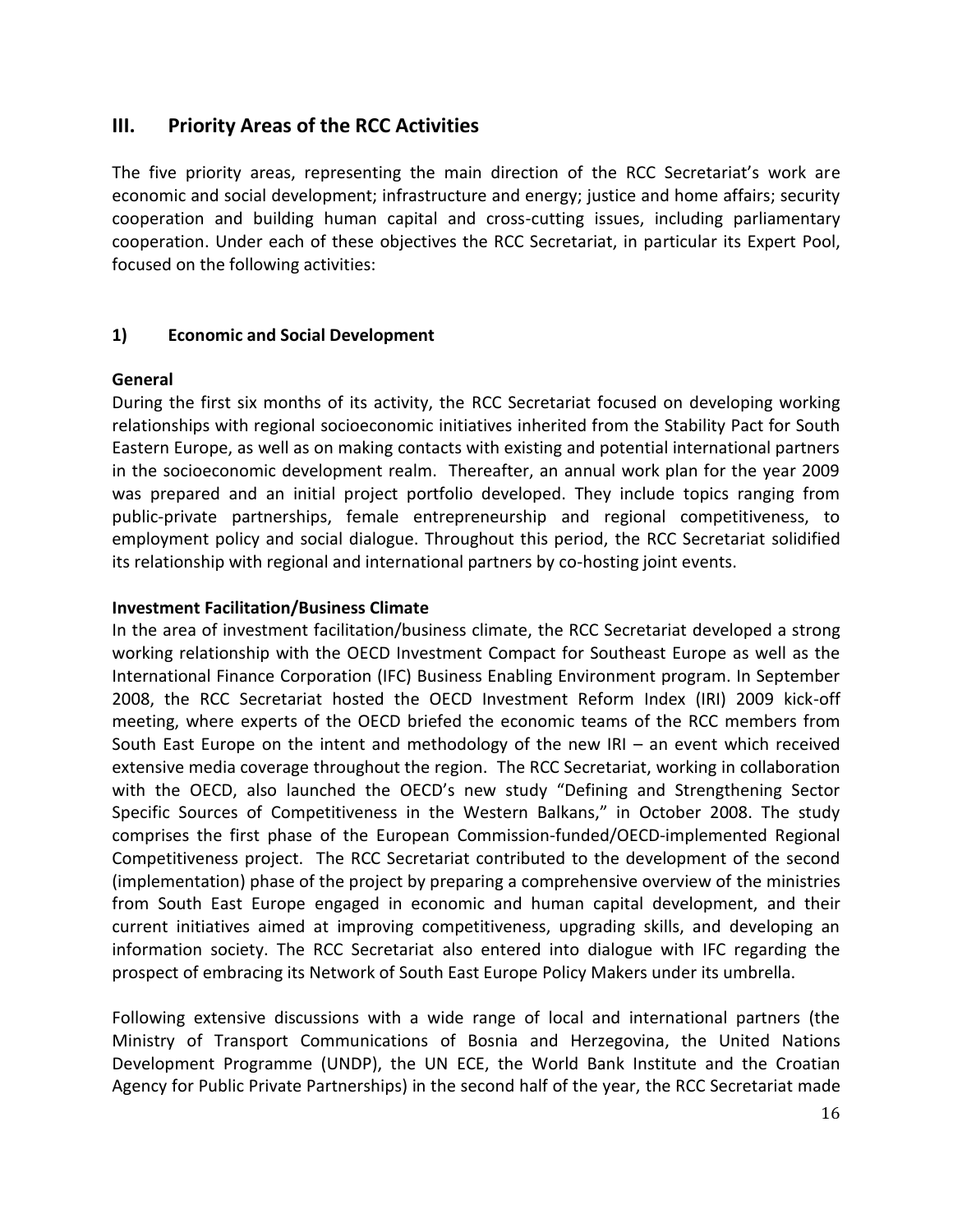preparations for a ministerial level regional conference on Public Private Partnerships (PPPs) scheduled to take place in September 2009. Focusing on the prospects for developing strategic infrastructure networks, the conference will explore how PPPs might serve as a framework for attracting foreign direct investments (FDI). Three outcomes are expected: the garnering of political support for the PPP approach, the launching of a regional PPP expert network, and the promotion of a regional PPP capacity building program – a project in which the Croatian PPP Agency has volunteered to play a leading role.

The RCC Secretariat carried out the necessary research to produce a substantive conference agenda, secured the participation of all key international actors, successfully raised funds for the conference from a partner organization (UNDP), and has also developed a follow-up roadmap together with the Croatian Agency for PPPs. A co-hosting arrangement with the Ministry of Finance and Treasury of Bosnia and Herzegovina is expected to be secured in the near future.

# **Trade**

In the realm of trade, the work of the RCC Secretariat contributed to the establishment of the Central European Free Trade Agreement (CEFTA) 2006 Secretariat in Brussels in the summer of 2008.

In the month of October 2008, the RCC Secretariat actively participated in the first Regional Economic Forum of Parties to CEFTA 2006 organized under the auspices of the governments of Albania, Bosnia and Herzegovina, Croatia, Montenegro as well as of UNMIK/Kosovo. The RCC Secretariat's proposals for enhanced regional cooperation – a number of which pertained to trade – constituted well over half of the conclusions of the Forum, which subsequently identified the RCC as one of its most significant contributors. Forum conclusions were sent to 900 addresses of the institutions and organizations operating in the parties to CEFTA 2006, including those directly responsible for regional cooperation.

# **Private Sector Dialogue**

Throughout the year, the RCC Secretariat maintained close contacts with the South East Europe Business Advisory Council (BAC) attending its regular meetings and sharing information of regional economic developments and the needs of the business community. In March 2009, a representative of the RCC Secretariat accompanied BAC's business missions to Tirana and Podgorica. The attractiveness of the public private partnership model for future infrastructure development was clearly communicated at the time by Albanian and Montenegrin officials, and the RCC Secretariat intends to engage BAC as a private sector spokesperson at the ministerial PPP conference it intends to organize in September2009 - thus helping governments to understand the private sector's requirements vis-à-vis potential entry into PPP arrangements. BAC in turn assisted the RCC Secretariat in making the relevant international contacts necessary for the successful organization of the conference.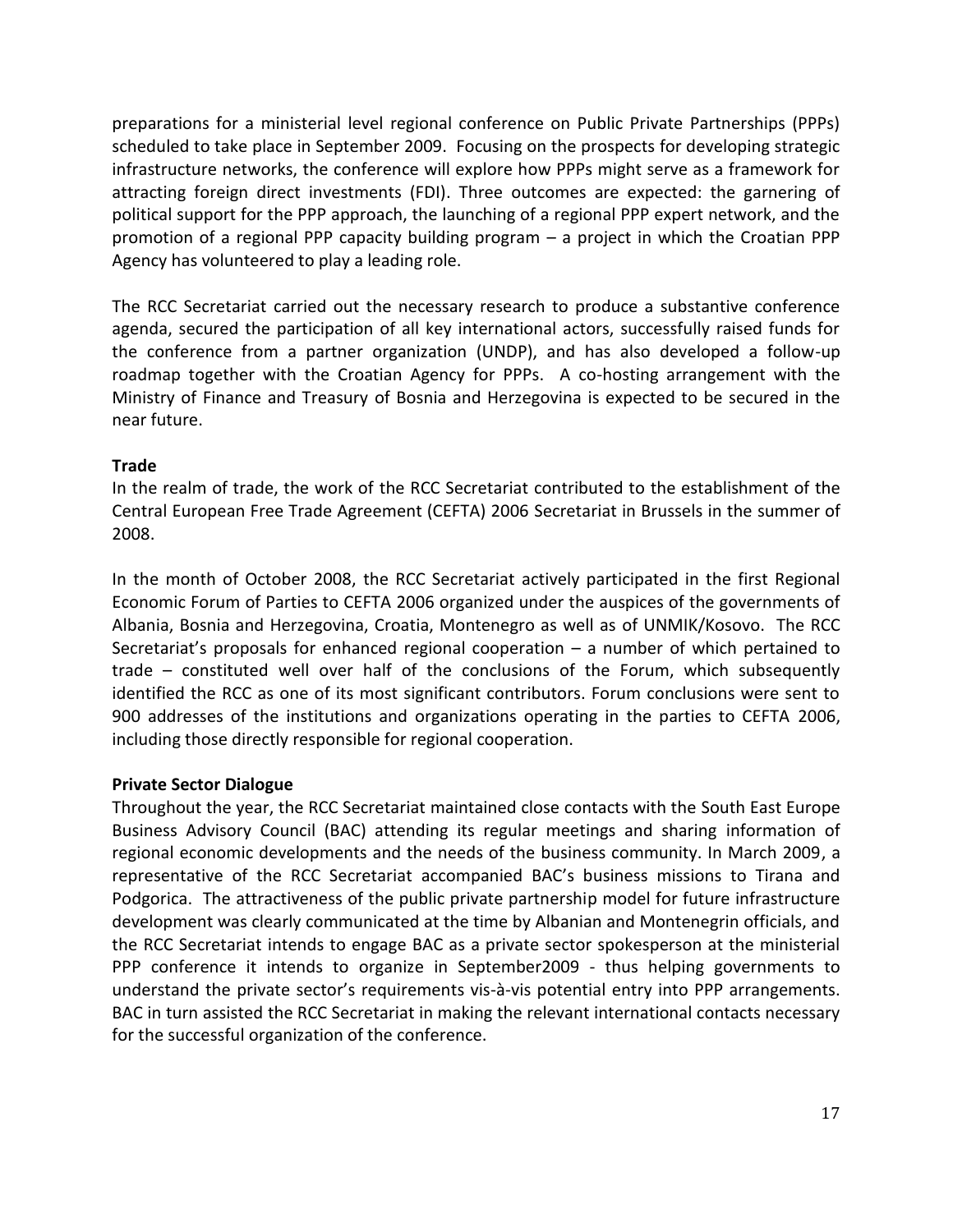# **Information and Communication Technology (ICT)**

Working in close cooperation with the UNDP, which hosts the Secretariat of the Electronic Southeast Europe (eSEE) initiative, the RCC Secretariat assumed an active role in the preparation of the initiative's quarterly meetings and hosted one of them in October 2008. This particular event was an opportunity to emphasize a number of implementation priorities from the eSEE Agenda Plus. Discussions are currently under way with the UNDP funded Secretariat of the eSEE initiative regarding the preparation of the next eSEE Ministerial Conference expected to take place toward the end of 2009. There is a pressing need to redefine some of the objectives and deadlines originally envisaged under the eSEE Agenda Plus – the initiative's implementation road map – which is expected to take place in the context of this high level event.

The meeting was held in conjunction with that of the Programme Advisory Committee of the new Centre for eGovernance Development (CeGD) to which the RCC Secretariat has lent extensive operational support since its establishment in the spring of 2008. The RCC Secretariat played an active advisory role vis-à-vis CeGD which faced a number of challenges in its relations with some key stakeholders. The RCC Secretariat also provided extensive assistance to CeGD in developing its annual program proposal aimed at securing funding for the Centre. The proposal subsequently met with success. The RCC Secretariat experts on Economic and Social Development have since become members of CeGD's Supervisory and Management Board, respectively, and provided substantive contributions to the Centre's operational procedures, strategic program, and annual work plan. A number of events foreseen in the work plan have been delivered.

In April 2009, the RCC Secretariat, together with the UNDP and Greece's INA Academy organized a one-day seminar on eGovernance attended by interested regional parties, mainly from government ministries. The RCC Secretariat has also made arrangements to host a workshop on the role of ICT in harnessing the potentials of South East Europe's scientific diaspora with Austria's Centre for Social Innovation. This event is scheduled to take place in June 2009.

# **Employment**

The RCC Secretariat received its first exposure to the South East European Employment Network in June 2008 at which time it became clear that the Network was in a transitional phase. The declining engagement of international partners (who wish to see greater regional responsibility for the Network) necessitated RCC leadership. A major challenge for the RCC members from the region is to actively cooperate on the implementation of the conclusions of various past ministerial declarations as well as the International Labour Organization (ILO) sponsored Country Reviews of Employment Policy (CREPs).

The RCC Secretariat initially counted on strong technical support from relevant international partners, however, this has not been forthcoming, and attempts to organize a meeting of relevant international stakeholders failed. The RCC Secretariat subsequently determined to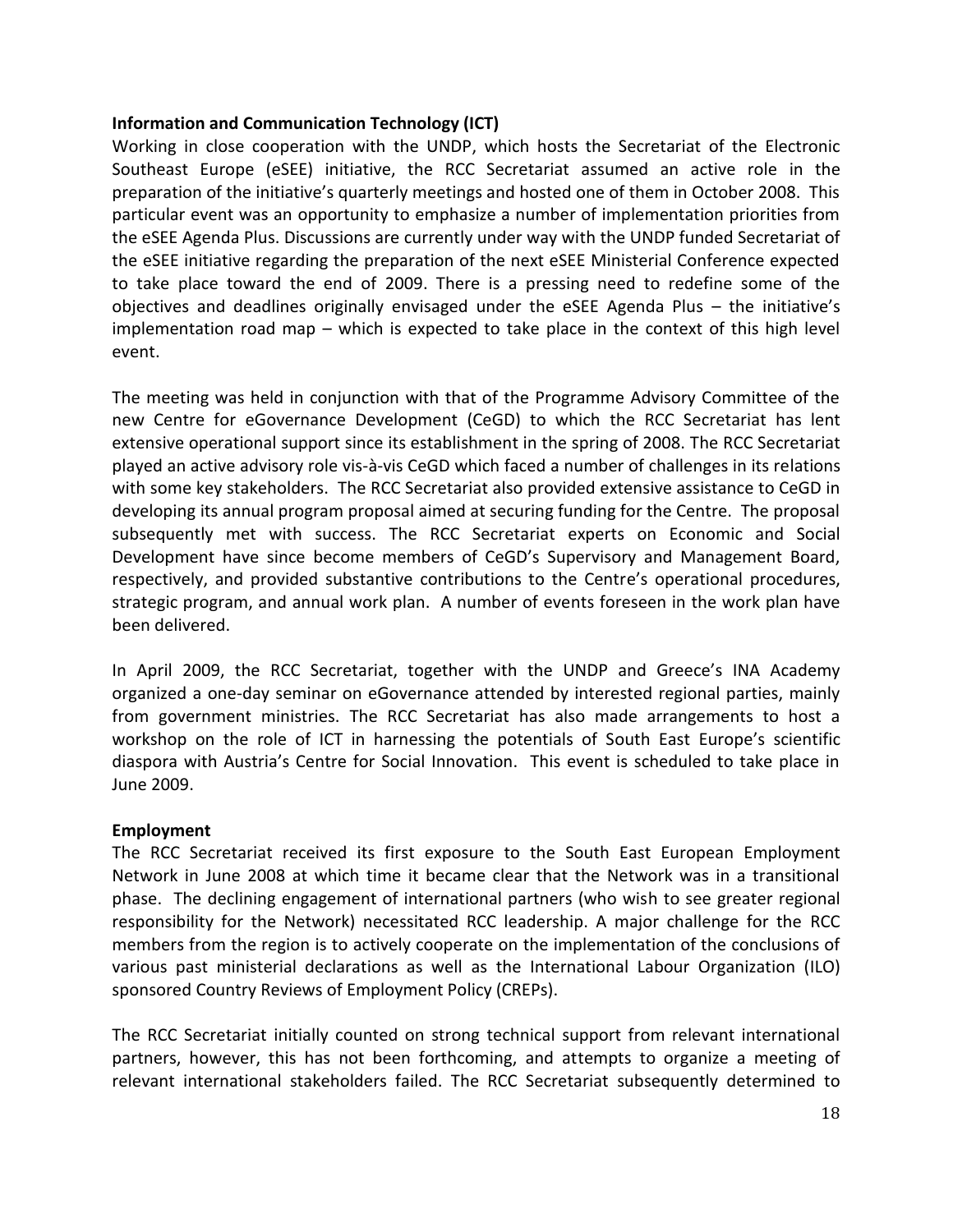prepare a work plan for the Network on its own. This is currently in progress and will be shared with international stakeholders prior to the Employment Network meeting which the RCC Secretariat plans to organize at the end of May 2009. The meeting, which is meant to revive the now latent Employment Network, will aim to have this proposed roadmap approved by its regional stakeholders (Labor Ministries and Employment Agencies) and to provide a long delayed opportunity for regional actors to share their employment-related accomplishments and challenges over the past year.

# **Social Dialogue**

The onset of the global financial and economic crisis created a window of opportunity to bring regional employers' and trade union organizations around the idea of direct dialogue. The RCC Secretariat has been consulting with both sides concerning a regional social dialogue meeting to be held at the end of May 2009 where the two organizations would get an opportunity to agree on a set of joint crisis-related policy proposals which the RCC could endorse and forward to regional governments. The Friedrich Ebert Stiftung from Germany will be a partner in the preparation of this event.

# **Health**

The past year was one of transition for the South East European Health Network which actively pursued the signing, by all its parties, of a MoU on the future of the Network, which paves the way for its regional ownership via a regionally located secretariat. The MoU was finally signed by all parties in the first quarter of 2009, and the Network will undertake the next steps in issuing a call for proposals for the seat of its secretariat. The RCC Secretariat will assist in the selection of the location through participation in a future selection committee. A MoU concerning the Network's future relationship with the RCC has also been signed committing the RCC to politically support the Network. It does not envisage direct fund-raising support for the Network's projects, but the RCC Secretariat will consider including some regional health programs into its portfolio to be shared with interested donors.

# **2) Infrastructure and Energy**

# **General**

During the initial part of the reporting period, the RCC Secretariat focused on stock taking, preparation of the Strategic Work Programme 2008-2009 and taking over of responsibilities from the Stability Pact for South Eastern Europe (two handover meetings took place in Brussels and Sarajevo). The RCC Secretariat participated in the International IFI Advisory Group (IFI AG) Working Group on Energy and gave its contribution to profiling the Conclusions of the Group. Recognizing the role of sustainable use and management of water resources, the RCC Secretariat established communication with the International Sava River Basin Commission (ISRBC) and agreed on the future cooperation and joint preparation of the relevant events.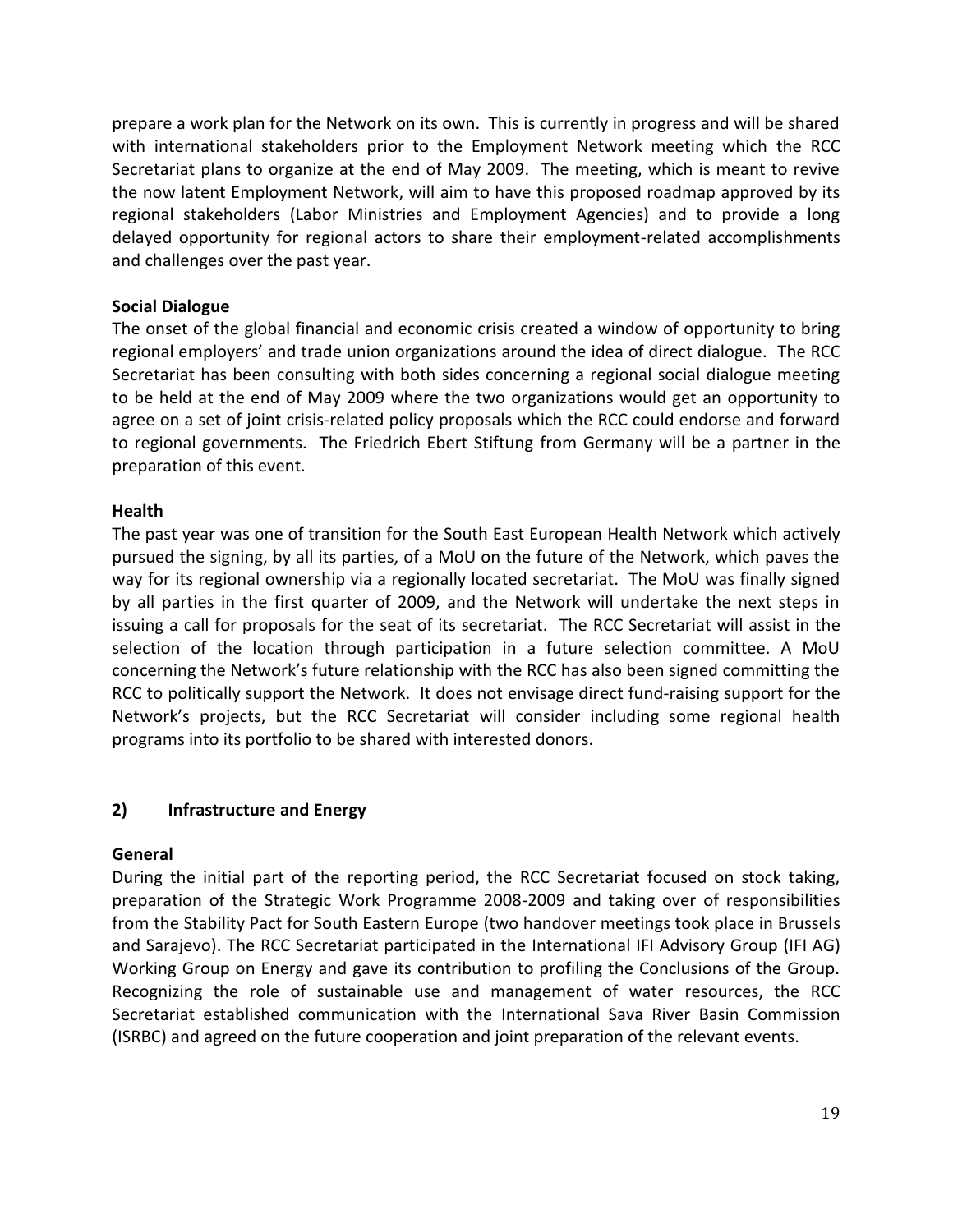Regarding the bilateral communication with the RCC members from South East Europe, the RCC Secretariat assisted the Ministry for Foreign Economic Relations of Bosnia and Herzegovina concerning the development of Energy Strategy and the accession to relevant regional energy organizations as well as the Ministry for Development of Montenegro in relation to the establishment of an Energy Efficiency Agency and accession to relevant energy organizations.

The RCC Secretariat concentrated on strengthening relations with the key infrastructure partners i.e. Energy Community Secretariat (ECS), South East Europe Transport Observatory (SEETO) and Regional Environmental Center for Central and Eastern Europe (REC) in order to support an integrated approach, multidisciplinary projects and complementary up to date activities. In that respect, the organization of a transport event dedicated to road safety primarily with UN ECE and SEETO was discussed. Additionally a preliminary concept for a Parliamentarians' workshop that would gather representatives of regional parliamentary committees dealing with energy issues, alongside the ECS active participation was initiated.

During the reporting period all relevant initiatives, task forces and other partners were offered to cooperate in order to prepare Preliminary Project Ideas (PPIs) to be supported through Multi-beneficiary IPA or other potential donors explaining the requirements for these applications.

Due to a multidisciplinary character of the infrastructure activities in relation to both preparation of the events and relevant PPIs, a variety of stakeholders have been contacted and included in its developing alongside the active participation of the European Commission.

# **Environment**

During the last quarter of 2008, activities of the RCC Secretariat focused on cooperation with the REC. This cooperation primarily related to the preparation and realization of The First Thematic Ministerial Conference ``Combating Climate Change in South East Europe`` in Sarajevo on 14 November 2008 within the agreed framework program Roadmap for Environmental Cooperation in South East Europe. In addition to this event, within the previously mentioned framework program, three thematic high level events were planned to be tentatively coorganized on a quarterly basis and hosted by the RCC Secretariat, namely: Natura 2000 in South East Europe, Multilateral cooperation on environmental issues through Multilateral Environmental Agreements in South East Europe and Priority environmental infrastructure investments in South East Europe. The RCC Secretariat hosted and contributed to a positive output of the Preparatory Expert Meeting that preceded the Ministerial Conference as well as of the Ministerial Conference that resulted in the adoption by the Ministers responsible for Environment of the Republic of Albania, Bosnia and Herzegovina, Montenegro, the Republic of Serbia and The Former Yugoslav Republic of Macedonia, of a Joint Ministerial Statement and Climate Change Framework Action Plan for Adaptation.

The RCC Secretariat also participated in various regional events as a result of the established communication and agreed efforts to enhance regional cooperation (UN ECE ``Energy Week``,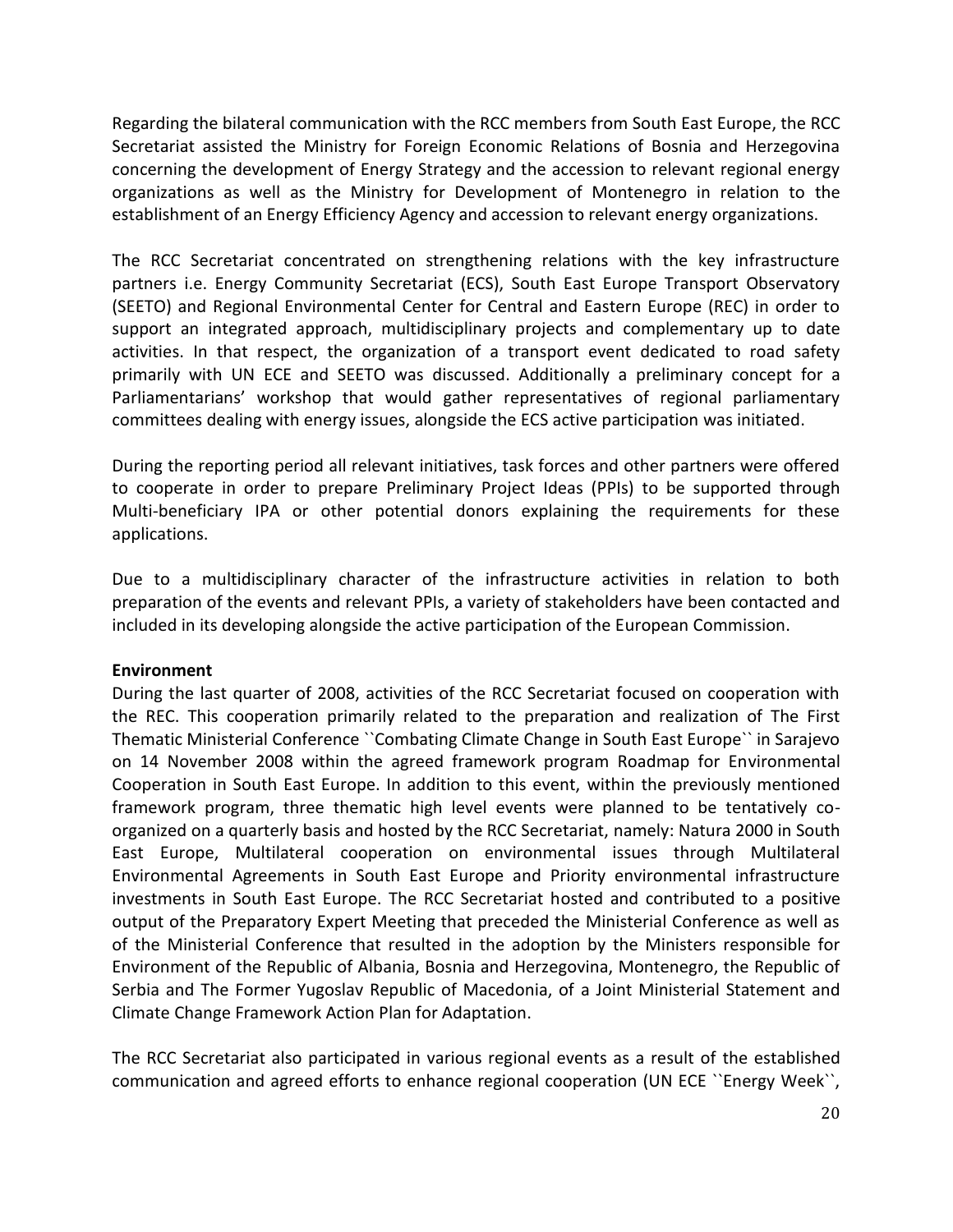Priority Environmental Investment Program (PEIP) Regional Meeting for Senior Officials from South East Europe and Donors). Participation in the UN ECE ``Energy Week`` was used for additional consultations with the UN ECE Transport and Environmental Divisions` representatives in relation to the RCC Secretariat`s intention to organize events in the area of transport and transboundary water cooperation, respectively.

Cooperation with the REC included the preparation of PPIs in relation to an Inventory of pressures and impacts in the Drina River Basin and transboundary cooperation in the Sava River Basin as well as the Set up of the accident emergency warning system within the Drina River Basin. These PPIs are being prepared in accordance with the Multi-beneficiary IPA Programme template requirements in order to be eligible for the Multi-beneficiary IPA support.

Cooperation with the UNECE Water Convention Secretariat, the Global Water Partnership and the Sava Commission focused on the preparation of a Water Conference held on 18-20 May 2009 that included the following parts: (i) a part on strategic issues for the whole of transboundary waters in the region including three themes (the legal and institutional basis for cooperation, climate change and its impacts on water related sectors, and multipurpose use of transboundary waters - how to reconcile different interests); (ii) a part to work on the second assessment of transboundary waters where participants will be divided in three groups (Adriatic, Black Sea, Aegean Sea) and discuss issues basin by basin; and (iii) a concluding part on the way forward with a summary of the workshop and perspectives from the European Commission and donors (World Bank, Global Environment Fund (GEF) etc.). While added value of the second part would be to ensure concrete output that would be presented at the fifth meeting of the Parties to the Water Convention in November 2009 and finally at the next Ministerial Conference ``Environment for Europe``, the first and the third part would be primarily important to back regional cooperation and learn more about the position of donor community and IFIs to support regional cooperation and related projects, respectively.

Collaboration with the UNDP Regional Office correlated to the preparation of the PPIs concerning biodiversity protection and ecosystem services as well as to the establishment of a Regional Forum and the implementation of the part of the Climate Change Framework Action Plan for Adaptation that relates to coastal zone and tourism.

# **Transport**

Taking into account the EU policy towards inland waterways development and SEETO future plans to increase the role of this transport mode, the RCC Secretariat met Sava Commission and World Bank representatives in order to support the full realization of a Detailed Design for Sava River Waterway. Participation in the Sava Commission Workshop on Environmentally Sustainable Management and Maintenance of the Inland Waterways was a part of the overall RCC Secretariat`s activities to give more importance to inland waterways as an economically effective and environmentally friendly mode of transport.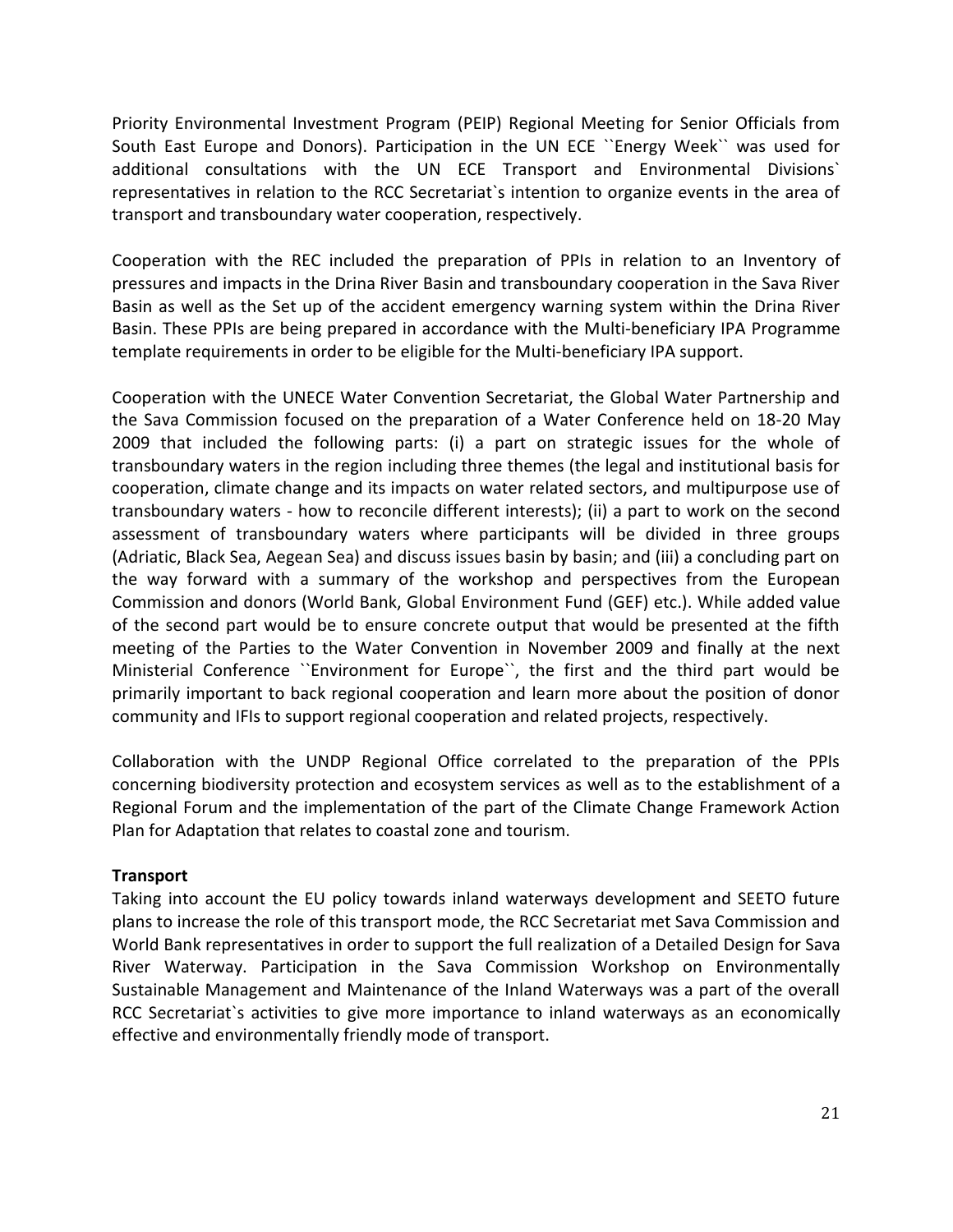The RCC Secretariat contributed to the Workshop on the Follow-up of the Joint Statement on Inland Navigation and Environmental Sustainability in the Danube River where the integrated approach when planning and developing infrastructure projects, particularly transport ones, was emphasized as well as to the Railway Reform Workshop where the approximation and harmonization requirements for the SEETO participants in the area of Railway Network Access were presented.

The RCC Secretariat participated in the Partnership for Improvement of Danube Infrastructure and Navigation - 7th Danube River Technical Meeting with main objectives to overview new developments concerning policies and decisions regarding Danube-wide sustainable development and strategies and to review and update the status of ongoing Danube projects and proposals. During the event the RCC Secretariat stressed the need for promoting an integrated approach when planning and developing Danube infrastructure projects primarily establishing cooperation between ECS, SEETO and REC.

# **Energy**

Taking into account huge infrastructure investment needs in the region, particularly in relation to the power sector and the necessity to speed up decision-making process concerning new electricity investments, the RCC Secretariat took part in the Energy Community Investment Conference. The RCC Secretariat participated in some other official events organized by the Energy Community Secretariat as well. These events included meetings of Energy Community institutions (Energy Community Gas Forum, Energy Community Electricity Forum, Permanent High level Group and Ministerial Council).

As a follow up of the Staff-to-Staff meeting with the UN ECE experts held in the beginning of June 2008, concrete cooperation on the preparation of the energy efficiency project proposal started with the representatives of the UN ECE EE21 Project, Network of Associations of Local Authorities in South-East Europe (NALAS), European Foundation for the Sustainable Development of the Regions (FEDRE) and Regional Network for Efficient Use of Energy and Water Resources for Southeastern Europe (RENEUER). The RCC Secretariat invited the ECS to join in this endeavor considering that it should have a vital role in the regional energy project proposals development and monitoring its implementation. ECS offered the UN ECE to present a project proposal when fully developed at one of the incoming Energy Efficiency Task Force meetings.

The representatives of the RCC Secretariat participated in the workshop under the title of Local Sustainability and Actions in South East Europe. This was part of the overall efforts to enhance cooperation with the local authorities and civil society actors in the areas of infrastructure and energy considering that the "bottom  $-$  up" approach provided through this cooperation is extremely relevant to complement efforts on higher levels. Participating in the above mentioned workshop, the RCC Secretariat`s representatives gave lectures, presented the organization and discussed possible areas of cooperation with other participants in the workshop.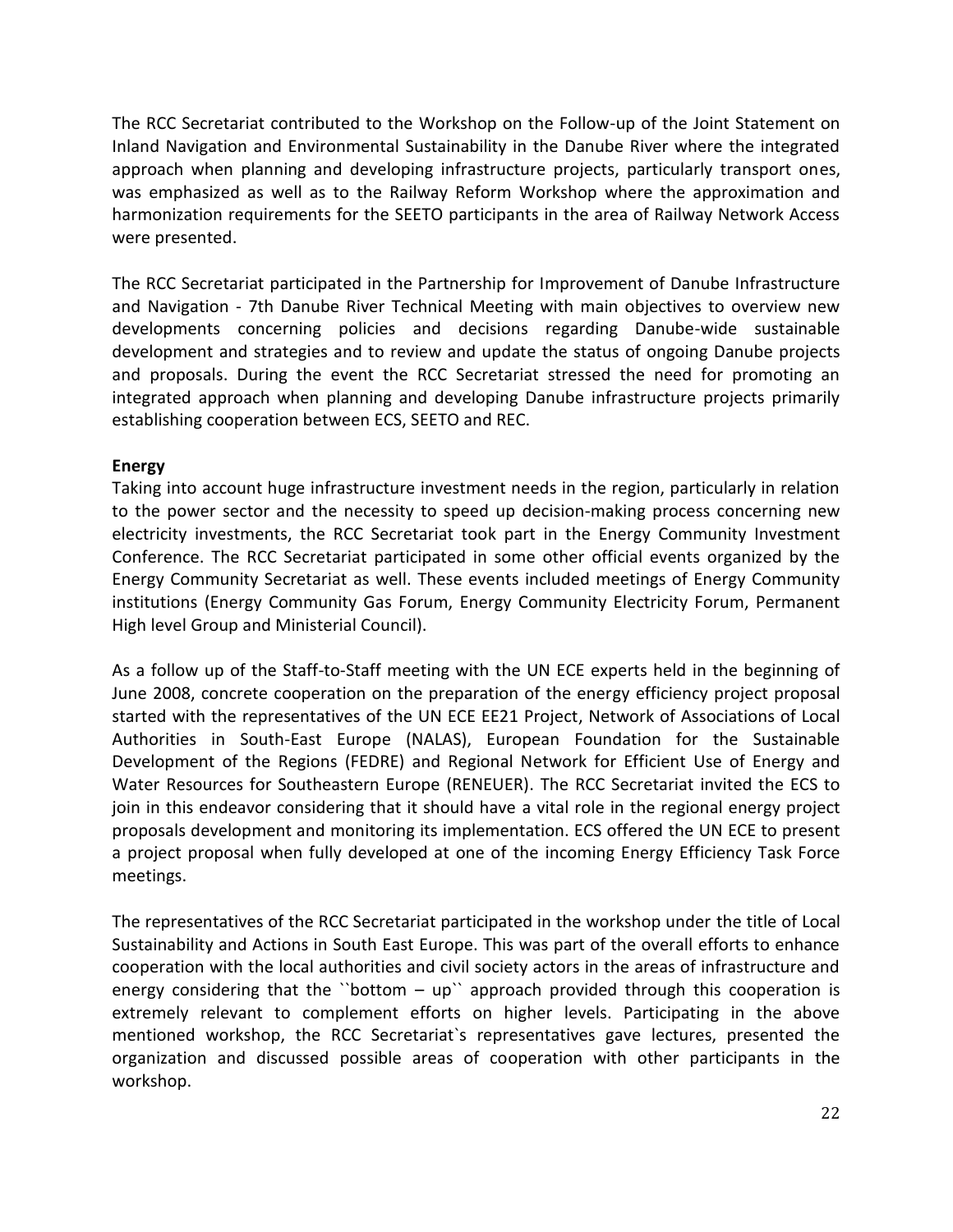The RCC Secretariat initiated a meeting between the UN ECE and the ECS representatives pointing out their complementarities, mutual benefits and possibilities for cooperation particularly concerning local energy development, municipal energy planning and energy efficiency. Participation in the Energy Community Energy Efficiency Task Force meetings was also used to promote dealing with municipal energy projects that have huge potential for replication both nationally and regionally and that can guarantee energy security alongside climate change mitigation only if massively implemented.

The RCC Secretariat and the Parliamentary Assembly of Bosnia and Herzegovina organized the workshop ``Parliaments – Support to Harmonized Energy Reforms in Southeast Europe`` in Sarajevo on 15 December 2008. The workshop brought together parliamentarians from the parliamentary committees dealing with energy issues from South East Europe and representatives of the European Commission, International Energy Agency (IEA), UNDP, ECS, World Bank and UN ECE. The event discussed energy issues in a comprehensive way and broader context of the challenges South East Europe is facing and proved that such events are very important for raising the awareness of the needed energy reforms, facilitating law making process and supporting the parliamentarians to oversee their governments` activities. The event concluded that it was essential to organize a sequence of tailor made workshops for representatives of Parliaments and their technical support services focusing on specific energy sector needs and priorities of RCC members from South East Europe. In that respect, it was agreed with the ECS representatives to prepare up to three events during 2009 that would address specific requirements of parliamentarians from the region concerning the energy sector reforms and social implications of these reforms. Taking into account the schedule of elections in the RCC Members from South East Europe, the RCC Secretariat approached Serbian Parliament in order to start the sequence of events.

The RCC Secretariat participated in the 12th Energy Community Permanent High Level Group meeting and backed ECS plan to deal more with energy efficiency and renewables (``greening`` the Energy Community).

GTZ Open Regional Fund for Energy in South East Europe representatives were contacted in order to support development of preliminary project ideas in the area of energy, particularly energy efficiency and renewables that would be submitted for support to other donors and the Multi-beneficiary IPA.

Due to the recent gas crisis the RCC Secretariat was contacted to share its position on the energy crisis, energy security, energy efficiency and climate change and invited to participate in meetings and other events in order to deliver presentations and contribute to discussions (Regional Energy Security and Energy Efficiency Conference, Energy Crisis and Climate Change – Challenges for Politics and Business in South East Europe and 63rd Session of the UN ECE).

Based on the existing CEI infrastructure - already established network of CEI National Energy Focal Points, continuous cooperation between the RCC Secretariat and the CEI will result in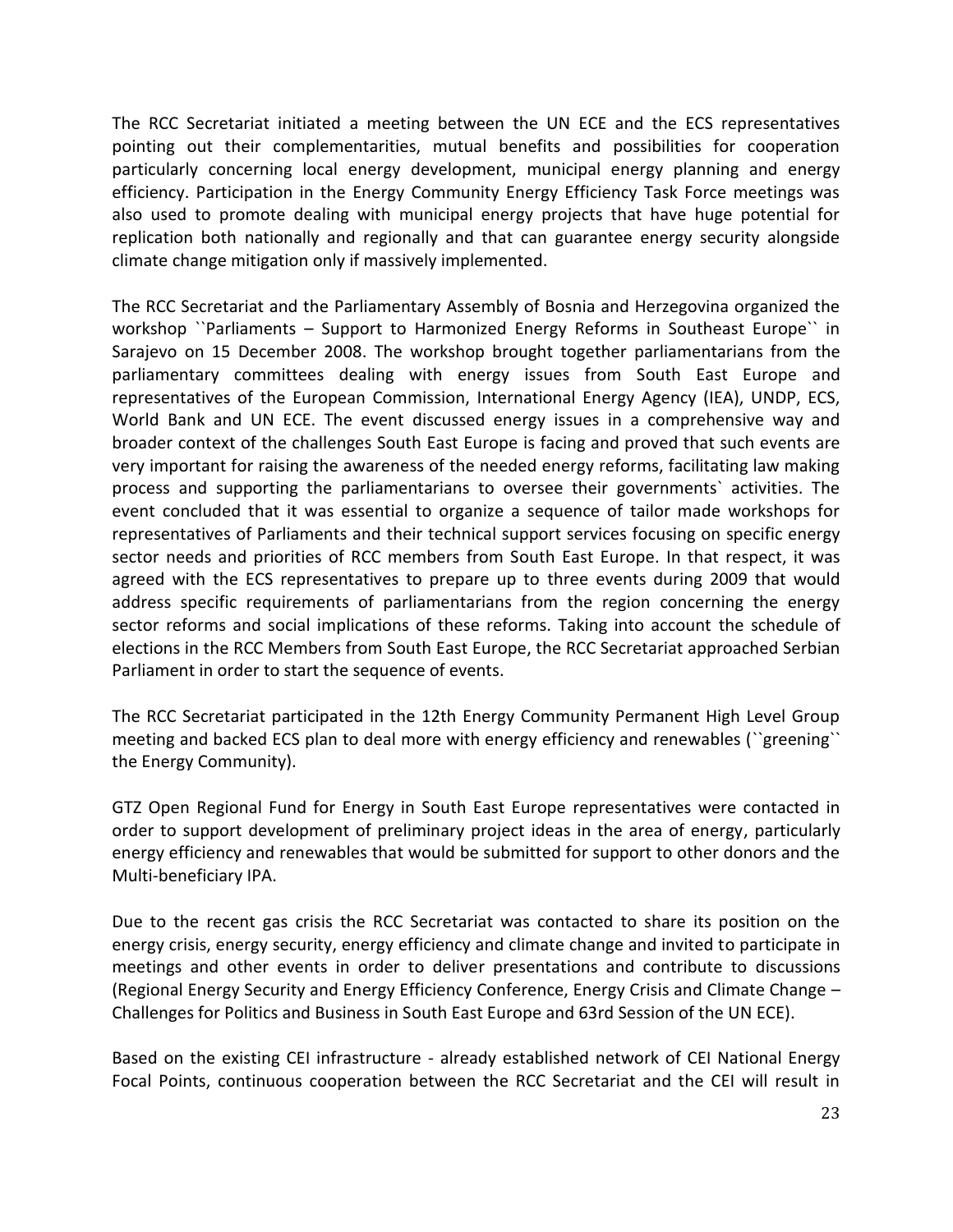launching an initiative on sustainable energy development in the region after the signing of a MoU on cooperation between the RCC Secretariat and the CEI - Executive Secretariat. At the possible next stage of the initiative development other relevant stakeholders would be included as well.

# **3) Justice and Home Affairs**

# **General**

The level of harmonization of national activities with the RCC Strategic Work Programme 2008- 2009 and the EU Multi-beneficiary IPA Programme priorities has been assessed during the June 2008 Meeting of the RCC National Coordinators from South East Europe. The evaluation identified as priorities for the RCC members from South East Europe and the regional organizations and initiatives active in the field of Justice and home affairs the following areas: strengthening legal and judicial cooperation in criminal cases; harmonization of national legislations; synchronization with the European and international tools of criminal procedure; rapid exchange of information between the competent authorities; better use of SECI Center's capacity for greater coordination of the investigating authorities.

The state of affairs in each of the six regional organizations and initiatives in the field of justice and home affairs has been analyzed at the initiative of the RCC Secretariat. In order to identify measures enhancing their coordination and coherence, as well as to avoid overlapping, fragmentation and duplication, the RCC Secretariat organized in September 2008, in Sarajevo, the First Coordination Conference of the Regional Initiatives and International Organizations active in Justice and Home Affairs area in South East Europe. The 'Matrix' of the regional organizations and initiatives active in justice and home affairs in South East Europe is posted on the RCC website. At the EU – Western Balkans Ministerial Forum on Justice and Home Affairs held in Zagreb in autumn 2008, the French Presidency of the EU Council marked the important role that the RCC played in facilitating the implementation of international and regional legal framework on police, law enforcement and judicial cooperation, streamlining of regional organizations, and harmonization of national legislations in the field of criminal law with the EU regulations and standards.

Based on the above mentioned assessments and analyses, in close cooperation with the European and other international partners, the RCC Secretariat was actively pursuing actions improving the process of cooperation among national authorities, streamlining and raising the visibility of the relevant regional initiatives, enhancing their contribution and performance on judicial cooperation.

The RCC Secretariat contributed to the establishment of a structured regional mechanism, a system of direct, quick and constant circulation of information, which integrates cooperation needs of national law enforcement agencies, police departments, prosecution offices and judiciary with those of regional and international organizations. This integrated mechanism of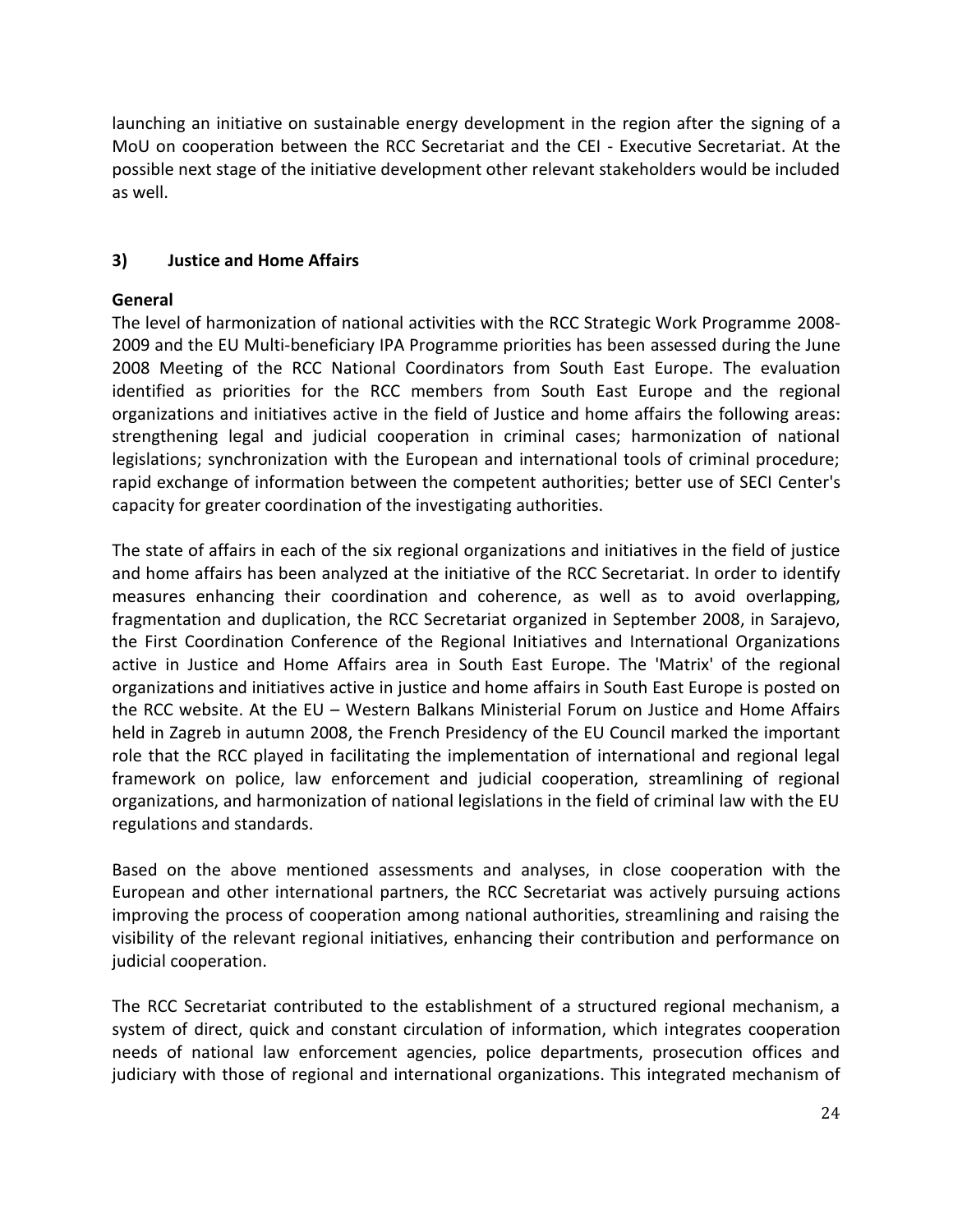cooperation and coordination at EU, regional and national levels, able to influence and speed up the accession process should be fully functional by the end of 2009.

Apart from regular meetings at high political level in the justice and home affairs area, expertlevel cooperation has been enhanced; the activity of liaison police and custom officers, the prosecutors' networks have been improved; a holistic approach on enhancing regional cooperation among police, law enforcement officers, prosecutors and judges has been addressed; a number of regional project ideas have been drafted in close coordination with national authorities and regional organizations; consultation are underway relating to the drafting of a South East Europe Multiannual Regional Strategy on Justice and Home Affairs.

The RCC Secretariat is currently addressing the following three processes as regional priorities: harmonization and implementation of the legislative framework ("*acquis communautaire*"); institutional and functional standardization; enhancing the forms and methods of cooperation.

Agreements have been concluded and are ready to be signed between RCC Secretariat and SECI Center, RAI, MARRI, SEPCA, SEEPAG, and the United Nations Office on Drugs and Crime (UNODC).

The RCC Secretariat is directly supporting the implementation of three regional normative documents: SEECP Ministers' of Justice Memorandum on Legal and Judicial Guarantees against Unlawful Processing of Personal Data and SEECP Ministers' of Home Affairs Common Declaration regarding the Strengthening of Cooperation in Combating Cybercrimes, both adopted in Chisinau in 2008 as well as Police Cooperation Convention signed in Vienna in 2006.

The RCC Secretariat is involved in ongoing projects such as: EU Project on the Establishment of International Law-Enforcement Coordination Units (ILECUs Project); Anti-corruption Consultancy and the Integrity and Resistance to Corruption of the Criminal Judicial System in South East European Countries, both in cooperation with RAI; the continuation of the implementation of the International Criminal Police Organization (INTERPOL) I-24/7 Border Checking Point as a component of the Bled Stolen Vehicle Process; incorporating the work on Anti-corruption in OECD Investment Reform Index 2009; Visa Regime Assessment among SEECP Participating States – a Project proposed by the SEECP Chairmanship-in-Office of the Republic of Moldova with MARRI partnership.

Through its partnership in ILECUs Project, the RCC Secretariat became an active player in the process of harmonizing national legislations in the field of criminal law, and synchronizing the use of the European and international tools of criminal investigation and prosecution.

# **Combating organized crime**

The RCC Secretariat experts and representatives of SEPCA and SECI Center participated and had informative presentations in meetings such as COWEB and EU Horizontal Working Group on Drugs in 2009 in Brussels.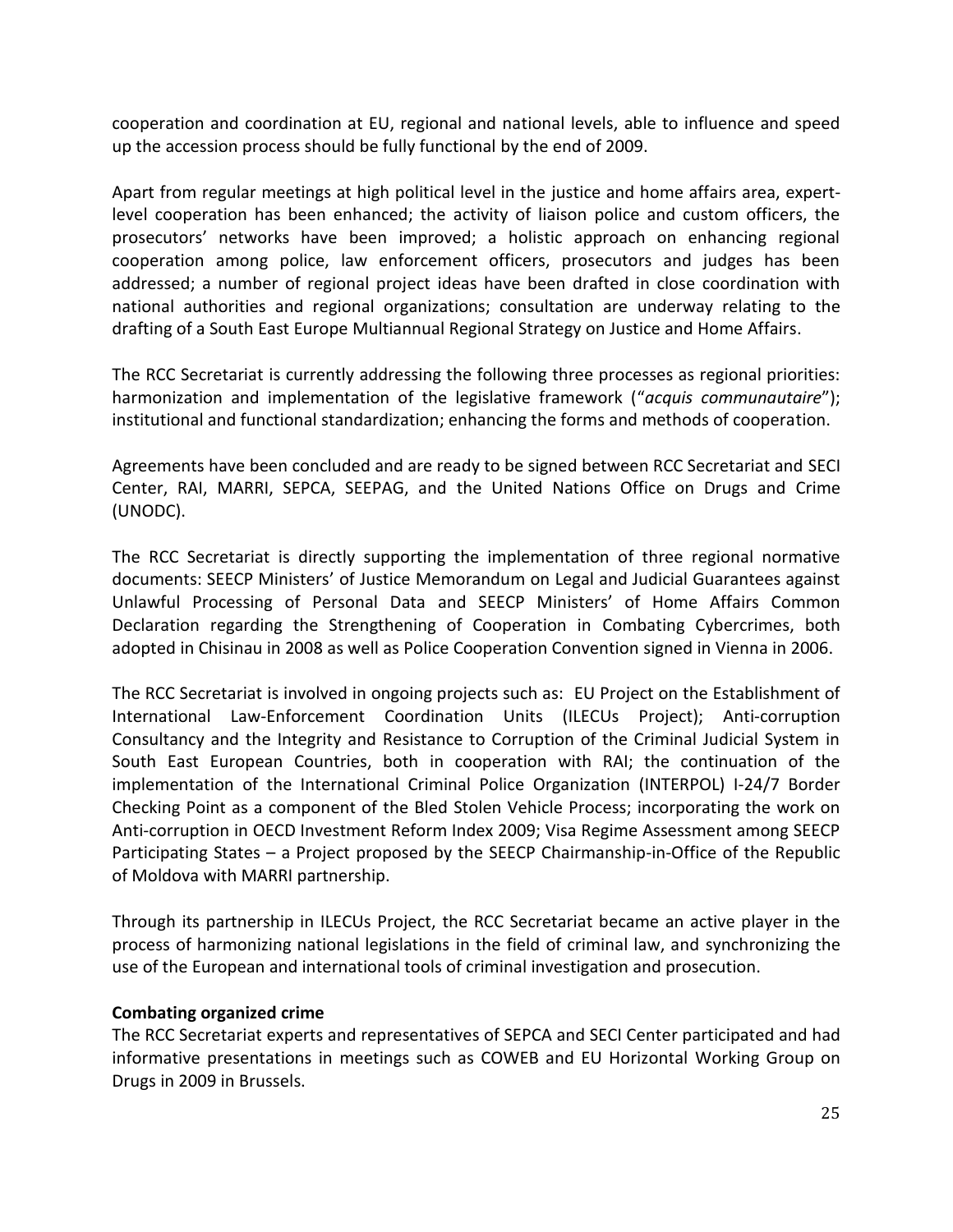In key areas, such as criminal justice and transnational organized crime, the RCC Secretariat worked closely with the UNODC to promote the rule of law and cooperation among RCC members from South East Europe. The UNODC Regional Programme 2009-2011 "Promoting the Rule of Law and Human Security in South East Europe", was launched during the Regional High Level Conference organized in Belgrade in March 2009. The RCC Secretariat, RAI, SECI Center, SEPCA and SEEPAG are strategic partners in the implementation of the activities envisaged by the Regional Programme in the three main thematic areas: organized crime and illicit trafficking; justice and integrity; drugs and HIV. In Belgrade the participating countries of South East Europe adopted a Joint Statement committing to work together and in close partnership with relevant regional and international organizations. The RCC Secretariat experts attended the UNODC meeting and workshop involving judges, prosecutors and law enforcement officers specialized in the area of trafficking in persons and smuggling of migrants.

Strengthening the role of the Bucharest – based SECI Center is one of the RCC strategic priorities. In 2009, the RCC Secretariat and SECI Center finalized the discussions to formalize the cooperation and to consolidate their relationship in the areas considered of great importance for combating organized crime, such as: Southeast European Law Enforcement Centre (SELEC) Convention signature, ratification and implementation;; setting up of partnerships with the European Police Office (EUROPOL) and European Agency for the Management of Operation Cooperation at the External Borders of the Member States of the EU (Frontex) on the basis of a provided legal text; strengthening the collaboration with the European Anti-Fraud Office (OLAF), as well as with the World Customs Organization (WCO) and the INTERPOL; finalization of the Organized Crime Threat Assessment for South East European Region (OCTA-SEE); SECI Center's access to the European Commission's and other donors' funds.

# **Prosecutors' cooperation**

The RCC Secretariat is working on the transformation of the South Eastern Europe Prosecutors' Advisory Group (SEEPAG) into a more visible, effective and efficient network of experienced prosecutors, able to provide real operational support, legal assistance, advice and guidance to SECI Center's liaisons officers in the investigation of trans-border organized crime.

To avoid overlapping, duplication and fragmentation at regional level, the RCC Secretariat experts, with the SECI Center's and the Council of Europe's assistance, was assisting SEEPAG and Prosecutors' Network in South-Eastern Europe (PROSECO) to develop contacts and to initiate regional coordination.

The RCC Secretariat contributed to the organization of the 2009 Third World Summit of Prosecutors General, Attorneys General and Chief Prosecutors, held in Bucharest. The main theme of the Prosecutors' General World Summit was: "Prosecutor General – Pillar of the Contemporary Criminal Justice System". The world summit provided a unique opportunity for Prosecutors General to address, at the highest level, issues of specific interest or concern for criminal justice systems which are in the process of transition and reform. A permanent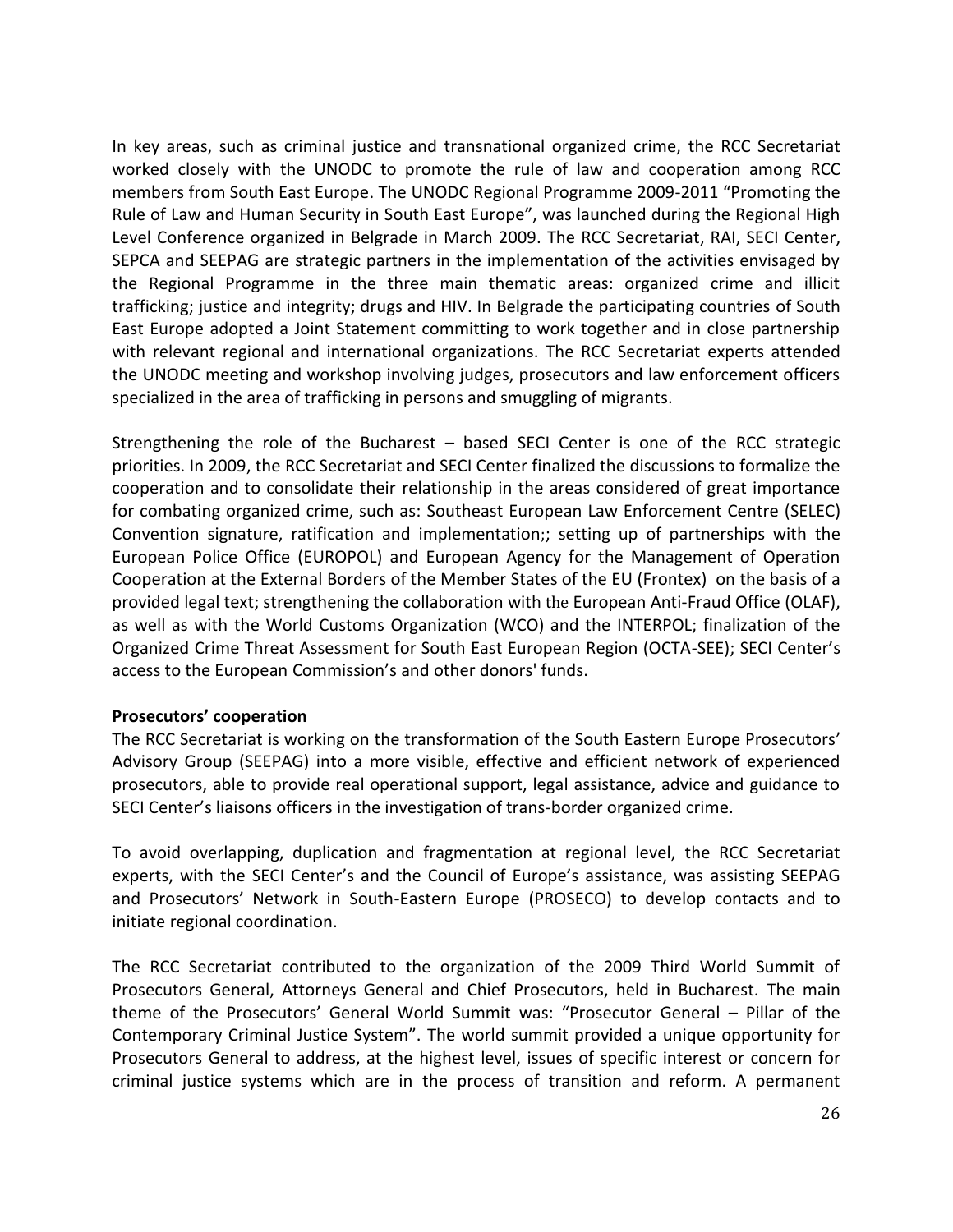Secretariat of the Prosecutors General's World Summit, financed by Romania, has been established in Bucharest and will closely cooperate with the International Association of Prosecutors (IAP), the UNODC and the RCC Secretariat. On this occasion, the Office of the Romanian Prosecutor General, IAP and the RCC Secretariat initiated consultations on organizing a regional annual meeting (conference or forum) of the Prosecutors General from South East Europe.

# **Fight against corruption**

With respect to the fight against corruption the RCC members from South East Europe, assisted by RAI and the RCC Secretariat, increased their common engagement on prevention and countering corruption.

At the 2008 RAI Steering Group Meeting in Chisinau, senior representatives appointed by the Governments noted that all the countries ratified the UN Convention on fighting corruption and some of them already implemented its provisions into national legislation.

Corruption related to public and private sector has been addressed. RAI and the RCC Secretariat experts together with national representatives focused on the tools to detect and investigate corruption in public procurement, especially 'red flags' as a new instrument taken from the practice of international organizations and investment banks.

Strengthening the rule of law through improved integrity and capacity of justice systems have also been considered as essential prerequisites for effective protection of human rights and economic development. In 2009, the RCC Secretariat and RAI started the implementation of two projects approved by the RAI Steering Group: Anti-corruption Consultancy and the Survey on Integrity and Resistance to Corruption of the Criminal Judicial System in the Countries of South East Europe, which is financed by the United States of America.

The RCC Secretariat's proposal on a Regional network of (independent) specialized anticorruption agencies, a project idea developed by the RCC Secretariat and RAI, has be included into the Multi-beneficiary IPA Programme 2010 project cycle.

The RCC Secretariat continued to assists RAI in taking measures ensuring: sustainability, achievement of practical results, fostering the impact following the dissemination of anticorruption best practice and lessons learned and identifying new priorities such as combating high level corruption more efficiently.

# **Migration, asylum and refugees**

Legal and illegal migration, as the connection between migration and development, including the issue of brain drain, are considered strong regional priorities.

Peoples and governments in South East Europe attach great importance to the perspective of the visa regime liberalization. The progress in this area is dependent on the implementing of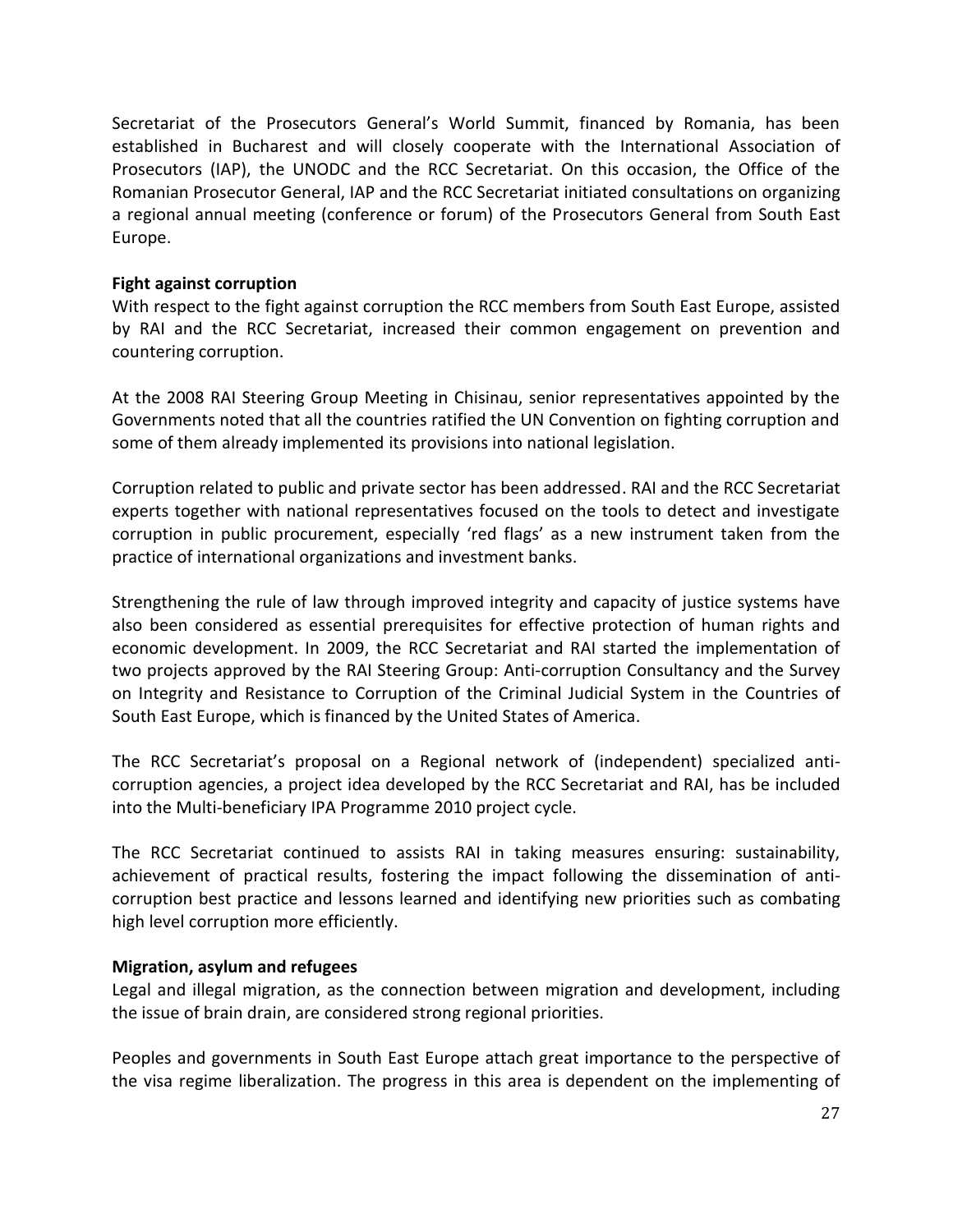major reforms such as: strengthening the rule of law, combating organized crime, corruption and illegal migration, enhancing the administrative capacity in border control and documents security.

MARRI, assisted by the RCC Secretariat, enhanced its capacities to work closer with the European Commission, and to complement the EU efforts towards the visa facilitation process and furthermore to have the visa liberalization. In December 2008, MARRI had a presentation for the European Commission. In February 2009, MARRI, together with the representatives of the RCC Secretariat, was invited by the Czech Presidency to brief COWEB, where the relations between MARRI and the RCC were discussed as a very important and positive aspect.

The RCC Secretariat experts are advocating MARRI in achieving compliance with the European Commission IPA Multi-beneficiary Programme project "Migration and socio-economic development in the Western Balkans ".

The cooperation in the region has been strengthened; also the trust between EU agencies and law enforcement agencies of the countries of the region has increased. The EU Pact on Migration and Asylum should become a crucial instrument for the RCC members from South East Europe.

The 2009 Seminar on "Citizenship Legislation and Practices-Overview of the state of Affairs in MARRI Member States" organized in Tirana, attended by the RCC Secretariat and SEPCA representatives, stressed the common interest of the region to harmonize national legislation on citizenship with EU standards, and stated that MARRI activities contribute to the consolidation of regional cooperation in the area of migration.

# **Police and law enforcement cooperation**

The RCC Secretariat participated in developing a new regional cooperation structure, the Secretariat of the Police Cooperation Convention (PCC) for South East Europe located in Ljubljana, which started its activity on 1 September 2008. The PCC Secretariat has been set up to organize the implementation and to draft guidelines, manuals and model agreements for the Convention to become effective. The PCC provides a comprehensive basis and an appropriate legal framework to police regional judicial operations. The RCC Secretariat actively supported the recognition of the PCC as an important legal framework for judicial cooperation.

A key objective for the RCC Secretariat related to SEPCA was to facilitate the continuation of the programs on Organized Crime Training Network (OCTN), the INTERPOL I-24/7 IT system connecting border control points, and the Crime Analysis project aiming to create national and regional exchange of data related to organized crime.

To secure the continuation of the Stability Pact's initiative I-24/7 Main Border Checking Point Project, INTERPOL organized in 2008, in Lyon, a donor's meeting with the participation of the RCC Secretariat and SEPCA. For the implementation of the project second phase the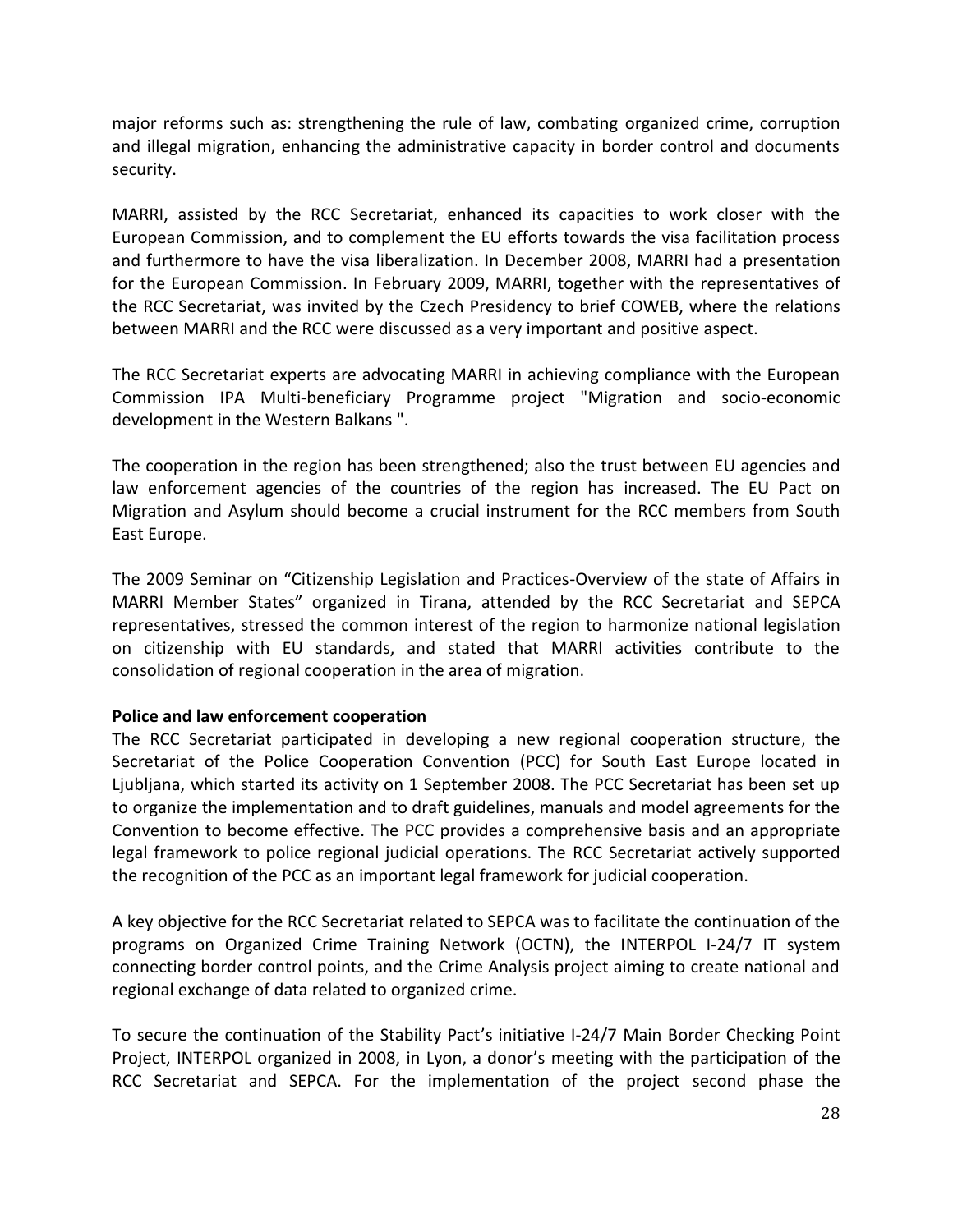participants of the meeting requested the RCC to provide further support and to raise awareness in the ministries and parliaments of the beneficiary countries, and recommended that the World Bank and Association of European Insurance Companies should be approached.

Organized by the RCC Secretariat and SEPCA, the 2009 Stolen Vehicles Crime Conference gathered specialized police and border officers representatives from INTERPOL, EUROPOL, European and international organizations who shared information, exchanged best practices and discussed National Action Plans as well as future steps to be taken to improve national and regional regulations and activities in fighting stolen vehicle crime.

The RCC Secretariat together with the Austrian Ministry of Interior, and its partners, Slovenia and Romania, commenced the preparation for the implementation of the European Commission CARDS Regional Programmes 2005 regarding the establishment of the International Law Enforcement Coordination Units – National Focal Points (ILECUs). ILECUs Project involves as beneficiaries: Albania, Bosnia and Herzegovina, Croatia, Montenegro, Serbia and The Former Yugoslav Republic of Macedonia. Each ILECU will comprise EUROPOL, INTERPOL, SECI Center contact points, bilateral liaison officers, and police cooperation contact points according to the Schengen Convention, Sirene bureaux (preparedness only), Customs, Eurojust, European Judicial Network, Prosecutor's Networks, Border Police, Frontex and OLAF.

The main RCC Secretariat objectives in ILECUs Project are: to maintain strong cooperation between the Western Balkan beneficiaries and the international organizations; to ensure ILECUs continuation, sustainability and thus its long-term existence; to secure the synergies with other projects and that no duplication of efforts will occur; to ensure that the legal basis formed by the provisions of the PCC is introduced in this project and close cooperation with SEPCA, SEEPAG and SECI Center is in place; to explore the extension of the Project to the Republic of Moldova.

The RCC Secretariat actively participated in the Sixth Ministerial Conference on Border Security Cooperation in Southeast Europe held in 2009 in Belgrade. The Conference, opened by the Serbian President, was attended by nine ministers of home affairs and other high-level representatives. Several documents were signed: Serbia, Montenegro and Bosnia and Herzegovina signed bilateral protocols on organizing joint patrols along their borders; Montenegro and Bosnia and Herzegovina signed an agreement on joint border checks at border crossings; Montenegro and The Former Yugoslav Republic of Macedonia signed an agreement on dual citizenship; police representatives from Serbia and Hungary signed an agreement on cooperation between units for fighting organized crime. The Joint Declaration signed by the Ministers from South East European countries envisages to achieve, until 2012, full compliance with EU standards and the implementation of best EU practices.

The RCC Secretariat initiated direct cooperation with the Council of Europe in the field of Cybercrime. The RCC Secretariat's experts attended the 2009 OCTOPUS Interface Conference, Cooperation against Cybercrime, organized in Strasbourg in March 2009. On this occasion, the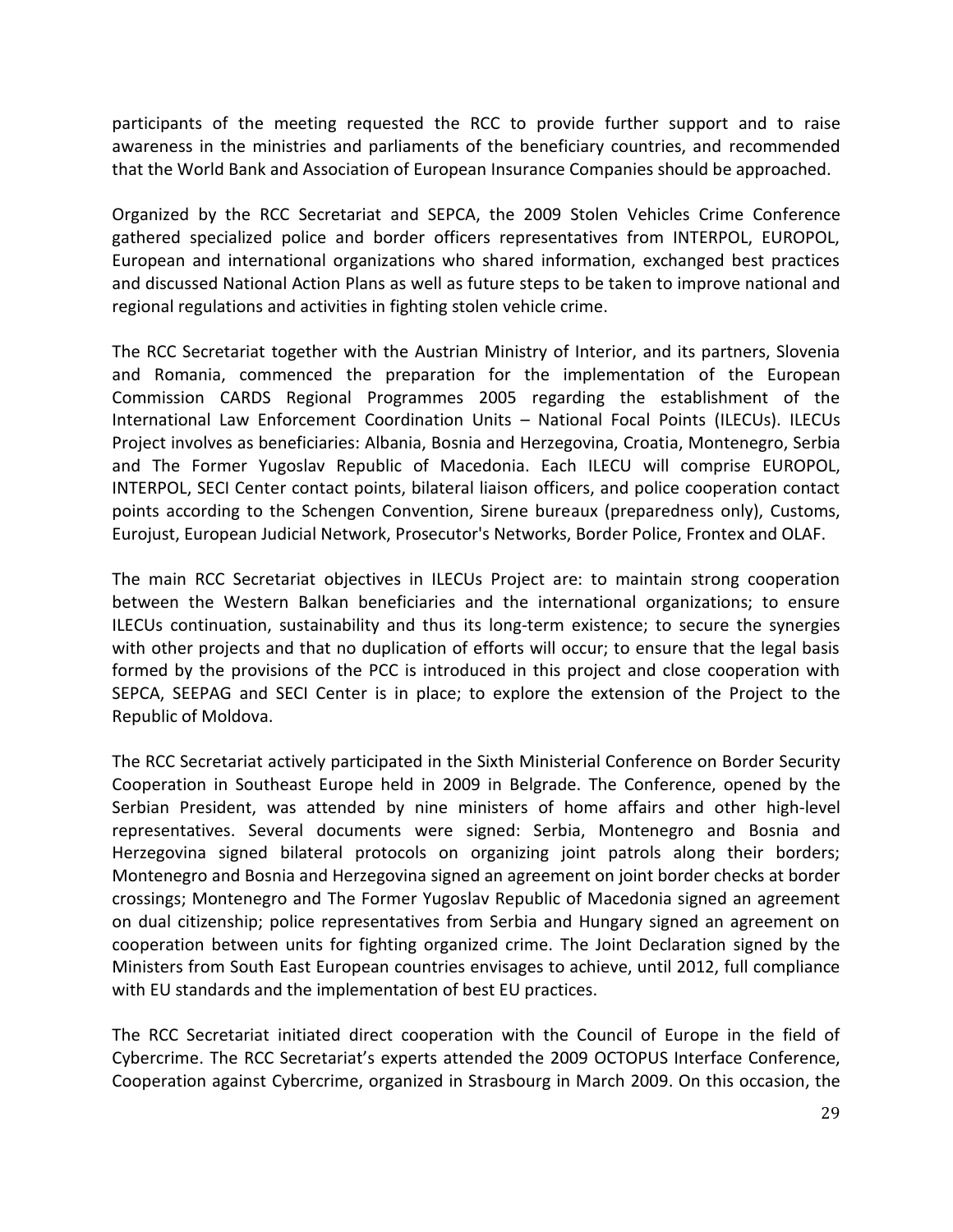RCC Secretariat and the Council of Europe have identified complementarities and synergies between the second phase of the Council of Europe Global Project on Cybercrime and the RCC Secretariat's Cybercrime Project Idea.

Close coordination and periodical exchange of information between SEPCA and the RCC Secretariat have been established, giving SEPCA more visibility and assuring continuous political support. SEPCA plays an important role in police cooperation through projects and actions coordinated at the level of police managers.

The RCC Secretariat is encouraging regional coordination and focus on drugs research. Given the fact that there are no regional organizations in South East Europe dealing specifically with the issues of drugs demand and harm reduction, drug addiction and the social aspects of the abuse of narcotics, Croatia proposed the creation of a new initiative under the auspices of the RCC. The project proposal for setting up a Regional Office of "South East European Drugs Coordination"(SEEDC), was elaborated in order to receive support and has been introduced in the RCC Projects Portfolio.

# **4) Security Cooperation**

# **General**

Having accomplished the smooth transition from the Stability Pact for South Eastern Europe in respect of the functioning task forces and initiatives - Disaster Prevention and Preparedness Initiative for South Eastern Europe (DPPI SEE) and South Eastern and Eastern European Clearing House for the Control of Small Arms and Light Weapons (SEESAC), the RCC Secretariat focused on strengthening their regional ownership and identifying the needs for further deepening regional defense and security cooperation. A coordination meeting of initiatives active in the area of security cooperation in South East Europe was organized jointly by the RACVIAC – Centre for Security Cooperation and the RCC Secretariat in December 2008. The meeting provided for a forum for discussion of activities and possibilities of enhancement of cooperation and coordination. DPPI SEE and SEESAC clearly expressed that they would continue operating under the umbrella of the RCC. RACVIAC-Centre for Security Cooperation affirmed its independence from the RCC framework, stressing at the same time readiness to cooperate with the RCC and its Secretariat.

# **The Disaster Preparedness and Prevention Initiative for South Eastern Europe (DPPI SEE)**

DPPI SEE went through a transition period with the aim to transform the DPPI SEE Secretariat into an entity affiliated to the RCC in accordance with the "Memorandum of Understanding on the Institutional Framework of the DPPI SEE". The RCC Secretariat offered to the DPPI SEE full support - expert, technical and political - to develop a Strategy and Action plan, successfully addressing legal and administrative issues and developing Working procedures of DPPI SEE. The RCC Secretariat's efforts concentrated on further institutionalizing the Initiative, building its capacity and expanding the supported programs and projects which reflect the expectations for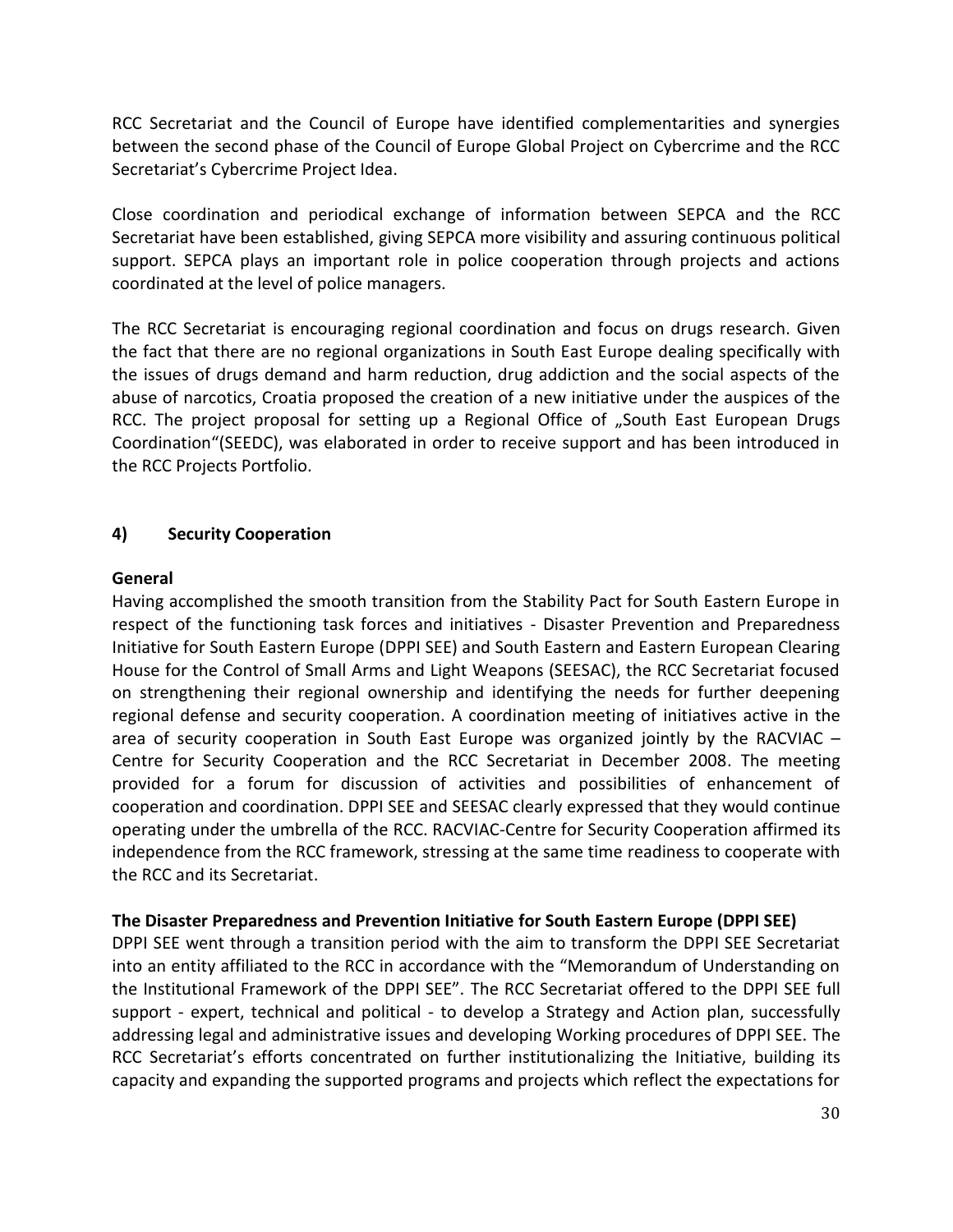transforming it in to an upgraded regionally owned centre for disaster preparedness and prevention. The RCC Secretariat provided DPPI SEE with full support and facilitated contacts with international donor community. The development of working, mutually beneficial relations and complementary programs with other international institutions especially the EU, UNDP and the World Bank are a significant part of the RCC work. In this respect, in cooperation with DPPI SEE, the RCC Secretariat provided assistance to the UNDP in drafting a Regional Program on Disaster Risk Reduction in South East Europe – a grant application form submitted to the European Commission. The project aims to building capacity in disaster risk reduction through regional cooperation in South East Europe for the period 2009-2010.

# **Southeastern and Central Europe Catastrophe Insurance Facility (SECE-CRIF)**

In cooperation with the World Bank and the UN International Strategy for Disaster Reduction (UN ISDR), the RCC Secretariat took active part in the creation of a Southeastern and Central Europe Catastrophe Risk Insurance Facility (SECE-CRIF). SECE CRIF will be set up as a genuine public-private partnership whose main objectives are to facilitate the development of a catastrophe insurance market in South East Europe and thereby provide access for homeowners and SMEs to affordably priced (but not subsidized!) catastrophe insurance. It is envisaged that the program will start off by providing coverage to the countries of South East Europe but will soon extend its reach to countries of Central and Eastern Europe. Following two conferences on the establishment of the SECE CRIF, jointly organized by the World Bank, the UN/ISDR and the RCC Secretariat, seven RCC members from the region have expressed interest in the initiative – Albania, Bosnia and Herzegovina, Bulgaria, Croatia, Greece, Montenegro and Serbia. Interested countries will submit their comments on the draft founding legal documents to RCC Secretariat; undertake all necessary steps to prepare the CRIF founding documents for signature by the designated government representatives at a Global UN Summit on Disaster Risk Reduction in Geneva on 17 June 2009 and ratify the signed CRIF founding documents within 3-5 months from the date of their signing. The World Bank is looking into the possibility of establishing a special lending SECE CRIF regional facility that could help the member countries to finance their equity contributions to the project. The World Bank will, in cooperation with RCC Secretariat and UN ISDR, work closely with the European Commission and other donors to identify other potential sources of funding for countries' equity contributions.

# **South East Europe Firefighting Regional Center (SEEFREC)**

A project on establishing a South East Europe Firefighting Regional Center (SEEFREC) was developed in coordination with the DPPI SEE and supported by the World Bank and the UN ISDR. The project outline was sent to the RCC National Coordinators from South East Europe for consideration by the relevant national authorities. After receiving confirmation of preliminary interest for participation in the project from four RCC members from South East Europe, the Secretariat outlined the planned activities. The RCC Board will be asked to approve the project and the RCC Board members other than regional ones will be asked for their eventual interest to provide financial contributions to the SEEFREC project. A draft Agreement on the project will be prepared, with the assistance from independent contracted experts, possibly by the end of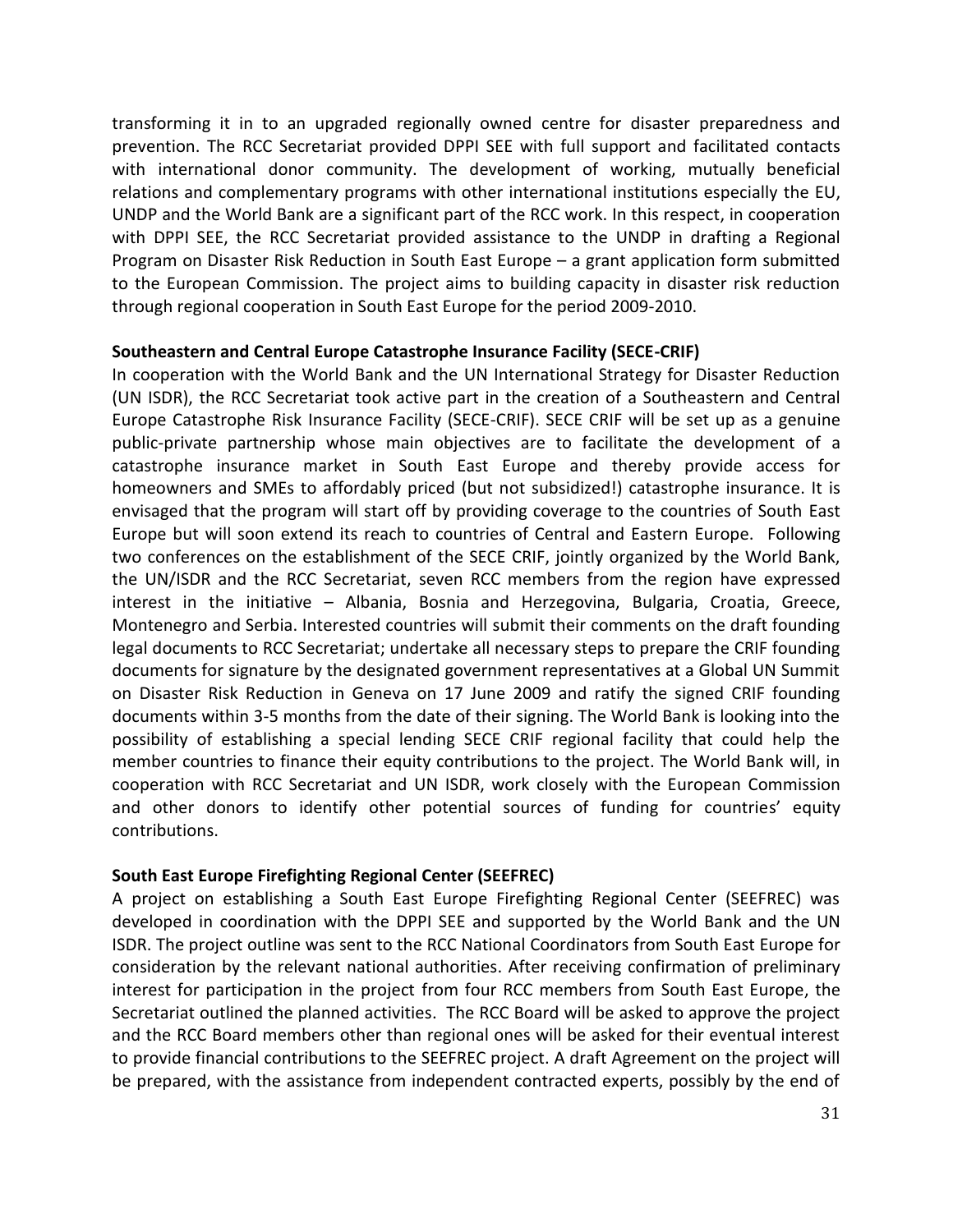June 2009, to be presented to the participants in SEEFREC for their approval and adoption. On the basis of the contributions received from the RCC members from the region, the project will be further developed and discussed in detail at a Regional Conference which will be organized under the RCC auspices in July 2009. The positive outcome of this Conference will be followed by the Inauguration Conference of SEEFREC. The constitution of the Managing Board and beginning of the appointment procedures for SEEFREC are expected in autumn 2009.

# **Non-proliferation of small arms and light weapons**

After signing the new agreement between the RCC Secretariat and the UNDP extending the scope of activities of the SEESAC and transforming it into a community violence prevention conceptual approach, a concrete project was drafted, signed and funded by Norway for 2009. Joint activities with SEESAC were planned and full support is offered to UNDP in further fundraising for this Initiative. In February 2009, in cooperation with UNDP, a selection panel was organized and a new SEESAC Team Leader selected and appointed. Upon request by UNDP and SEESAC, the RCC Secretariat has brought to the attention of the RCC Board the issue of the necessity of initiating the process for transforming SEESAC into a fully-fledged regionally-owned initiative by setting up an institutional mechanism for receiving financial contributions from the countries of the region and distributing them to the regional initiatives including SEESAC. This mechanism could be in the form of a trust fund where the countries from the region can transfer earmarked and non-earmarked funds for regional activities.

# **Defence and security cooperation**

In cooperation with the Ministry of Defence of Bulgaria a joint initiative is being undertaken on organizing the first meeting of Defence Policy Directors and International Cooperation Directors of the Ministries of Defence of South East European countries that will take place in Sofia on 21 and 22 May 2009. Representatives of the General Secretariat of the Council of the EU, as well as representatives from NATO International Staff are invited. This meeting intends to foster networking, building relationships, and strengthening trust as a basis for furthering regional security cooperation in the defence area. In an informal discussion delegations will be expected to identify requirements for enhancing transnational/multinational defence cooperation capabilities, to propose initiatives to meet possible expectations, and formulate techniques and capabilities to improve the region-wide transnational defense cooperation efforts. If the meeting confirms the interest of the RCC members from the region for the continuation of the dialogue of the Defence Policy Directors from South East Europe on a permanent basis, this will represent a platform and basis for the institutionalization of this format of meeting under the auspices of the RCC.

Consultations with the COWEB Coordinator in the General Secretariat of the Council of the EU and with the Director of Intelligence of the EU Council Military Staff continued through the RCC Liaison Office in Brussels. An outline of the first meeting of the Heads of Military Intelligence Agencies of South East Europe was agreed upon. The RCC Secretariat is in the stage of identifying an RCC member from the region to be the co-organizer and host of the event. At the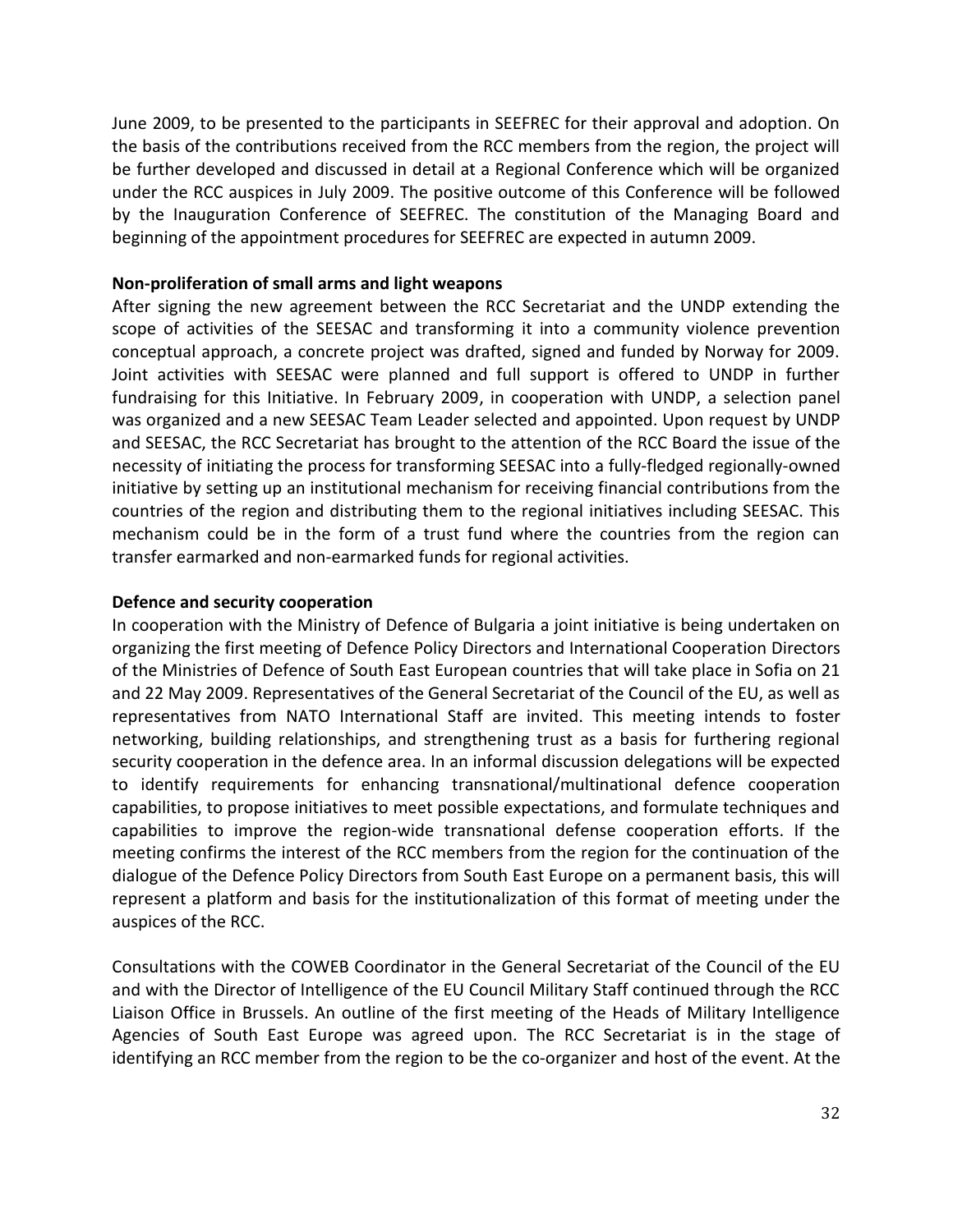next stage the project idea will be offered to the relevant institutions of the RCC members from South East Europe for consideration.

# **Consultations with relevant regional and international partners**

Mutually acceptable and beneficial dialogue was established and further developed with the major stakeholders in the regional defence and security cooperation, in particular with South East European Defense Ministerial (SEDM), Geneva Centre for Democratic Control of Armed Forces (DCAF), NATO, OSCE and others. The RCC Secretariat's efforts focused on avoiding possible duplication of activities which were well accepted and supported by all organizations with regional outreach. Specific proposals were made to SEEDM for cooperation in disaster management, defence industry conversion project development and the South-Eastern Europe Brigade (SEEBRIG) involvement in disaster relief operations in South East Europe.

# **5) Building Human Capital and Cross-Cutting Issues, including parliamentary cooperation**

# **General**

In the first months of the last year, the RCC focused its work on taking over from the Stability Pact for South Eastern Europe and continuing as well as advancing activities in respective fields. The RCC Secretariat managed to build a strong network of contacts both in the region and with international organizations and EU Member States. The activities were focused primarily on the field of education, research, science, and culture, while activities in parliamentary cooperation were also followed in accordance with its over-arching standing.

# **Education**

In the field of education, the RCC Secretariat established contacts with the Task Force Fostering and Building Human Capital of the RCC chaired by Romania and co-chaired by Austria and Croatia. The RCC Task Force provides cooperation and coordination framework for its founding members in the field of human resources with different national institutions responsible for education in South East Europe as well as with the Education Reform Initiative of South East Europe. The RCC Secretariat is a member and participates in the meetings and coordinates its activities with the Task Force.

The RCC Secretariat is included in the Task Force Fostering Building Human Capital Mobility Program for Capacity-Building in Regional Cooperation Management. The first participant in this program visited the RCC Secretariat in the period 2-9 November 2008. The program is designed as a support measure to avoid potential lack of mid-level civil servants who are acquainted with and capable of managing regional activities and programs in education, science and research, and acting as contact points for the existing networks of cooperation.

The RCC Secretariat actively participated in Preparatory Meetings for the Conference on "Fostering and Building Human Capital for Sustainable Knowledge Societies of the South East Europe", which was organized by the Task Force Building Human Capital in Bucharest on 6 and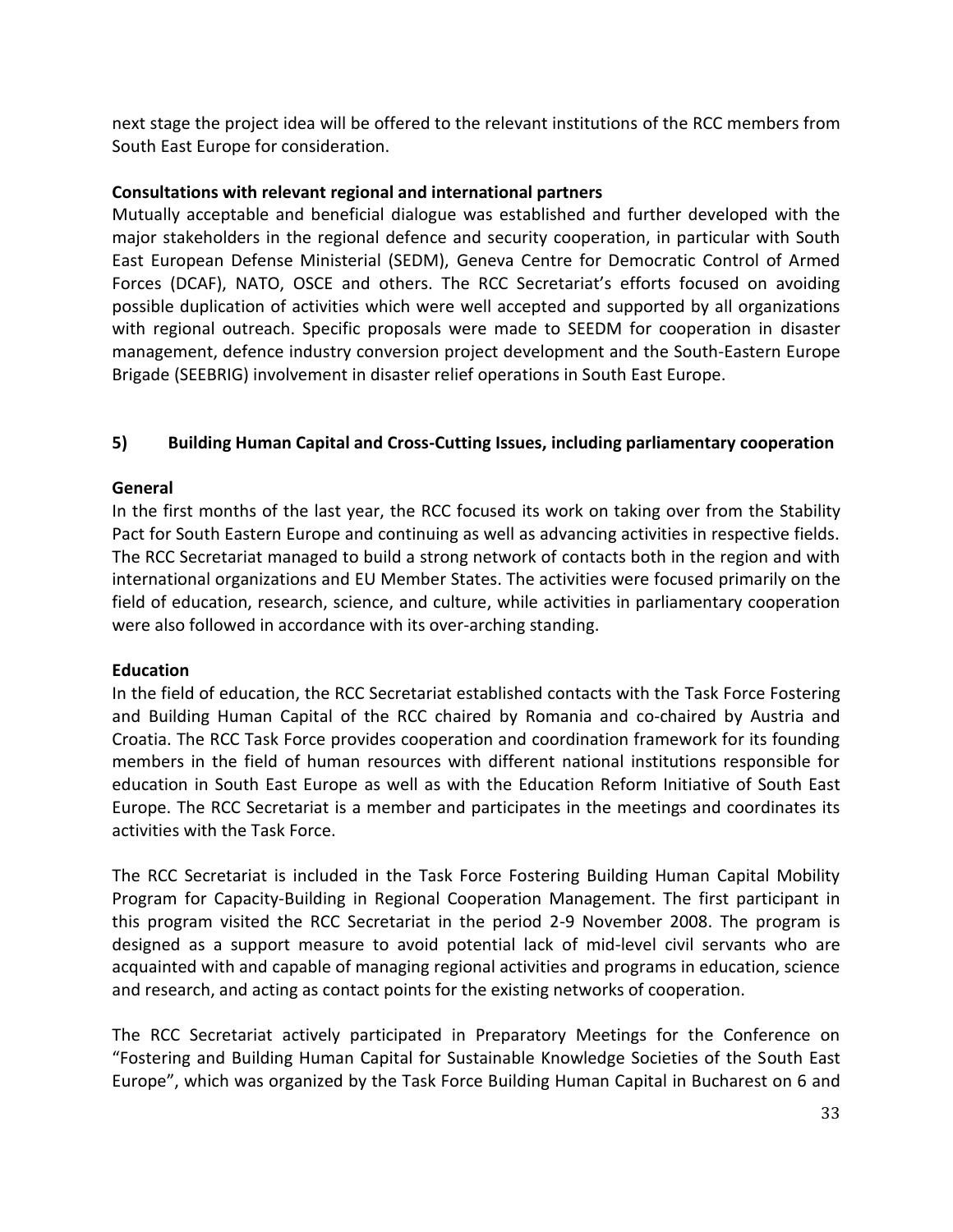7 March 2009. Conference participants were representatives of governments, nongovernmental organizations (NGOs) and academic community from the region as well as from the donor community. The Conference provided an in-depth analysis of experience of building human capital in the region of South East Europe and challenges to be met, from the perspective of EU priorities and beneficiary societies. Special emphasis was given to the Regional Research Strategy for the Western Balkan Countries and integration of the Western Balkans to the European Research Area. Thematic workshops were held devoted to human capital contribution to regional development, effective policies for building human capital, fostering human capital for labor market needs, competitiveness and sustainable development.

Good cooperation was established with the European Policy Centre (EPC), which invited the representative of the RCC Secretariat to participate in the Balkans Forum Roundtable on Student Mobility in the Balkans held in Brussels on 12 February 2009. Following the European Commission's Communication on the Western Balkans in March 2008, which emphasized visa facilitation and Erasmus Mundus scholarships as important tools for enhancing people-topeople contacts and reconciliation between the peoples of the Western Balkans, the EPC Roundtable was devoted to student mobility and other inclusive policies that offer opportunities to young people, as crucial steps on the path towards closer integration with the EU.

At the IFI AG Working Group on Social Sectors held on 17 June 2008, the RCC Secretariat presented its main activities related to building human capital and took part in the discussion on related issues in the context of adopted framework of close cooperation between the RCC and IFI AG. Several new issues were raised like full participation of South East Europe in EU education benchmarking, establishment of independent regional forums of experts in some specific fields, facilitation of the emerging regional labor market etc.

The RCC Secretariat established excellent communication with the Regional School of Public Administration (ReSPA), discussed with various partners on the modalities of fostering cooperation with ReSPA, in the light of its full operationalization, envisaged for the autumn 2009. The RCC Secretariat contributed to the preparation of a Draft Curriculum for ReSPA, from the aspect of enabling professional training for national civil servants, in accordance with common priorities in the region of South East Europe.

Meeting with the Director of the South East European Entrepreneurial Learning Center (SEE ELC), Ms. Efka Heder held on 28 January 2009, was the opportunity to discuss the establishment of the SEE ECL, located in Zagreb, and venturing channels of communication and cooperation with the RCC and its Secretariat, in respect of adequate positioning of the SEE ELC and strengthening future cooperation among the regional stakeholders in the area of entrepreneurial learning.

On various occasions, The RCC Secretariat met with the representatives of the European Training Foundation (ETF), on which different programs and projects of mutual interest were discussed.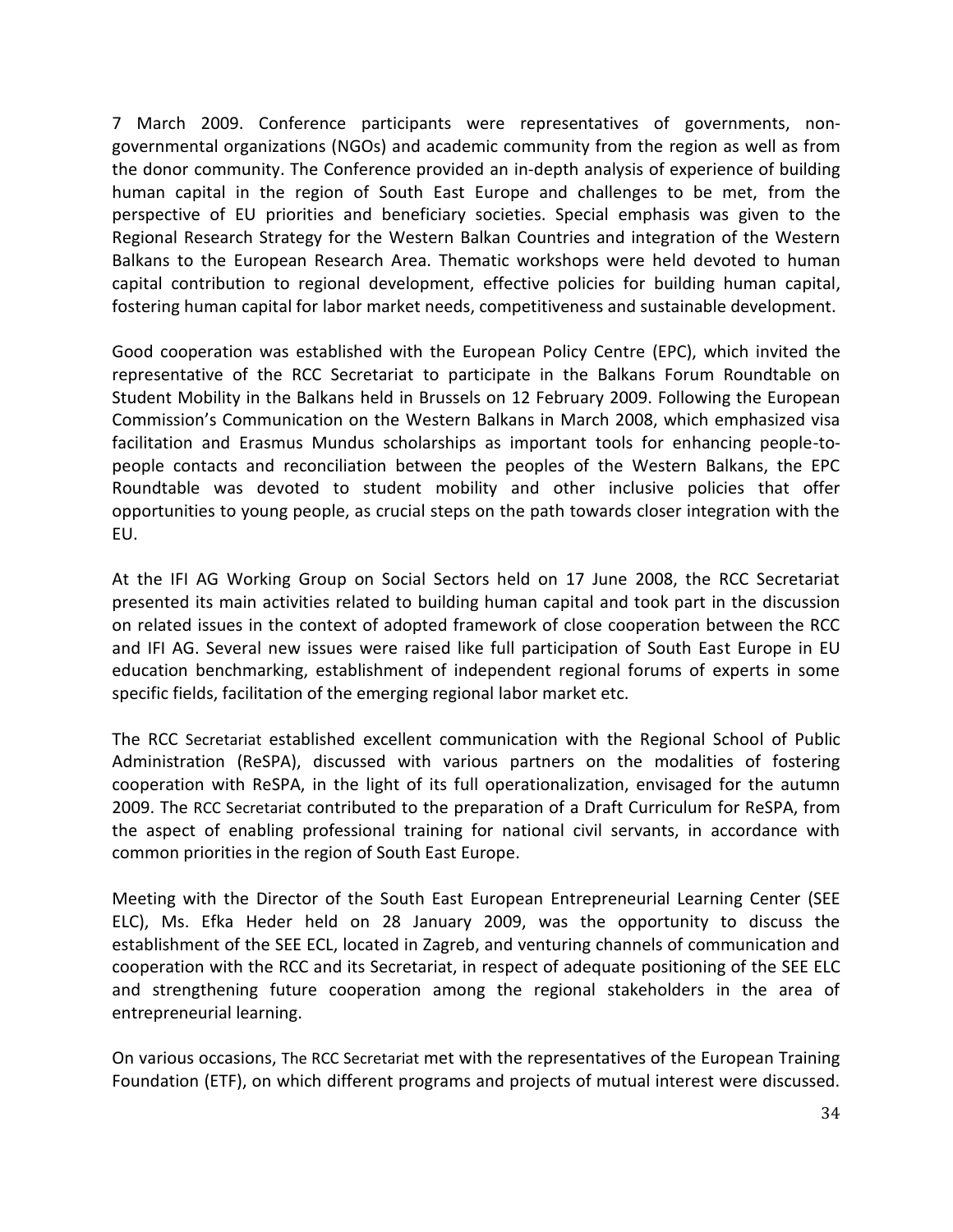The eventual establishment of the RCC-ETF Memorandum of Understanding was also mentioned whereby a framework of the document needs to be further discussed.

The RCC Secretariat established excellent relations with the Education Department of the OSCE Mission in Bosnia and Herzegovina. Dynamic and lively discussions led to defining three main projects of mutual interest which will be jointly developed: Training of the Education Inspectors, with emphasis on the Bologna Process; Cross-border initiative among parent councils and school leaders. With the Center for Democratic Reconciliation in South East Europe, the Council of Europe and the OSCE Mission in Bosnia and Herzegovina, the modalities of development of the project of Joint History Teaching Materials were discussed. Counterparts emphasized the importance of the project for the improvement of history teaching curriculum as well as for the overall reconciliation process in the region.

#### **Science and Research**

The RCC Secretariat has been involved in channeling the project idea on the establishment of a Regional Strategy for Research and Development for the Western Balkans, which has been endorsed by Albania, Bosnia and Herzegovina, Croatia, Montenegro, Serbia and The Former Yugoslav Republic of Macedonia. The project was presented at the Multi-Beneficiary IPA Programme Coordination Meeting, which took place in the premises of RCC Secretariat, 9-10 October 2008. The RCC Secretariat has been involved in the coordination of activities towards the development of a Draft Project and further promotion of the project idea. Communication with different stakeholders in the field of research has been strengthened and, in that light, an agreement has been made with the Czech Republic Presidency of the Council of the EU on the co-organization of the Ministerial conference - *Developing the Regional Research Strategy for the Western Balkans.* The Conference was held on 24 April 2009 in Sarajevo and resulted in the adoption of the Joint Statement on developing Regional Strategy for Research and Development for the Western Balkans outlining future steps ahead in this context.

The RCC Secretariat established close contacts with the Steering Platform on Research for the Western Balkans. The representative of the RCC Secretariat participated at the Meeting of the Steering Platform on Research for the Western Balkans, held in Paris on 18-19 December 2008. The Platform was co-chaired by the French Presidency of the EU Council, Serbia on behalf of the Western Balkan Countries, and the European Commission. The discussion on recent developments on Science and Technology for the Western Balkans, gave an overview of the different actions taken during the last six months. It also took note of the growing cooperation within the region and with the EU Member States and the Seventh Framework Programme (FP7) Associated States. Western Balkan countries reiterated their interest in the establishment of a Regional Research and Development Strategy and expressed their interest in a better use of IPA funding to support the efforts necessary to design and implement integrated research policies. This synergy was considered as a critical aspect for further participation of the Western Balkans in the Research Framework Programme and their integration into the European Research Area.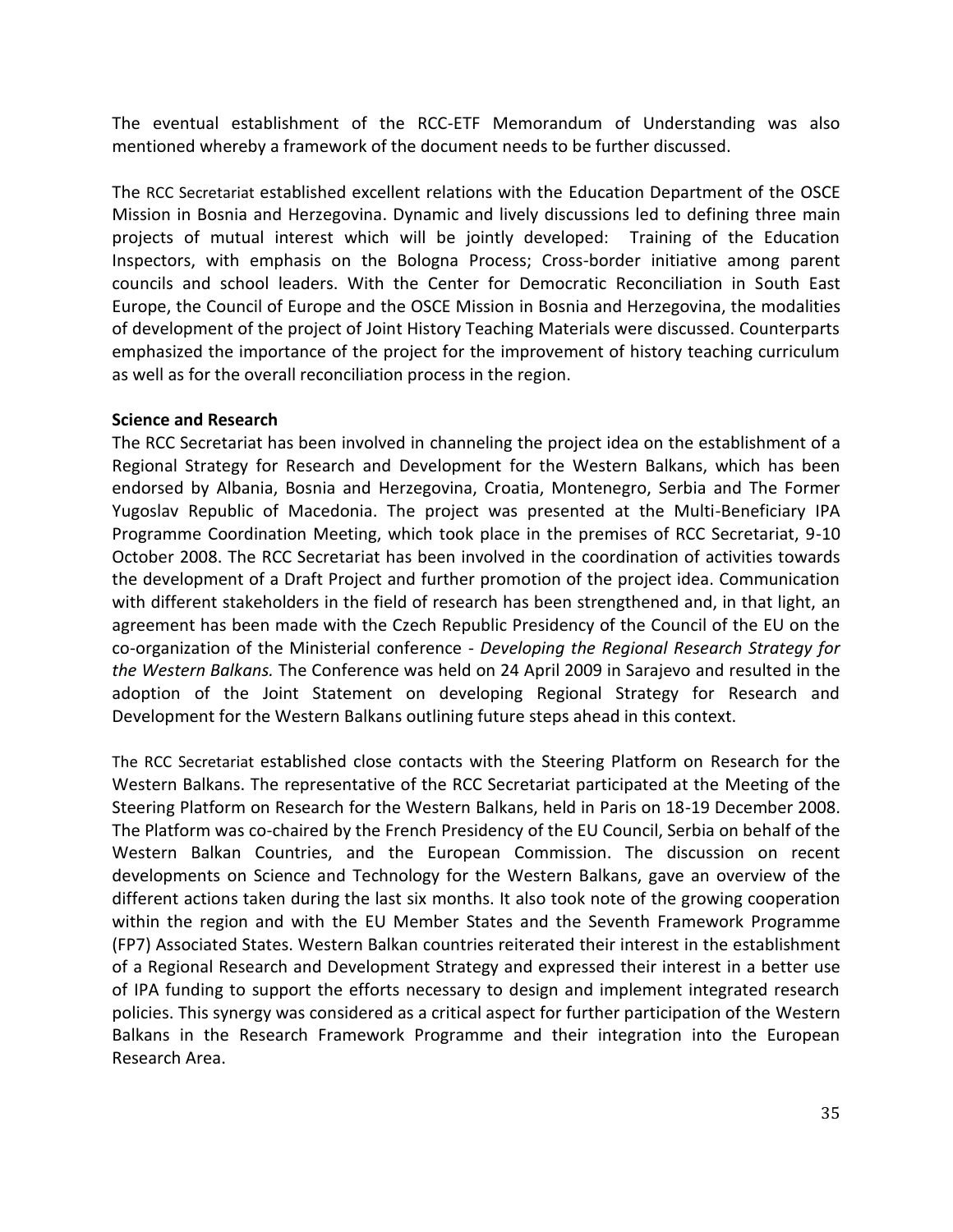At the International Conference for the Central and Eastern Europe, Balkans, Caucasus and Baltic States on Science and education Policies, held in Chisinau, Moldova, from 19-20 September 2008, the RCC Secretariat's representatives exchanged ideas and thoughts with the key decision makers in national science and education policies from Central and South East European countries. The conference focused on strengthening international impact of national research and education programs, strengthening research in higher education, stemming and reversing brain drain and developing a knowledge-based economy.

# **Culture**

The issue of culture was followed closely by the RCC Secretariat. Excellent cooperation was established between the RCC Secretariat and the Council of Europe, which organized a visit of the RCC Secretariat experts to the Council of Europe Secretariat in Strasbourg. With the representatives of three Directorate Generals a number of meetings were held, with particular attention to the activities related to building human capital and cross-cutting issues, such as culture and education. Specific programs were mentioned: Quality Assurance, Life Long Learning Programs, development of Joint History Teaching Materials, Ljubljana Process, Trust Based Societies, Civil Society, Youth etc. Excellent contacts were made and the cooperation will follow especially related to the issues of cultural heritage.

The RCC Secretariat participated at the Culture and Audiovisual Communication – Vector of Peace and European Future in the Countries of South Eastern Europe - conference organized by the Ministry of Culture of The Former Yugoslav Republic of Macedonia in Skopje bringing together representatives of respective national institutions and independent experts from South East Europe as well as representatives of international organizations active in this area, representatives of the European Commission (DG Education and Culture) and the United Nations Educational, Scientific and Cultural Organization (UNESCO) Office in Venice. Participants presented the main achievements and future plans in regard to strengthening cooperation in the field of culture, with the special emphasis on the project idea of Audiovisual Culture Magazine of 12 participating members from South East Europe. The main goal of the magazine is to bring people from the region closer through the cooperation in the field of culture.

# **Parliamentary Cooperation**

For the parliamentary cooperation as an over-arching theme, the RCC Secretariat took over the agreed set of activities which were decided to be developed over the course of 2008. According to the needs and priorities expressed by the parliaments of South East Europe the events will be organized both for members of parliaments (MPs) and parliamentary staff.

Excellent cooperation has been established with the European Parliament in Brussels as well as with the Regional Secretariat for Parliamentary Cooperation in South East Europe in Sofia in particular in the process of preparation of forthcoming events aimed to tackle the issues of harmonization of legislation with the EU *acquis*, visa issues, parliamentary budget and the law on budget, free trade and adaptation to the internal market.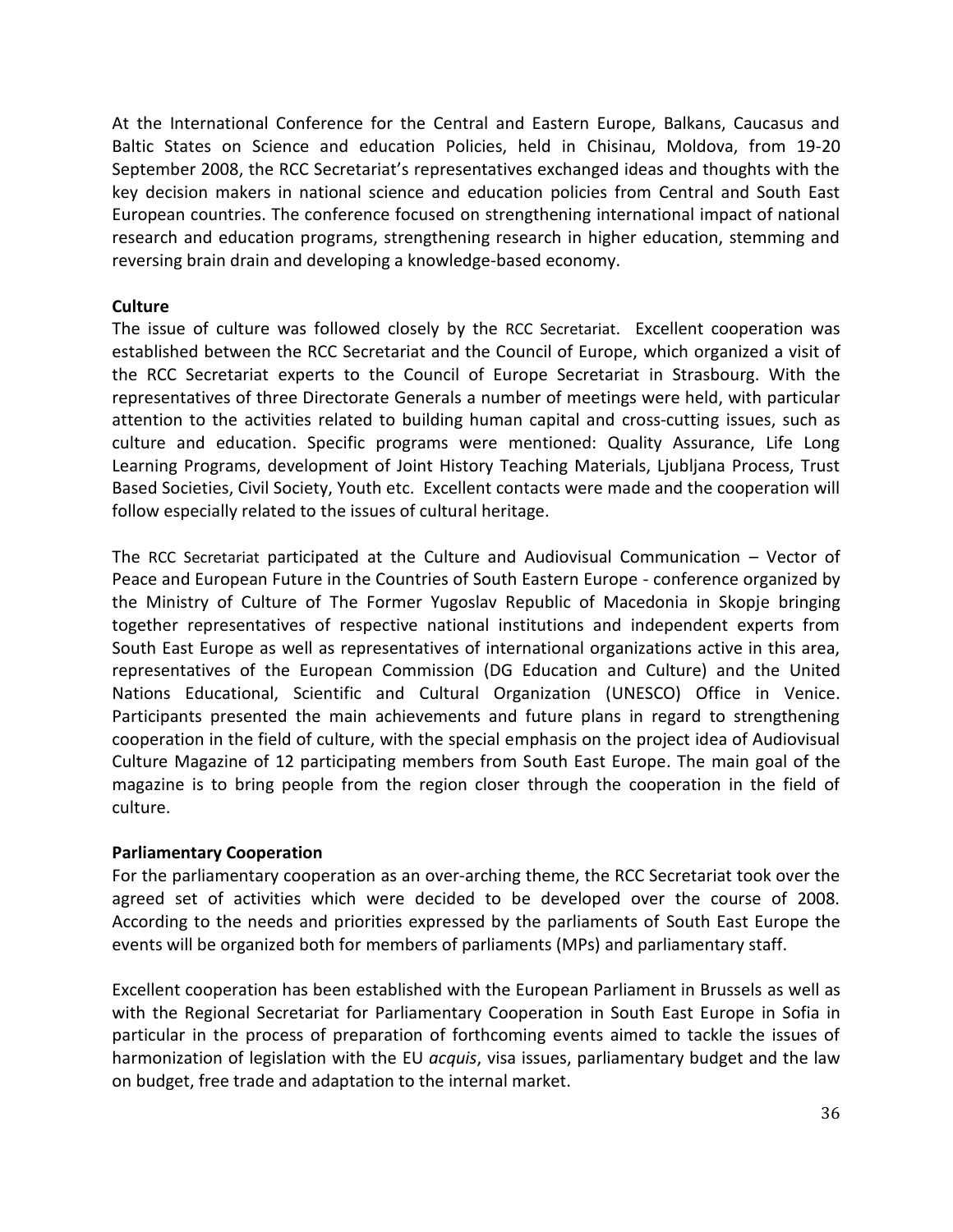The 8<sup>th</sup> meeting of the Cetinje Parliamentary Forum and the Fourth Conference of the European Integration Parliamentary Committees of states participating in the Stabilisation and Association Process (COSAP) held in Cetinje, Montenegro, on 27 March 2009, marked the rejuvenation of these two important regional activities in the parliamentary cooperation area. It is expected that both these forums will encourage the SAA countries to continue with the progress in the process of Euro-integration and carry out the necessary reforms which will strengthen the democratic and institutional capacity in their countries. Importance of regional parliamentary cooperation is the key point in both these activities and in that light, support is articulated to future activities and further institutionalization of the Cetinje Parliamentary Forum.

It has to be noted that the Regional Secretariat on Parliamentary Cooperation in South East Europe does not have enough human capacities and support from the parliaments of the region to deliver envisaged activities and therefore is in a very complex situation. In the previous period, with the assistance of the RCC Secretariat, the Regional Secretariat managed to elaborate a working plan. However, the working plan will be difficult to put into practice in 2009 in view of the limited administrative capacities of the Secretariat.

# **Cross-cutting issues**

Civil society and youth have been placed high on the priority list of the activities of the RCC in the last year. The RCC recognized the importance of involving civil society, and especially young people of the region in all projects and programs the RCC Secretariat is carrying out. They represent a different view, an added value providing broader approach and all-encompassing impact of the undertaken activities. Special efforts are also directed towards building tolerance and reconciliation in the region through trust based society model, as well as enhancement of gender related programs.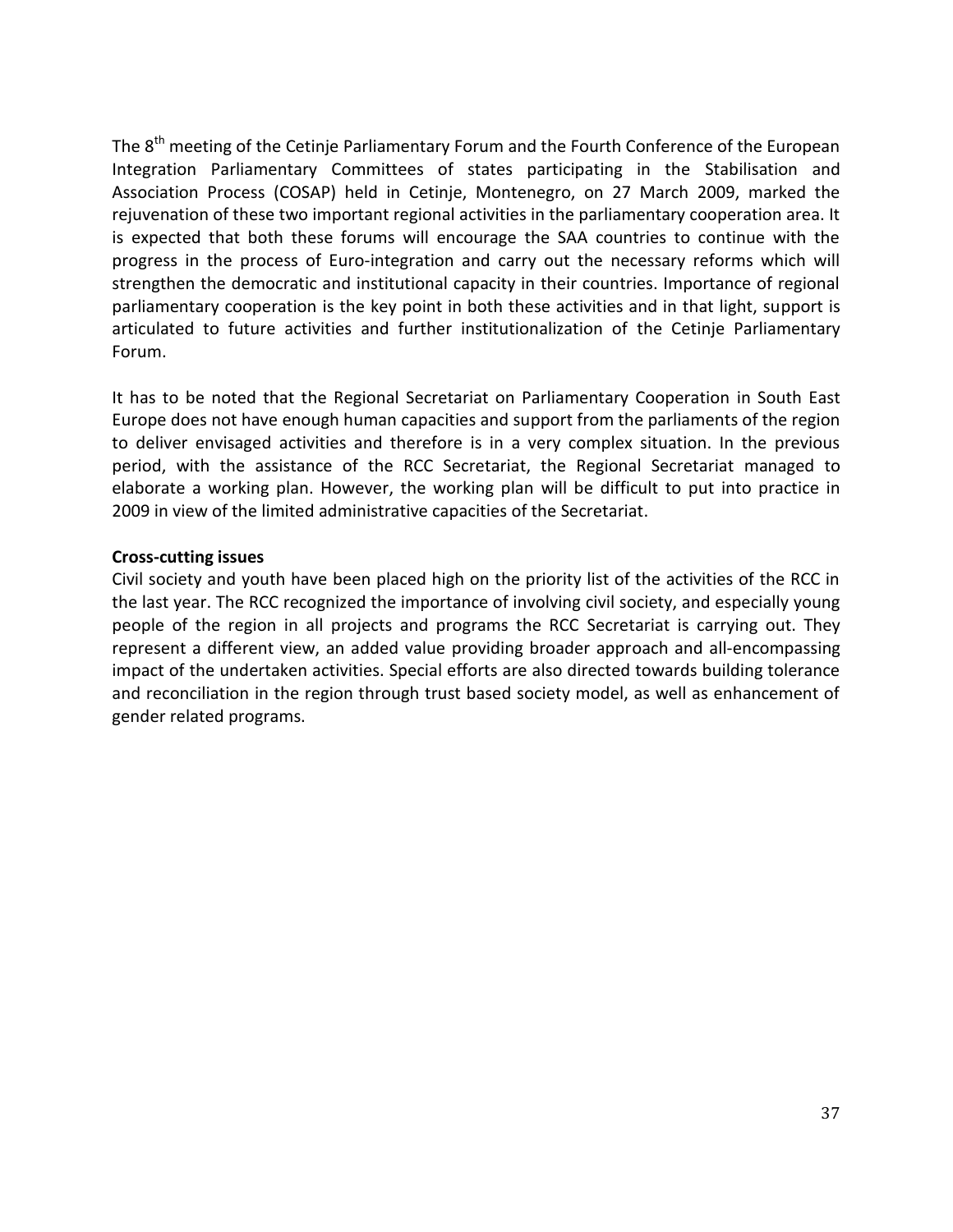# **IV. Summary**

In the first year of its functioning, the RCC focused on the process of transition from the Stability Pact for South Eastern Europe, setting up of its administrative structures and consolidation of its functioning and activities. This period was marked by strong support of all the partners to the establishment of activities and independent functioning of the RCC. The stakeholders clearly embraced the principle of regional ownership and leadership as the way forward for the region of South East Europe. The process was fostered by a three-fold commitment, that of the region itself, the EU and other substantially interested international partners.

Despite some bilateral differences and outstanding issues, the RCC as a format proved successful for keeping the project-oriented cooperation and dialogue in South East Europe going and bringing together all the interlocutors around the same table. The region should be further encouraged to use the RCC framework as its own instrument of achieving economic and social development, strengthening stability and relaxing a potentially tense atmosphere. The RCC proved its purpose and role in promoting cooperation, dialogue and good-neighborly relations and facilitating European and Euro-Atlantic integration.

The RCC also profiled itself as a key interlocutor of the EU and the broader international community for matters of regional cooperation in South East Europe. It engaged in dialogue and communication with all the partners actively involved in South East Europe, which in turn acknowledged its unique role and function. The RCC framework can be further used by the EU, international organizations and financial institutions as well as donor countries for assisting the region through the difficult period of economic recession in order to fend off the risk of instability and deterioration.

In an effort to mobilize the potentials and resources of the region and to promote the development of sustainable regional cooperation in its own right, the RCC launched the process of networking between the RCC members from South East Europe, the European Commission and IFIs. The RCC possesses expertise and good insight into the priorities and opportunities for cooperation with all the relevant stakeholders and beneficiaries. The networking process resulted in the identification of priority areas on the part of RCC members from South East Europe, project ideas to be submitted for financing under the Multi-beneficiary IPA Programme and project ideas to be submitted to other donors.

The RCC Secretariat applied consistent efforts to bring closer its work and function to all the partners, especially those in RCC members from South East Europe by organizing presentations and outreach activities for government representatives, bodies and institutions, civil society, media, general public and academia. It also established institutional relations and coordination with as well as provided assistance to regional task forces and initiatives regarding access to political, technical and financial support required to fulfill their objectives.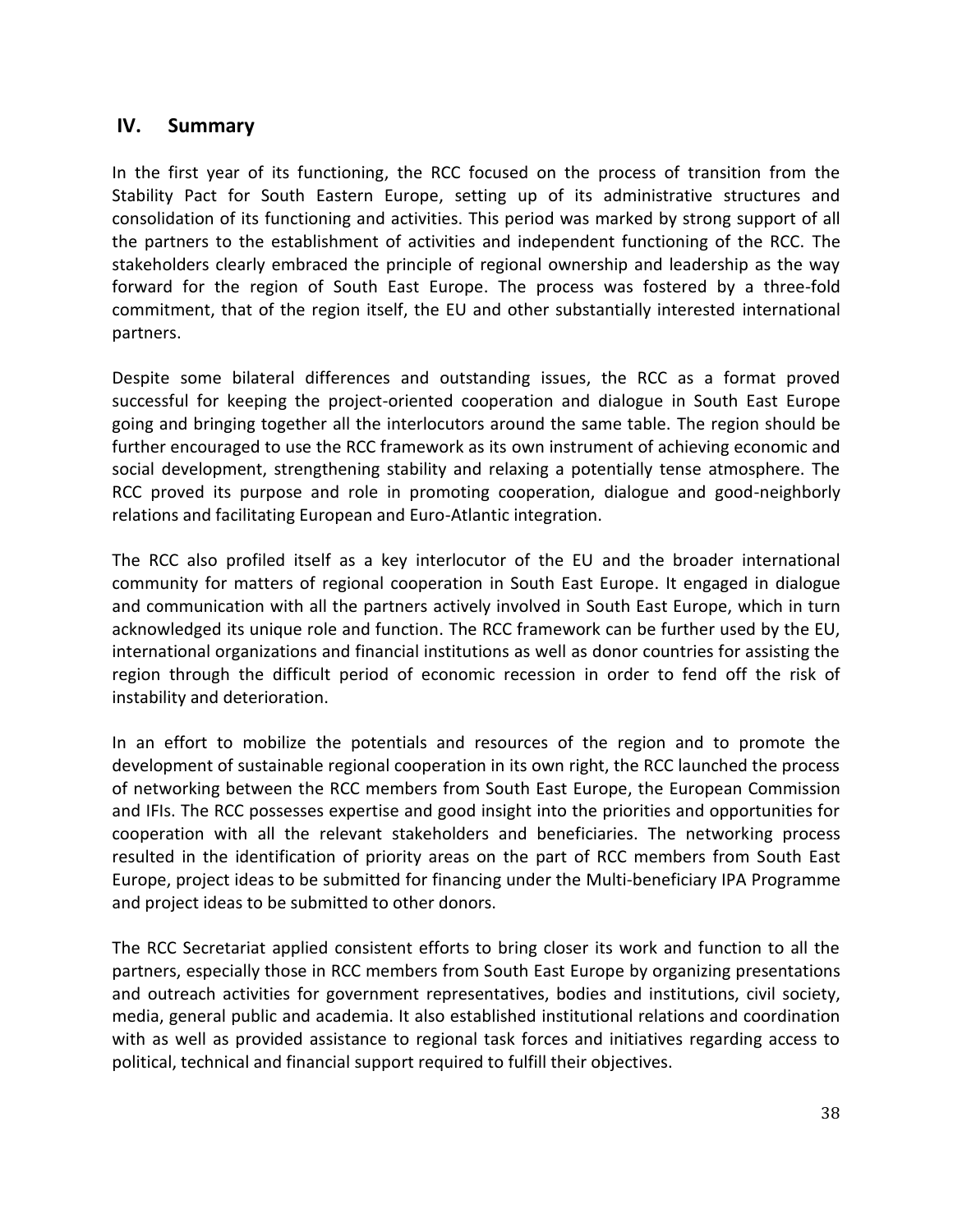In addition to that, in the past year the RCC initiated or facilitated several important regional projects in its five priority areas that will benefit both governments and ordinary citizens. Below are some of them:

- In cooperation with the World Bank and the UN/ISDR, the RCC Secretariat has facilitated the creation of the **South-Eastern and Central Europe Catastrophe Insurance Facility (SECE-CRIF)**.
- A project outline regarding the establishing of a **South Eastern Europe Fire Fighting Regional Centre (SEEFREC)** was developed in coordination with the Disaster Preparedness and Prevention Initiative for South Eastern Europe (DPPI SEE) and supported by the World Bank.
- A **Climate Change Framework Action Plan for Adaptation** was launched and signed by ministers in charge of environmental issues of the region.
- A **Regional Strategy for Research and Development for the Western Balkans** was launched at a Ministerial Conference organized jointly by the Czech Presidency of the EU and the RCC Secretariat.
- Launch of the **Private Public Partnership as a framework of attracting FDI** which will result in the establishment of a regional PPP expert network and a regional PPP capacity building program.
- **Launch of the OECD Investment Reform Index (IRI) 2009** and new study "Defining and Strengthening Sector Specific Sources f Competitiveness in the Western Balkans" as the first phase of the Regional Competitiveness Project.
- Launch of a **Water Conference** aimed at laying foundations for regional cooperation projects addressing all the aspects of the issue of transboundary waters, including environmental protection, multi-purpose use of transboundary waters and so on.
- Anti-corruption Consultancy and the Integrity and Resistance to Corruption of the Criminal Judicial System in South East Europe.
- The facilitation of the **Bled Stolen Vehicle Process** aimed at improving national and regional legislations and activities in fighting stolen vehicles.
- **Cyber crime Units** project developed with The Former Yugoslav Republic of Macedonia as a follow up of the Declaration of the SEECP Ministers of Home Affairs on the Strengthening of Cooperation in Combating Cyber-Crime.
- **Visa Regime Assessment** among SEECP Participating States in cooperation with the SEECP Chairmanship-in-Office of the Republic of Moldova and MARRI.
- Initiative to establish a **Regional Network of (independent) specialized anti-corruption agencies**.
- RCC Secretariat delivered **expert assistance** to governments of the region in developing energy related strategies or institutions.

The results in political and project-oriented terms in the initial year showcase that the RCC as a new and novel mechanism of regional cooperation passed the test. The above mentioned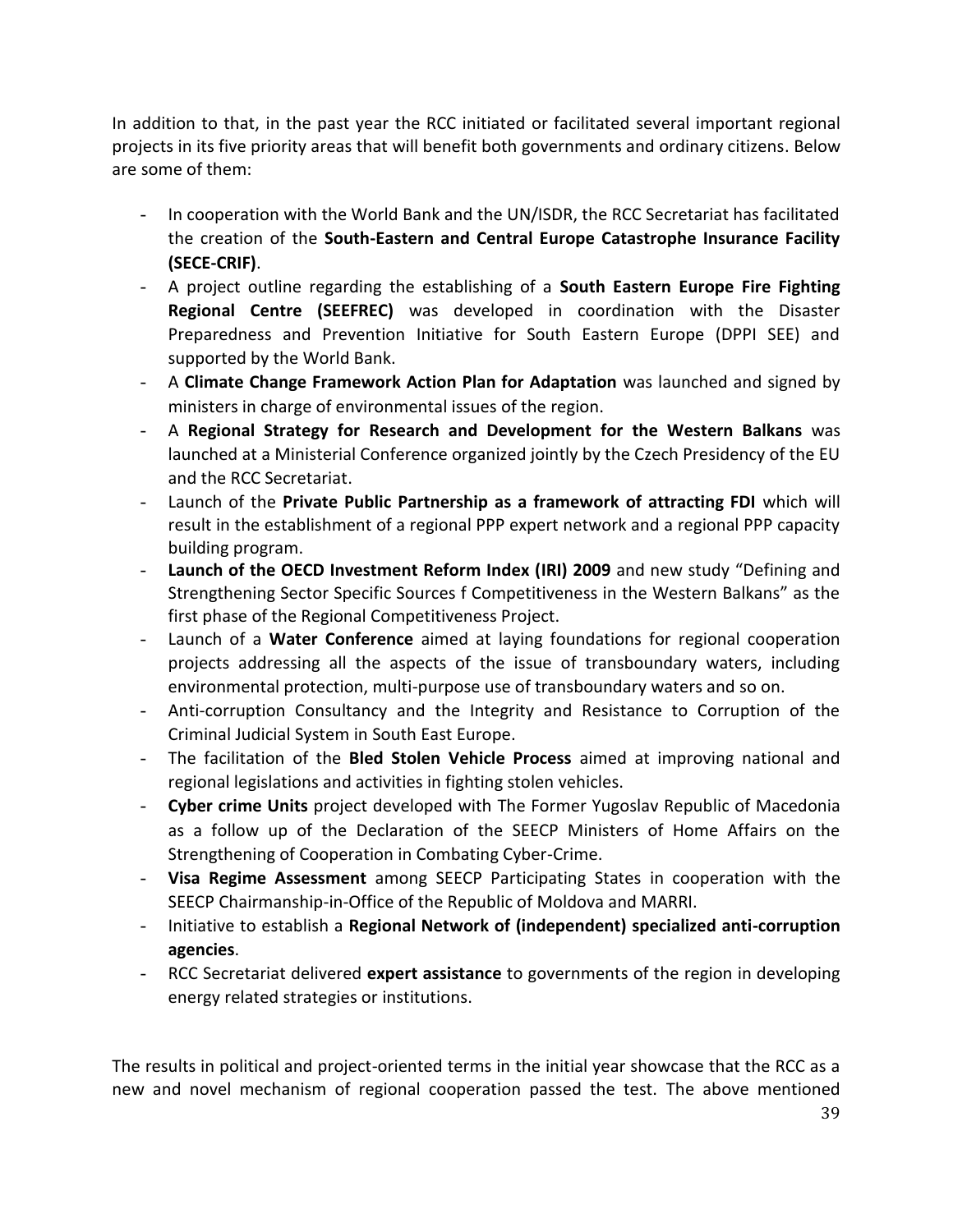successes were achieved in the face of a number of challenges. The economic downturn whose impact cannot fully be realized or appraised at the moment is one of the most serious challenges the region is facing. At the same time, fighting recession is largely occupying the EU Member States and risks diverting their attention away from South East Europe. Coupled with the experience and lessons learned of the last enlargement, this development could be an important external factor in the further European integration dynamics of South East Europe.

In order to overcome the challenges of the economic recession and with outstanding bilateral issues affecting regional cooperation, it is in the best interest of South East Europe not to decrease its commitment to regional cooperation or stray away from pre-accession reforms. The presence and efforts of the EU are also essential for keeping stability at its doorstep and assuring that the region does not regress. By completing its institutional reform, the EU will strengthen its potential and effectiveness and stimulate the process of further enlargement.

Most importantly, the region must assume and deepen its share of responsibility. The governments of South East Europe should employ joint and concerted efforts in facing future challenges, speed up reforms in order to progress on the European and Euro-Atlantic path, cooperate on finding solutions to bilateral problems in the spirit of dialogue, compromise and good neighborly relations and engage jointly in large-scale development projects assisted by IFI's funding that would remedy social consequences of the economic recession and give additional incentive to continued reforms.

All the partners in the RCC are invited to keep their commitment to clear strategies for South East Europe through reinforced regional agendas. In order to support this, the region will be best served by maintaining a clear and strong focus on the five priority areas with streamlined efforts and effective and efficient use of resources. A strong role of the SEECP as the political umbrella and voice of the region is essential. In this respect, the RCC will continue to work closely to coordinate activities and priorities with individual SEECP Chairmanships-in-Office.

In closing, the importance of regional cooperation cannot be emphasized enough. With economic difficulties putting additional strain on the governments and their capacity to address and contain them, the structures of regional cooperation, including the RCC, will be additionally put to the test. It is, therefore, crucial to reinforce the commitment to regional cooperation and explore the possibilities for common action for South East Europe for several reasons. Firstly, hardly any of the countries concerned can be deemed self-sufficient when it comes to, let us say, securing optimum energy supply for economic and social development or ensuring adequate transport infrastructure. Secondly, acting together and being capable of formulating a joint response to such complex challenges increases the region's and each individual country's ability to weather the economic, political or social turmoil ahead. It also increases the region's maturity and responsibility in view of hardships and demonstrates its ability to find common ground and cooperate with others, a quality which will be extremely important within the common European and Euro-Atlantic family. Last but not least, regional cooperation promotes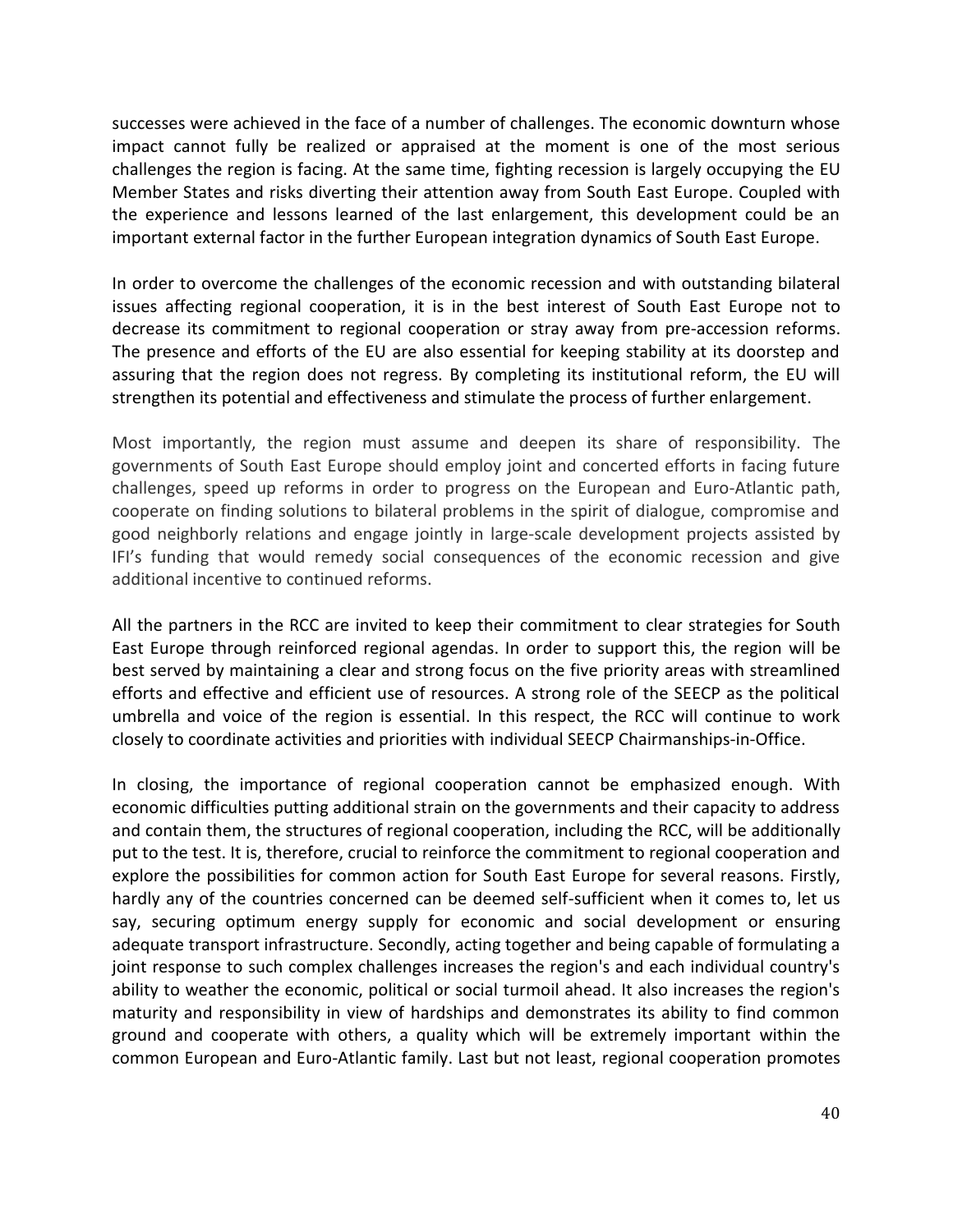mutual understanding and good neighborly relations as important elements in regional stability.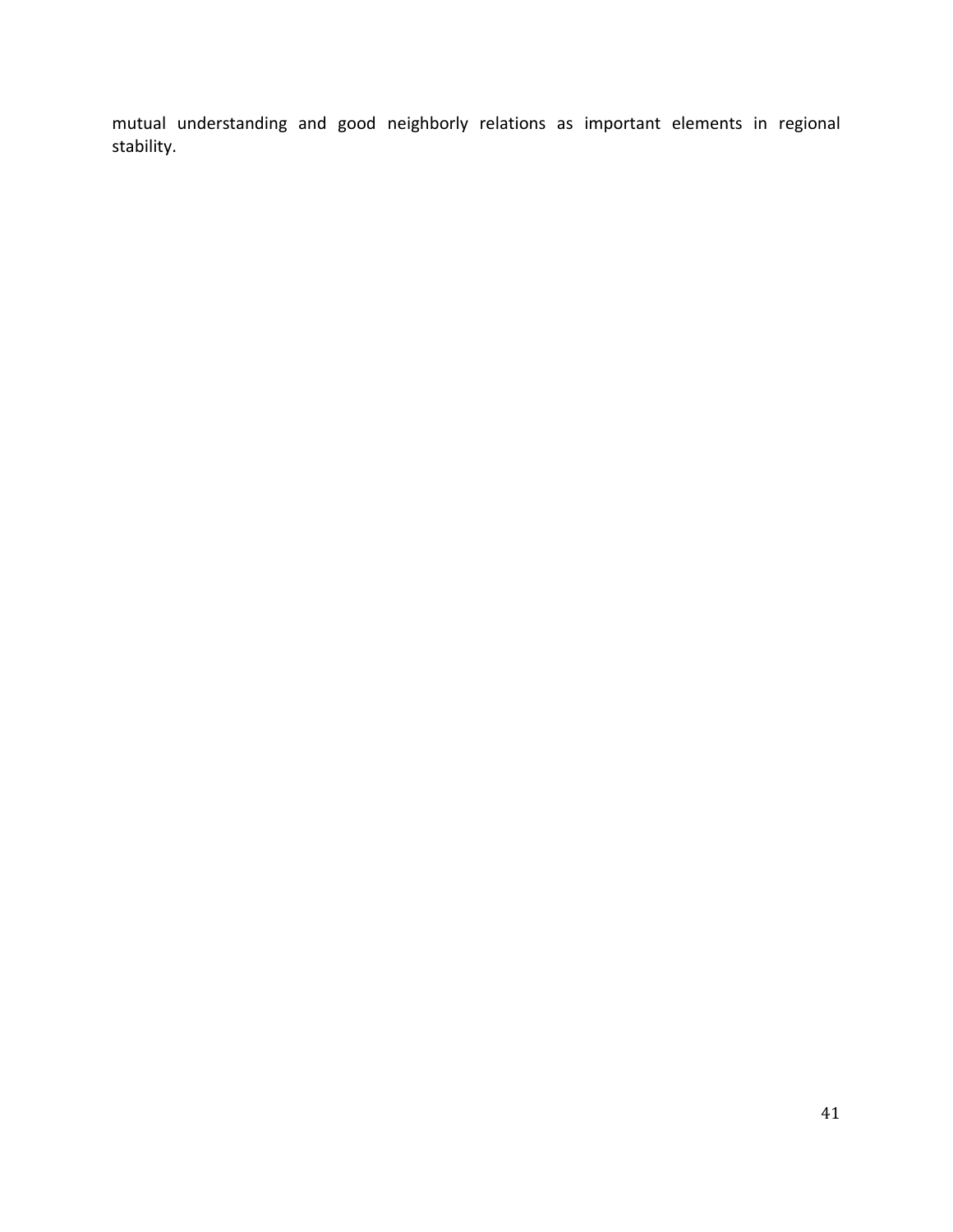# Appendix

# LIST OF TASK FORCES AND INITIATIVES IN SOUTH EAST EUROPE FOR THE PERIOD 2008/2009

| <b>RIs and TFs</b>                      | <b>Role of the RCC</b><br><b>Secretariat</b>                                          | <b>Main Goal of Task</b><br>Force/Initiative                                                                                                                                                 | <b>Highest</b><br><b>Political</b><br><b>Declaration</b>                                                                                                 | <b>Key Partners</b>                                                | <b>Stage of Regionalization</b>                                                                                                                                                                                                                                                                 |  |
|-----------------------------------------|---------------------------------------------------------------------------------------|----------------------------------------------------------------------------------------------------------------------------------------------------------------------------------------------|----------------------------------------------------------------------------------------------------------------------------------------------------------|--------------------------------------------------------------------|-------------------------------------------------------------------------------------------------------------------------------------------------------------------------------------------------------------------------------------------------------------------------------------------------|--|
|                                         |                                                                                       | <b>Economic and Social Development</b>                                                                                                                                                       |                                                                                                                                                          |                                                                    |                                                                                                                                                                                                                                                                                                 |  |
| <b>SEE Health Network</b>               | Political<br>support.                                                                 | Coordinate, implement<br>and evaluate the<br>commitments of the<br>Dubrovnik Pledge and its<br>regional projects for<br>developing public health<br>policy and services.                     | Dubrovnik<br>Pledge 2001<br>Skopje Pledge<br>2005                                                                                                        | WHO, CoE,<br>bilateral donors to<br>individual health<br>projects. | A MoU has been signed<br>paving the way for the<br>establishment of a<br>secretariat in the region.<br>The Network currently<br>meets on a regular basis<br>with the logistical support<br>of WHO and has benefited<br>from the active<br>participation of all its<br>member countries.         |  |
| <b>SEE Trade Union</b><br>Forum         | Initiator,<br>mediator,<br>consensus-<br>builder; Political<br>and expert<br>support. | Promote dialogue<br>between trade unions<br>and employer<br>organizations; build<br>consensus between the<br>two; promote inclusion<br>of social partners in<br>government policy<br>making. |                                                                                                                                                          | ILO, CoE,<br>Switzerland, FES                                      | A regional trade union<br>organization operates<br>under the auspices of the<br>Pan-European Regional<br>Council (PERC) and meets<br>on a regular basis. It<br>receives logistical support<br>from the PERC office in<br>Sarajevo as well as the<br><b>Croatian Trade Union</b><br>Association. |  |
| <b>SEE Employment</b><br><b>Network</b> | Political,<br>technical and<br>logistical<br>support.                                 | Promote an integrated<br>approach to reform of<br>employment policies and<br>labor markets institutions<br>in SEE.                                                                           | <b>Bucharest</b><br>Ministerial<br>Conference<br>2003<br>Sofia<br>Ministerial<br>Conference<br>2005<br><b>Budva</b><br>Ministerial<br>Conference<br>2007 | ILO, CoE, Belgium,<br>DG Employment                                | Following the declining<br>involvement of<br>international partners,<br>there is a pressing need for<br>the Employment Network<br>to assume regional<br>ownership of its future.<br>RCC will thus provide<br>secretarial support to<br>future meetings.                                         |  |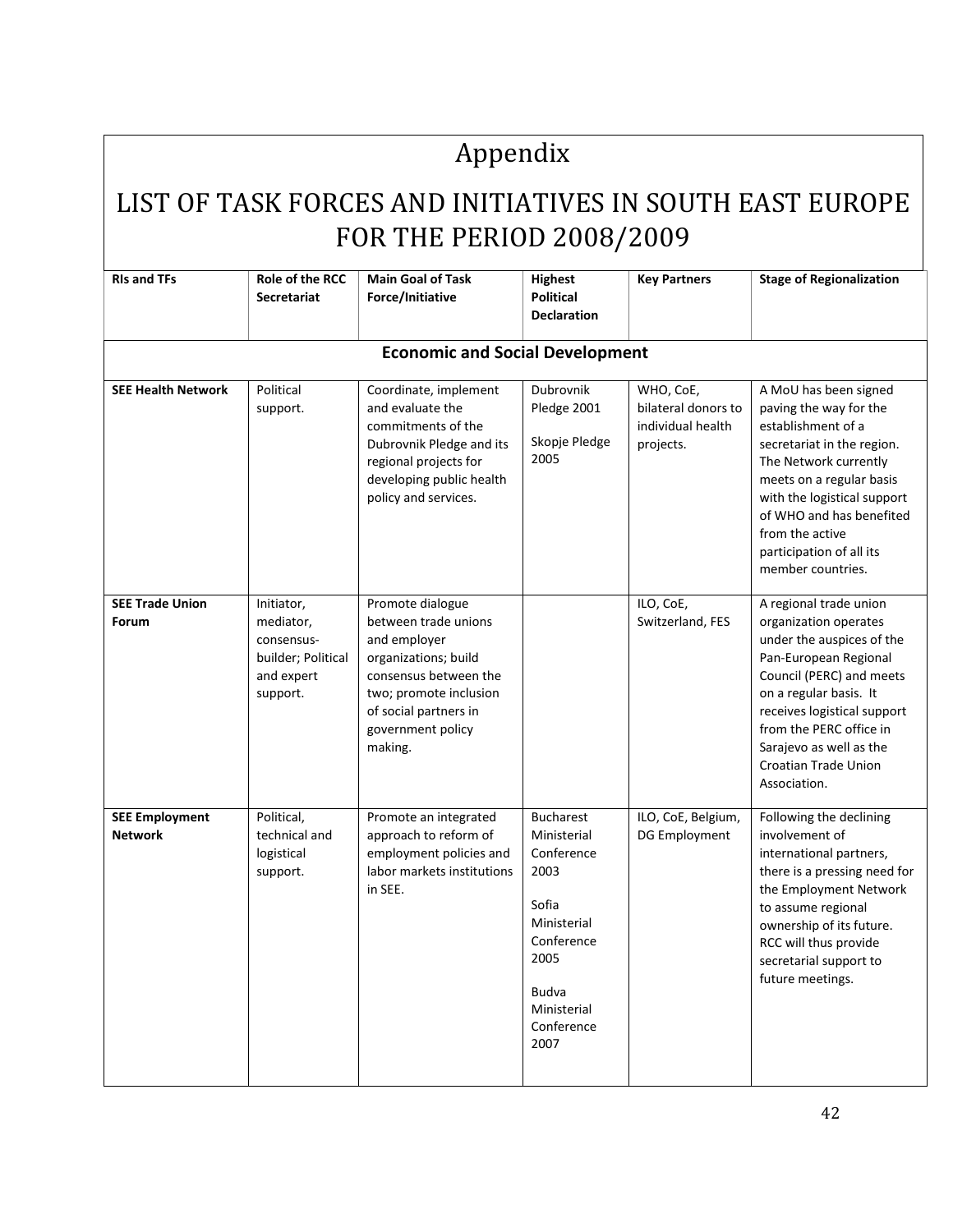| Electronic SEE +<br><b>Centre for</b><br>eGovernance<br>Development) | Political and<br>technical<br>support; policy<br>guidance.                   | Promote the<br>development of<br>Information Society in<br>SEE.                                                                                                                                                                   | eSEE Agenda<br>2002<br>eSEE Agenda<br><b>Plus 2007</b><br>Joint<br>Ministerial<br>Statement,<br>2004<br>MoU on<br>Broadband-<br>SEE, 2005<br>eSEE Agenda<br>Plus, 2007 | UNDP, INA<br>Academy,<br>Slovenia, Italy,<br>USA, Microsoft        | UNDP funded secretariat is<br>based in Sarajevo and<br>organizes regular meetings<br>of the initiative. The Centre<br>of eGovernance<br>Development has been<br>established in Ljubljana and<br>organizes education events<br>which service the region. |
|----------------------------------------------------------------------|------------------------------------------------------------------------------|-----------------------------------------------------------------------------------------------------------------------------------------------------------------------------------------------------------------------------------|------------------------------------------------------------------------------------------------------------------------------------------------------------------------|--------------------------------------------------------------------|---------------------------------------------------------------------------------------------------------------------------------------------------------------------------------------------------------------------------------------------------------|
| <b>CEFTA 2006</b>                                                    | Political<br>promotion,<br>support and<br>intervention as<br>necessary.      | Promote regional trade<br>through<br>abolition/reduction of<br>tariffs and elimination of<br>NTBs. Promote an<br>environment conducive<br>to FDI, trade in services,<br>and the protection of<br>intellectual property<br>rights. | <b>CEFTA 2006</b><br>Agreement                                                                                                                                         | EC, WTO, EFTA,<br>OECD, Ireland                                    | Secretariat established in<br><b>Brussels. Operational</b><br>bodies of CEFTA in place<br>and meeting on a regular<br>basis.                                                                                                                            |
| <b>Investment Compact</b>                                            | Political and<br>expert support<br>to OECD which<br>leads the<br>initiative. | <b>Improving SEE</b><br>investment environment<br>and economic<br>competitiveness through<br>regional cooperation in<br>policy development and<br>promotion. Creation of<br>monitoring system for<br>reform measures.             | Ministerial<br>Statement on<br>Regional<br>Framework for<br>Investment in<br>SEE, Vienna<br>2006                                                                       | OECD,<br>Investment<br>Compact Project<br>Team, Austria,<br>Serbia | <b>Investment Compact</b><br>Project Team, SEE<br>Investment Committee and<br>its working groups all<br>operational and meeting on<br>a regular basis.                                                                                                  |
| <b>Business Advisory</b><br>Council                                  | Political<br>support.                                                        | Engaging regional<br>governments and<br>economic policy makers<br>with the needs of the<br>private sector.                                                                                                                        |                                                                                                                                                                        | Private sector<br>actors.                                          |                                                                                                                                                                                                                                                         |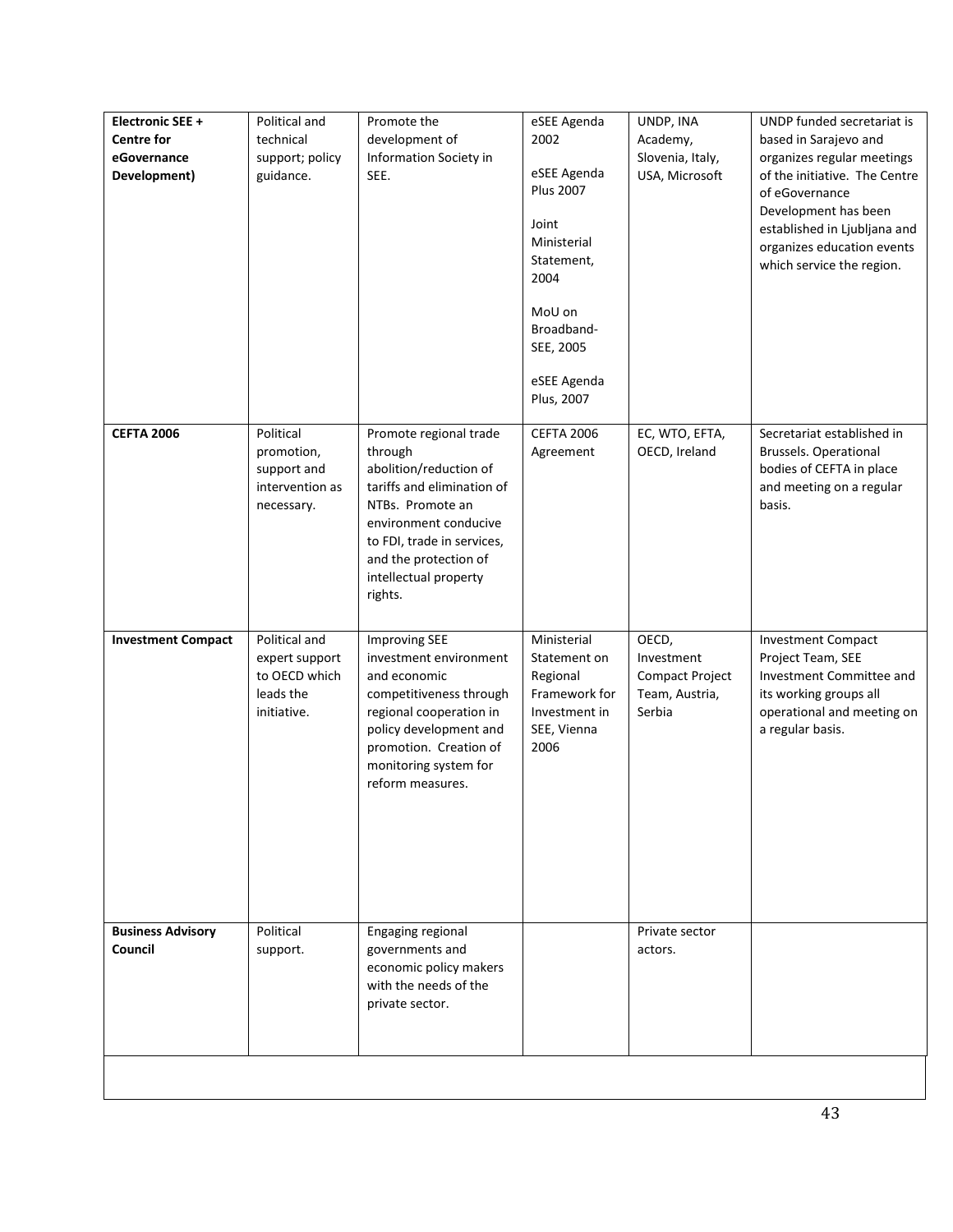|                                                                                                                                                     | <b>Justice and Home Affairs</b>                                                                                                        |                                                                                                                                                                   |                                                                                                                                                                                                                                                                                                                                                                                |                                                                                                                  |                                                                            |                                                                                             |  |  |  |  |
|-----------------------------------------------------------------------------------------------------------------------------------------------------|----------------------------------------------------------------------------------------------------------------------------------------|-------------------------------------------------------------------------------------------------------------------------------------------------------------------|--------------------------------------------------------------------------------------------------------------------------------------------------------------------------------------------------------------------------------------------------------------------------------------------------------------------------------------------------------------------------------|------------------------------------------------------------------------------------------------------------------|----------------------------------------------------------------------------|---------------------------------------------------------------------------------------------|--|--|--|--|
| Migration, Asylum,<br><b>Refugee Regional</b><br><b>Initiative (MARRI)</b>                                                                          | Initiator (SP) and<br>provider of political<br>support,<br>Facilitator of project<br>implementation and<br>regional<br>coordination    | Promoting regional<br>cooperation issues<br>according to the<br>EU standards                                                                                      | Ministers of<br>Foreign Affairs<br>MoU on MARRI<br>Host Agreement<br>for the MARRI<br><b>Regional Centre</b>                                                                                                                                                                                                                                                                   | ACTA,<br>Europol,<br>Frontex,<br>ICMPD, IOM,<br>RCC, SDC,<br>UNHCR,<br>USAID,<br>SEPCA, SECI<br>Center           | <b>MARRI</b><br>Member<br>States,<br>Projects are<br>financed by<br>donors | Fully regionally<br>owned initiative                                                        |  |  |  |  |
| <b>Regional Anti-</b><br>corruption<br><b>Initiative (RAI)</b>                                                                                      | Initiator, provider of<br>political and expert<br>support,<br>Facilitator of project<br>implementation and<br>regional<br>coordination | Promoting<br>governmental<br>anticorruption<br>activities<br>coordination,<br>optimization of<br>efforts and<br>permanent<br>dialogue with the<br>donor community | Ministers of Justice<br>MoU on<br>"cooperation in<br>fighting corruption<br>through the South<br>Eastern European<br>Anti-Corruption<br>Initiative" - 2007<br>Zagreb<br>Agreement<br>between Bosnia<br>and Herzegovina<br>and the office of<br>the Special<br>Coordinator of the<br>Stability Pact for<br>South Eastern<br>Europe on "SPAI<br>RSLO*<br>headquarters" -<br>2003 | CoE,<br>UNODC,<br>OSCE, RCC,<br>OECD,<br>USAID, SECI<br>Center                                                   | <b>RAI Member</b><br>States,<br>USAID,<br>donors                           | Fully regionally<br>owned initiative                                                        |  |  |  |  |
| Secretariat of the<br><b>Police Cooperation</b><br><b>Convention for</b><br><b>Southeast Europe</b>                                                 | Political support and<br>regional<br>coordination for the<br>SEE PCC                                                                   | Coordination,<br>harmonization and<br>cataloguing of all<br>Convention related<br>activities                                                                      | Police Cooperation<br>Convention<br>for Southeast<br>Europe $-2006$<br>Vienna, signed and<br>ratified by the<br>member states                                                                                                                                                                                                                                                  | Member<br>States, EU,<br>DCAF,<br>Austria,<br>Slovenia                                                           | <b>DCAF</b>                                                                | Austrian-DCAF-<br>Slovenian<br>initiative that<br>works for the<br>benefit of the<br>region |  |  |  |  |
| <b>Southeast Europe</b><br><b>Police Chiefs</b><br><b>Association</b><br>(SEPCA)                                                                    | Political support,<br>facilitator of project<br>implementation,<br>initiator of the OCTN<br>(SP)and regional<br>coordination           | Regional<br>Cooperation on<br>the strategic level<br>of police directors                                                                                          | SEPCA Statute-<br>2007<br>OCTN Letter of<br>Intent - 2005                                                                                                                                                                                                                                                                                                                      | Member<br>states, EU<br>Commission,<br>RCC, SECI<br>Center,<br>Interpol,<br>OSCE, SDC                            | Member<br>police<br>services,<br>SDC, donors                               | Fully regionally<br>owned<br>organization                                                   |  |  |  |  |
| Southeast<br>European<br>Cooperative<br><b>Initiative Regional</b><br><b>Center for</b><br><b>Combating Trans-</b><br>border Crime (SECI<br>Center) | Political support,<br>facilitator of project<br>implementation and<br>regional coordination                                            | Regional<br>Cooperation on<br>the operational<br>level between<br>police and<br>customs of the<br>region                                                          | Agreement on<br>Cooperation to<br>Prevent and<br>Combat Trans-<br>border Crime (SECI<br>Agreement) - 1999<br>Headquarters<br>Agreement-2000<br><b>Bucharest</b>                                                                                                                                                                                                                | Member<br>states, EU<br>Commission,<br>Interpol,<br>OSCE,<br>UNODC,<br>WCO, SEPCA,<br>MARRI, RAI,<br>RCC, SEEPAG | Member<br>states                                                           | Fully regionally<br>owned initiative                                                        |  |  |  |  |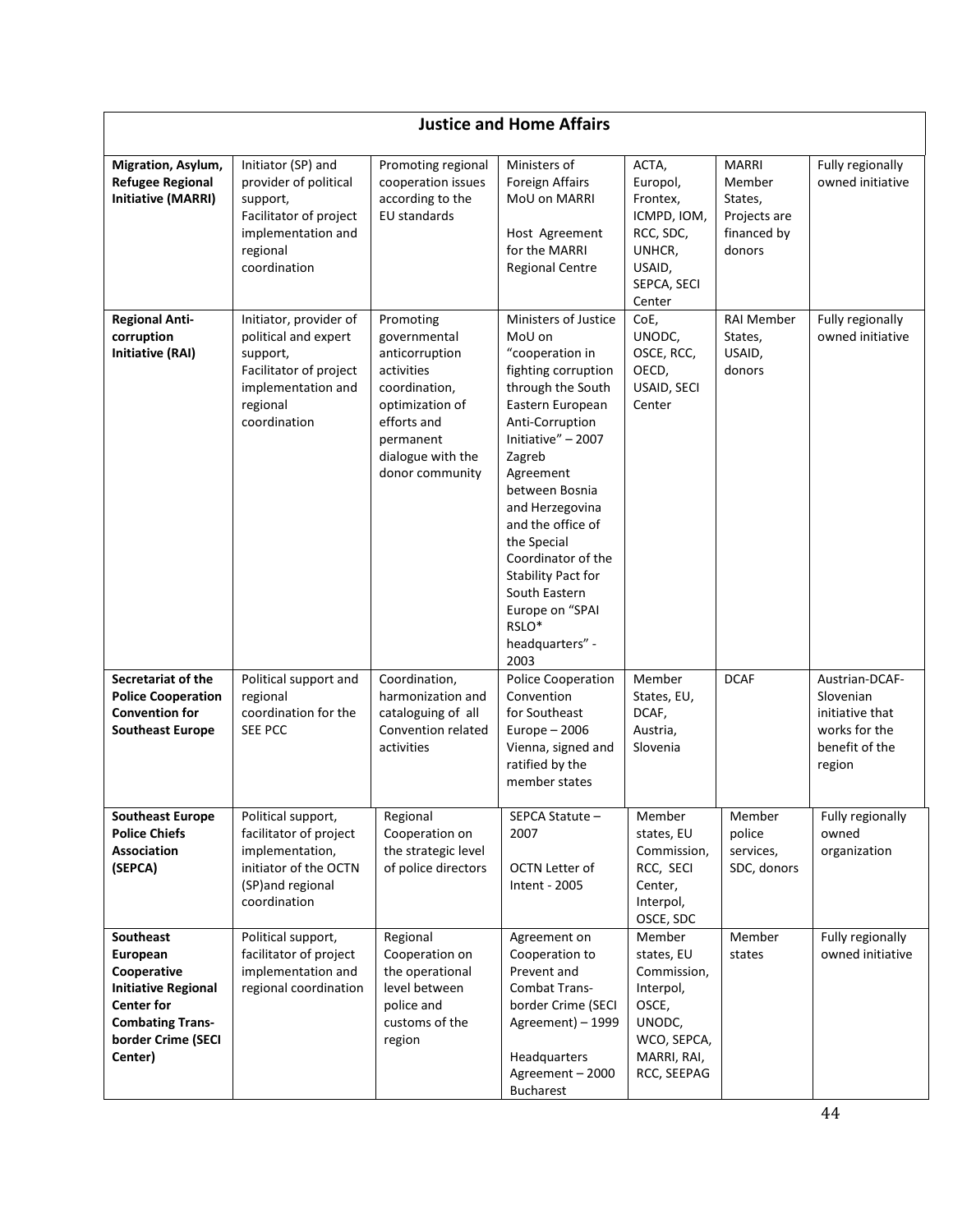| Southeast<br>European<br><b>Prosecutors</b><br>AdvisoryGgroup<br>(SEEPAG)                                                                          | Political and expert<br>support, regional<br>coordination                                                            |     | Mechanism of<br>judicial<br>cooperation with<br>intention to<br>support operation<br>of the SECI Center                                                                                                                                                                                                                                                                                                            |                 | Declaration of the<br><b>SEEPAG - 2003</b><br><b>General Guidelines</b><br>of the SEEPAG.                                                                                                        |                                                                                                                       | Europol,<br>Eurojust,<br>EJN, RCC,<br><b>SECI Center</b>                  |        | <b>SECI Centre</b>                                                                                      | Regionally<br>owned, without<br>permanent<br>secretariat,<br>functioning<br>through SECI<br>Center                            |
|----------------------------------------------------------------------------------------------------------------------------------------------------|----------------------------------------------------------------------------------------------------------------------|-----|--------------------------------------------------------------------------------------------------------------------------------------------------------------------------------------------------------------------------------------------------------------------------------------------------------------------------------------------------------------------------------------------------------------------|-----------------|--------------------------------------------------------------------------------------------------------------------------------------------------------------------------------------------------|-----------------------------------------------------------------------------------------------------------------------|---------------------------------------------------------------------------|--------|---------------------------------------------------------------------------------------------------------|-------------------------------------------------------------------------------------------------------------------------------|
|                                                                                                                                                    |                                                                                                                      |     |                                                                                                                                                                                                                                                                                                                                                                                                                    |                 | <b>Security Cooperation</b>                                                                                                                                                                      |                                                                                                                       |                                                                           |        |                                                                                                         |                                                                                                                               |
| <b>Disaster</b><br>Preparedness and<br><b>Prevention</b><br><b>Initiative for South</b><br><b>Eastern Europe</b><br>(DPPI SEE)                     | Political, technical<br>and expert<br>support, overall<br>coordination                                               |     | Create regional<br>capacity to respond<br>to natural and<br>human-made<br>disasters. Bring<br>together donors and Bucharest, June<br>IGOs and NGOs to<br>coordinate activities                                                                                                                                                                                                                                     | <b>Disaster</b> | Declaration on Co-SEE governments,<br>operation in<br>Preparedness and<br>Prevention in SEE,<br>2002, MoU signed Crescent, Swedish<br>by 10 SEE Countries Rescue and Search<br>and Slovenia      | NATO, SRSA<br>International<br>Cross and Red<br>Emergency<br>Management<br>Agency, Swiss<br>Agency for<br>Cooperation | UNDP, UN, IFRC,<br>Federation of Red<br>Agency, Danish<br>Development and | annual | <b>SEE Member states</b><br>contribution Donor<br>countries.                                            | <b>DPPI Secretariat</b><br>is based in<br>Sarajevo,<br>Regional<br>ownership-<br>member<br>countries.                         |
| South Eastern and<br><b>Eastern Europe</b><br><b>Clearinghouse for</b><br>the Control of Small<br><b>Arms and Light</b><br><b>Weapons (SEESAC)</b> | Coordination,<br>assistance for<br>fund-raising,<br>and political<br>support.                                        |     | Increased control<br>over small arms<br>and light weapons<br>within the<br>countries in South<br>Eastern Europe.                                                                                                                                                                                                                                                                                                   | /UNDP           | 1. Stability Pact<br>agreement<br>2. Ministers of<br>Defense<br>Declaration                                                                                                                      | UNDP, OSCE,                                                                                                           | RACVIAC, NATO.                                                            | 600    | Annual budget<br>cycle. Funding<br>secured until 31<br>Dec 2009 in the<br>amount of EUR                 | Program and<br>organization is<br>regionally<br>owned. Funding<br>from the region<br>should be<br>secured.                    |
| <b>Regional Arms</b><br>Control<br><b>Verification</b><br><b>Initiative</b><br>(RACVIAC) – Centre<br>for Security<br>Cooperation                   | Observer in<br>Multinational<br><b>Advisory Group</b><br>(MAG), expert<br>participation in<br>workshops/<br>seminars | and | <b>RACVIAC was</b><br>established as the<br><b>Regional Arms</b><br><b>Control Verification</b><br>Implementation<br><b>Assistance Centre</b><br>with the aim<br>providing arms<br>control training,<br>promoting<br>confidence and<br>security building<br>measures as well<br>as broaden<br>cooperation in<br>South Eastern<br>Europe (SEE). In<br>line with SEECP<br>Defense Ministerial<br>in 2005 declaration | $2000$ ).       | Conclusions of<br>the RACVIAC<br>Co-ordination<br>Conference<br>Berlin (July<br>Declaration of<br><b>SEECP Ministers</b><br>of Defense,<br>Belgrade, March<br>2005, and Sofia,<br>February 2008. | <b>SEE MAG</b><br>participating<br>countries                                                                          |                                                                           |        | Contributions to<br>RACVIAC budget<br>by the MAG<br>countries<br>Croatia is<br>providing<br>facilities. | In process of<br>accepting and<br>adopting by SEE<br>Countries a new<br>legal status<br>implementing<br>regional<br>ownership |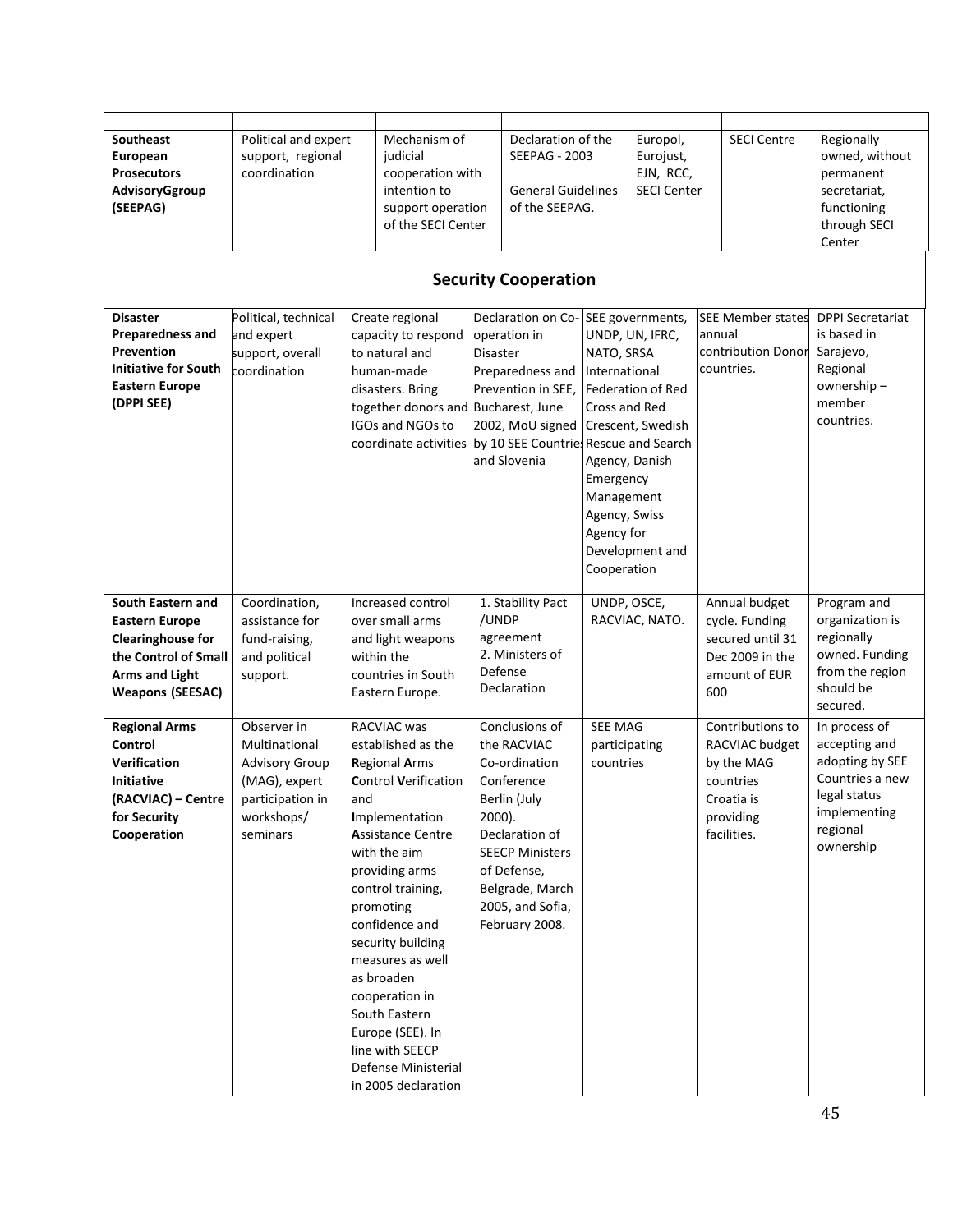|                                                                                             |                                                                                                                                                                                | it shifted emphasis<br>onto defence<br>conversion.                                                                                                                                                                                                                                                                                                                                                                                                                                                                                                                                                                                                                                                                                  |                                                                                                                                                                                                                                                                                                                                                                                                    |                                                                                                                                                                                             |                                                                                                                  |                                                                                                                                                                                |  |  |  |  |  |
|---------------------------------------------------------------------------------------------|--------------------------------------------------------------------------------------------------------------------------------------------------------------------------------|-------------------------------------------------------------------------------------------------------------------------------------------------------------------------------------------------------------------------------------------------------------------------------------------------------------------------------------------------------------------------------------------------------------------------------------------------------------------------------------------------------------------------------------------------------------------------------------------------------------------------------------------------------------------------------------------------------------------------------------|----------------------------------------------------------------------------------------------------------------------------------------------------------------------------------------------------------------------------------------------------------------------------------------------------------------------------------------------------------------------------------------------------|---------------------------------------------------------------------------------------------------------------------------------------------------------------------------------------------|------------------------------------------------------------------------------------------------------------------|--------------------------------------------------------------------------------------------------------------------------------------------------------------------------------|--|--|--|--|--|
| <b>Building Human Capital and Cross-Cutting Issues</b>                                      |                                                                                                                                                                                |                                                                                                                                                                                                                                                                                                                                                                                                                                                                                                                                                                                                                                                                                                                                     |                                                                                                                                                                                                                                                                                                                                                                                                    |                                                                                                                                                                                             |                                                                                                                  |                                                                                                                                                                                |  |  |  |  |  |
| <b>Task Force</b><br><b>Fostering and</b><br><b>Building Human</b><br>Capital of the RCC    | nitiator, political<br>support.<br>Facilitation of its<br>work in<br>accordance with<br>the Joint<br>Declaration on<br>the establishment<br>of the RCC and<br>the RCC Statute. | Promote coherency<br>and coordination<br>between education,<br>higher education,<br>research and<br>science by creating a<br>platform for<br>dialogue and<br>cooperation of<br>actors involved in<br>these sectors.<br>Enhancing<br>cooperation for<br>developing<br>knowledge based<br>societies by<br>promoting the<br>knowledge triangle<br>as a key driver in<br>fields such as the<br>Bologna process and<br>follow-ups,<br>Education and<br>training 2010 and<br>follow-ups, the<br>European Research<br>area.<br>For securing<br>sustainable regional<br>cooperation<br>structures, the TF is<br>implementing a<br><b>Mobility Program</b><br>aimed at building<br>respective capacities<br>in partner Ministries<br>in SEE. | MoU of<br>Istanbul (2007)<br>between<br><b>Ministers</b><br>responsible for<br>education,<br>science and<br>research<br>("Coordination<br>process"). Joint<br>Statement of<br>Ministers of<br><b>Education from</b><br>South Eastern<br>Europe on Building<br>Human Capital and<br>Promoting<br>Diversity through<br>Dialogue,<br>Creativity and<br>Innovation, Oslo,<br>Norway, 5th June<br>2008. | RCC Board and<br>Secretariat, Istanbul AT, HR),<br>MoU Signatories,<br>Members of the<br>Steering Platform on donors in kind and<br>Research, Members <sup>in cash.</sup><br>of the ERI SEE | TF Leadership (RO,<br>contributions of<br>members and                                                            | Chairmanship:<br>Romania,<br>Co-<br>Chairmanship:<br>Austria and<br>Croatia.                                                                                                   |  |  |  |  |  |
| <b>Education Reform</b><br><b>Initiative of South</b><br><b>Eastern Europe</b><br>(ERI SEE) | Initiator,<br>political<br>support, has<br>been designed<br>and founded<br>as a follow-up<br>initiative of the<br><b>Task Force</b><br><b>Education and</b>                    | <b>ERI SEE supports</b><br>national reforms in<br>education and<br>training through<br>regional capacity<br>building, transfer of<br>know-how and<br>linking these efforts<br>to European                                                                                                                                                                                                                                                                                                                                                                                                                                                                                                                                           | Memorandum<br>οf<br>Understanding<br>between SEE<br>ministers of<br>education,<br>science and<br>research signed<br>in Cyprus,                                                                                                                                                                                                                                                                     | Council of<br>Europe, European<br><b>Training</b><br>Foundation,<br>European<br>University<br>Association,<br>Organization for<br>Economic                                                  | Austria,<br>the<br>Netherlands,<br>Norway<br>(structural costs<br>exempt from<br>the year 2008),<br>Switzerland, | ERI SEE set up<br>in 2004. Croatia<br>hosts the ERI<br>SEE Secretariat.<br>In 2006 the ERI<br><b>SEE Secretariat</b><br>started to<br>function as the<br><b>ERI SEE Agency</b> |  |  |  |  |  |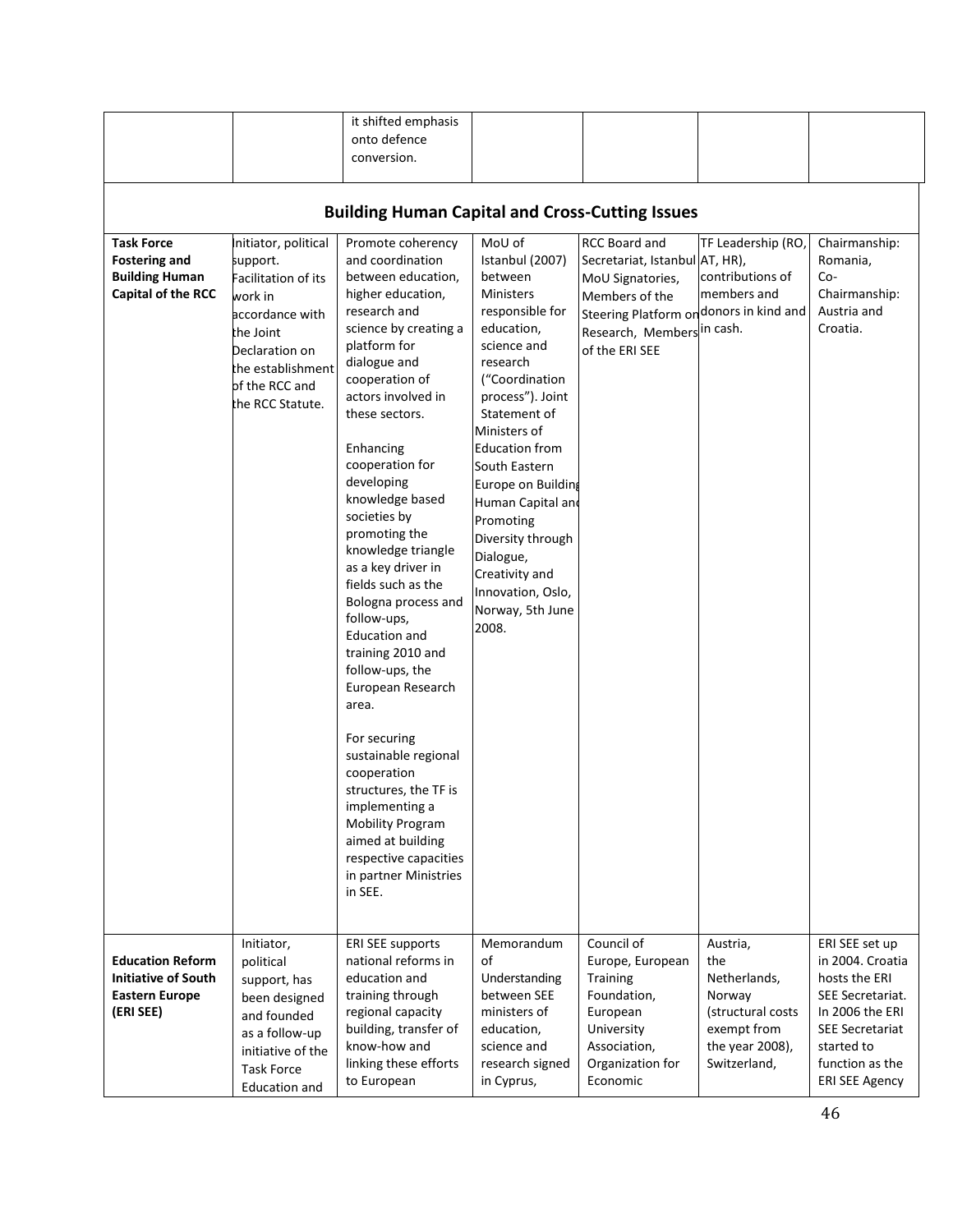|                                            | Youth, SCSP is<br>initiator of<br><b>Building</b><br>Human Capital<br>initiative                         | frameworks for<br>education<br>development (the EU<br>Work Programme<br>'Education and<br>Training 2010', the<br>Bologna and the<br>Copenhagen<br>Processes). Promo-<br>ting cooperation<br>between the<br>education and re-<br>search sectors in<br>South Eastern<br>Europe (SEE) is<br>priority as well. | 2003;<br>Memorandum<br>of<br>Understanding<br>between SEE<br>ministers of<br>education,<br>science and<br>research signed<br>in Istanbul,<br>2007. | Cooperation and<br>Development,<br><b>Task Force</b><br>Fostering and<br><b>Building Human</b><br>Capital of the<br>Regional<br>Cooperation<br>Council, Task<br><b>Force Fostering</b><br>and Building<br>Human Capital of<br>the RCC as of<br>2008, Austria,<br>The Netherlands,<br>Norway<br>(structural costs<br>exempt from the<br>year 2008),<br>Switzerland.                                                                                                                                                                                                    | Croatia.                                                                                                                                                                       | located in<br>Zagreb, Croatia.                                                                                                                                                                                                                                                                  |
|--------------------------------------------|----------------------------------------------------------------------------------------------------------|------------------------------------------------------------------------------------------------------------------------------------------------------------------------------------------------------------------------------------------------------------------------------------------------------------|----------------------------------------------------------------------------------------------------------------------------------------------------|-----------------------------------------------------------------------------------------------------------------------------------------------------------------------------------------------------------------------------------------------------------------------------------------------------------------------------------------------------------------------------------------------------------------------------------------------------------------------------------------------------------------------------------------------------------------------|--------------------------------------------------------------------------------------------------------------------------------------------------------------------------------|-------------------------------------------------------------------------------------------------------------------------------------------------------------------------------------------------------------------------------------------------------------------------------------------------|
| SEE-ERA.NET and<br><b>SEE-ERA.NET PLUS</b> | Continue EC<br>support for<br>regionally<br>designed RTD<br>program such<br>as SEE-<br>ERA.NET<br>(PLUS) | Networking projects<br>aimed at integrating<br>EU member states<br>and Southeast<br>European countries<br>in the European<br>Research Area by<br>linking research<br>activities within<br>existing national,<br>bilateral and<br>regional RTD<br>programmes                                                | SEE-ERA.NET<br>White Paper<br>2007 and Joint<br><b>Action Plan</b>                                                                                 | <b>ERI SEE members</b><br>1.EU Member<br>States and their<br>responsible<br>Ministries for<br>Science (Austria,<br>Germany, France,<br>Slovenia,<br>Romania<br>Hungary, France)<br>and the Ministry<br>of Foreign Affairs<br>of France<br>2. National<br>agencies in<br>charge of<br>Science:<br>ZSI, Austria<br>PT-DLR, Germany<br>3. Western<br><b>Balkans countries</b><br>and their<br>Ministries in<br>charge of<br>Science:<br>In SEE-ERA.NET<br>PLUS:<br>Turkey<br>Apart from this all<br>participants from<br>SEE-ERA.NET with<br>the exception of<br>Hungary | SEE-ERA.NET:<br>European<br>Commission (FP<br>6) and national<br>funding (14<br>countries)<br>SEE-ERA.NET<br>PLUS:<br>European<br>Commission (FP<br>7) and national<br>funding | Enhancement<br>of cooperation<br>between<br>participating<br>countries<br>Implementation<br>of a Pilot Join<br>Call within SEE-<br>ERA.NET<br>- New call will<br>be<br>implemented in<br>SEE-ERA.NET<br>PLUS (Budget<br>around 3,5<br>Million Euros)<br>- White Paper<br>- Joint Action<br>Plan |
| <b>South East</b><br>European              | Political and<br>expert support                                                                          | Promoting an<br>entrepreneurial                                                                                                                                                                                                                                                                            | IPA multi<br>beneficiary                                                                                                                           | Regional<br>members,                                                                                                                                                                                                                                                                                                                                                                                                                                                                                                                                                  | EU IPA multi                                                                                                                                                                   | SEECEL<br>operational                                                                                                                                                                                                                                                                           |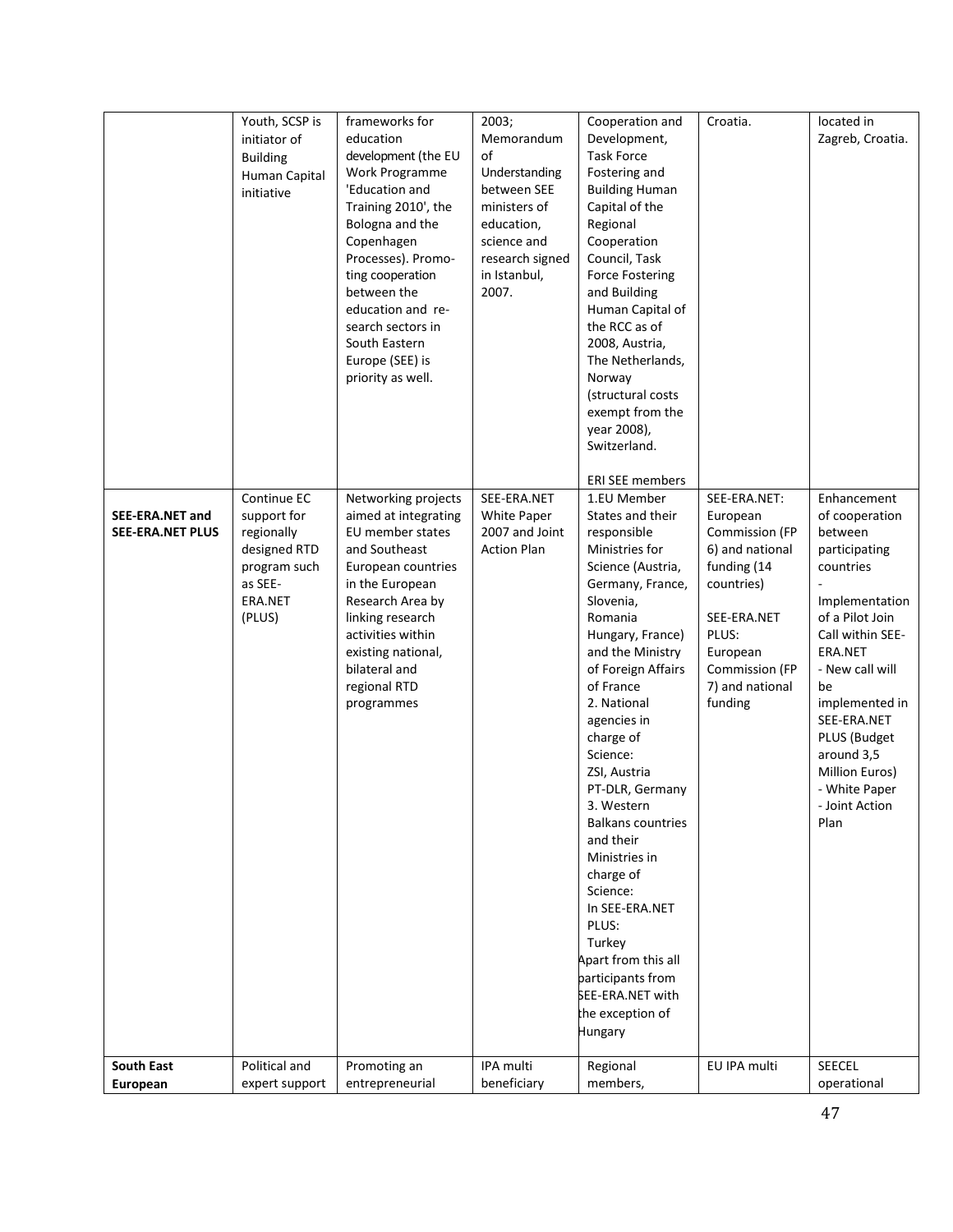| Entrepreneurial<br><b>Learning Centre</b><br>(SEECEL) | and coope-<br>ration,<br>Non voting<br>member of<br>Steering<br>Committee | culture is an<br>important objective<br>under the renewed<br>Lisbon Agenda and<br>makes an important<br>contribution to<br>create jobs and<br>growth for Europe.<br>Entrepreneurship is<br>one of the 8 key<br>competences<br>defined in the<br>Recommendations<br>on Key<br>Competences for<br>Life-Long Learning<br>adopted by the<br>Commission in 2005.<br>This project shall<br>create the<br>foundations for a<br>more developed<br>entrepreneurship<br>culture across the<br>region and foster<br>the alignment with<br>on-developments in<br>the EU in the field of<br>entrepreneurial<br>learning<br>The overall purpose<br>of this project is to | fund<br>consultations<br>and<br>coordination<br>committee;<br>European<br>Charter for<br>Small<br>Enterprises for<br>WB;<br>Letter of<br>support from<br><b>SEE Countries</b><br>Governments | European<br>Commission, RCC,<br>OECD.                                                                              | beneficiary,<br>Croatian<br>Government                                                                | from 19 January<br>2009 in Zagreb                                  |
|-------------------------------------------------------|---------------------------------------------------------------------------|------------------------------------------------------------------------------------------------------------------------------------------------------------------------------------------------------------------------------------------------------------------------------------------------------------------------------------------------------------------------------------------------------------------------------------------------------------------------------------------------------------------------------------------------------------------------------------------------------------------------------------------------------------|----------------------------------------------------------------------------------------------------------------------------------------------------------------------------------------------|--------------------------------------------------------------------------------------------------------------------|-------------------------------------------------------------------------------------------------------|--------------------------------------------------------------------|
|                                                       |                                                                           | the European<br>Charter for Small<br>Enterprises in the<br>Western Balkans<br>and Small, in<br>particular its<br>components I<br>(entrepreneurship<br>and education) and<br>IV (improved skills<br>for enterprises)<br>which is in line with<br>SBA (2008).                                                                                                                                                                                                                                                                                                                                                                                                |                                                                                                                                                                                              |                                                                                                                    |                                                                                                       |                                                                    |
| <b>Gender Task</b><br>Force(GTF)                      | Political<br>support                                                      | Mission: The GTF is<br>committed to<br>advancing<br>sustainable, gender<br>balanced<br>development in SEE,<br>in the context of<br>European                                                                                                                                                                                                                                                                                                                                                                                                                                                                                                                | n/a                                                                                                                                                                                          | Government,<br>Parlament,<br>Civil society,<br>Political parties,<br>Trade<br>unions,<br>Employer<br>associations, | Countries/<br>Organizations:<br>Norway,<br>Denmark,<br>Austria,<br>Switzerland,<br>Italy,<br>Germany, | <b>Regional Centre</b><br>in Zagreb;<br>Participating<br>Countries |